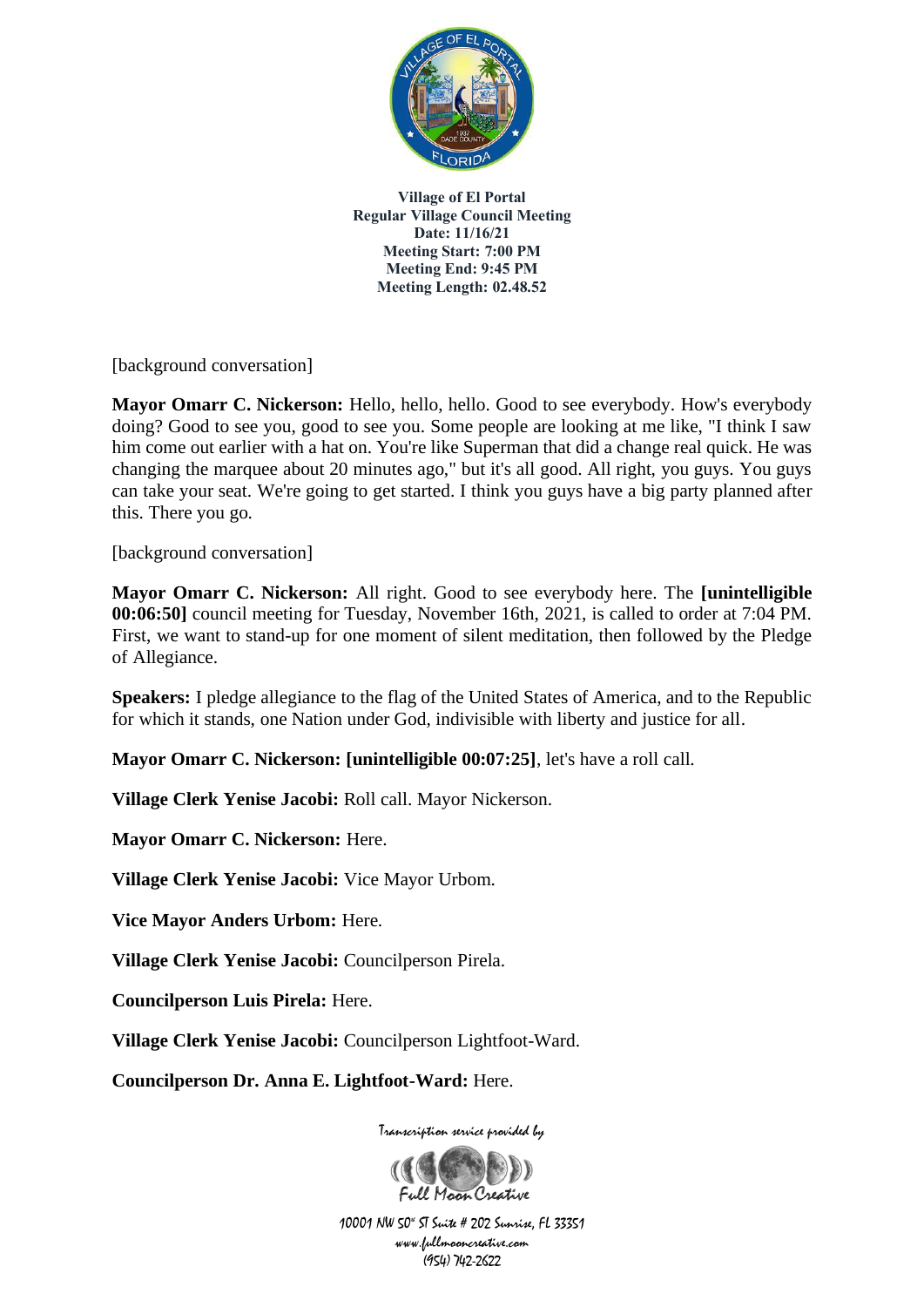

**Village Clerk Yenise Jacobi:** Councilperson Martin.

**Councilperson Darian Martin:** Present.

**Village Clerk Yenise Jacobi:** Also present for the record, Jenise Jacobi, Village Clerk, Christia Alou, Village Manager, and **[inaudible 00:07:43]**

**Mayor Omarr C. Nickerson:** Thank you very much. Thank you very much, Madame Clerk. Next, the approval of the agenda. I think I have one deletion, is the October minutes. **[inaudible 00:07:55]** four minutes is the only deletion. Besides that, do I have a motion to approve the agenda? Thank you very much. Motion to approve moved by Councilperson Lightfoot-Ward. Do I have a second?

**Vice Mayor Anders Urbom:** I'll second.

**Mayor Omarr C. Nickerson:** Second with deletion, Vice Mayor Urbom. All in favor say, "Aye."

**Speakers:** Aye.

**Mayor Omarr C. Nickerson:** All opposed say, "Nay." Hearing none, moving on. Acknowledgement of visitors and-or special presentations. Nice, you guys. Let's get started. The Council, you guys can join me down.

You're good? You guys getting formal? Shout out to Full Moon here. Y'all, we're going to start off with something that's not a very happy thing, then we're going to move on to something that's bittersweet, and then the final thing we're going to have is going to be something where we all get some happiness and joy. We're going to start subtle; we're going to move up higher and higher. November the first, if you guys remember, is pancreatic cancer awareness month. Throughout the years, our community, we always acknowledge pancreatic cancer in November.

It's interesting, because every year that we've had this on the agenda, when the agenda goes out the last week **[unintelligible 00:09:41]** before. What happens is that I'll always get a few residents that reach out to me, and they'll say, "Oh, it's good to see you guys are acknowledging pancreatic cancer. I had my dad passed away from it," or "My uncle passed away from it." Nothing was different this past weekend.



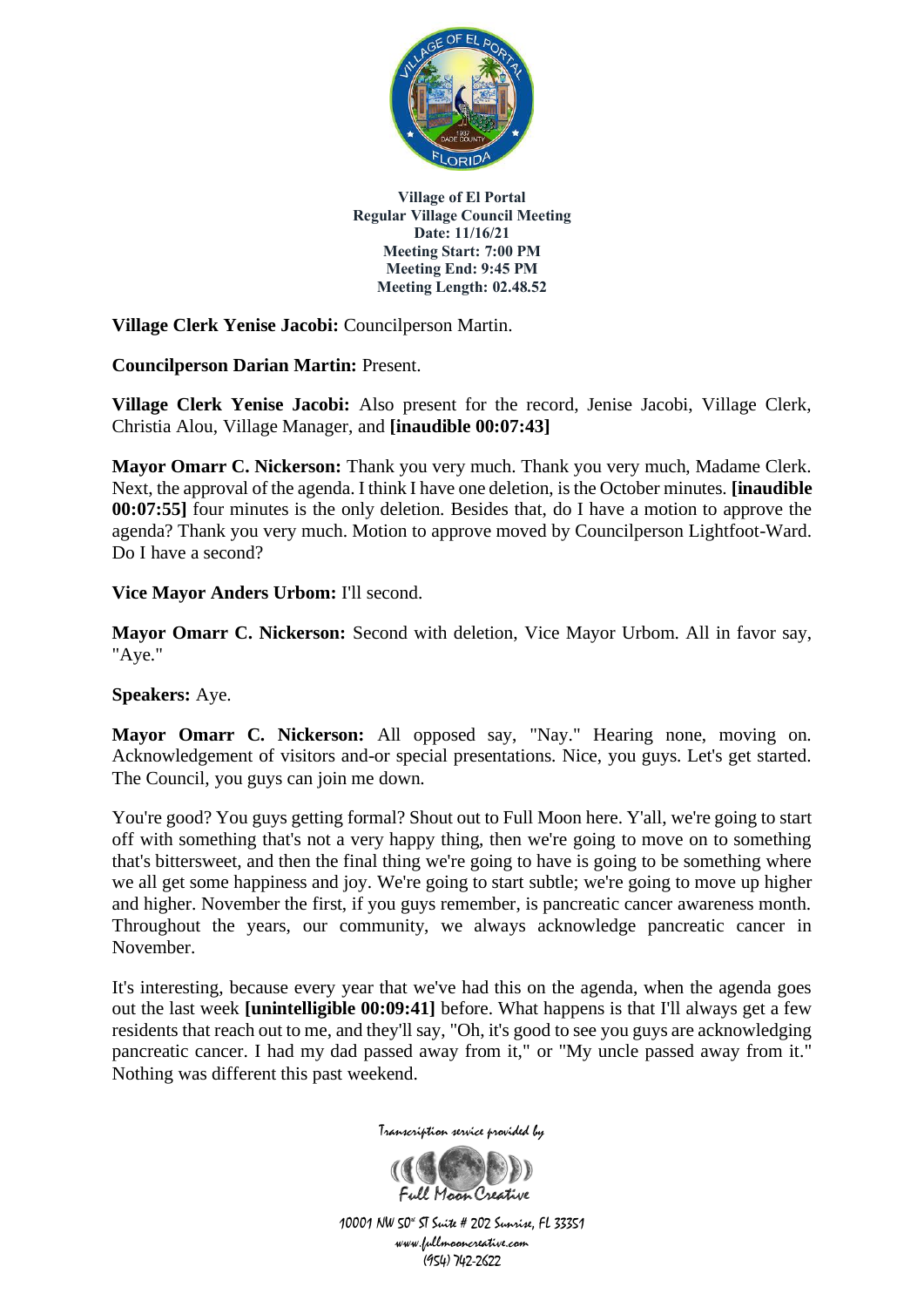

I just had a few residents reach out and they said that they were happy to see that we are going to acknowledge pancreatic cancer in November. I just want to say to those residents, I told them what we've been doing, and they can watch this on Zoom, or they can watch it in Beta. I just want to say to you all, and you know who you are, I won't put your names out there, but our heart goes out to you and the entire community for everything that you do in your **[unintelligible 00:10:24]**.

It's interesting, because it's almost like every month we get to talk about **[inaudible 00:10:31]**, right? A couple of months ago we were here, we did childhood cancer. Then last month we did breast cancer. Now it's pancreatic cancer. Its just cancer is one of those things that in our society throughout history that we continue to battle. We just can't give up the fight when it comes to that.

I do want to say something just education-wise before we conclude here, and I'll allow the Council to speak if they want to say something, but if you have these symptoms- abdominal back pain, jaundice, low appetite, weight loss, swelling of the gallbladder, blood clots, pulmonary embolism, diabetes, fatty stool or gray stool, nausea or vomiting, fever and chills, and some fatigue and constant fatigue, you guys. Not just fever and chills, but fever and chills with constant fatigue over a long period of time, you have a long period of time with diarrhea or constipation, then please go to the doctor, because those are telltale signs of pancreatic cancer.

The bottom line as always with any disease, with anything that we got to go through in life, the bottom line is try, if you can, to always go get regular checkups. Try, if you can, to always go get regular checkups. A lot of these things, if they catch it early, your chance for survival **[unintelligible 00:12:00]**. Council, **[unintelligible 00:12:03]**. Thank you very much, you, guys. I appreciate that. Again, our heart goes out to everybody who's **[unintelligible 00:12:10]**. All right, moving on, you guys.

Now we're going to go to bittersweet, all right. The next thing we're going to talk about is good old Chief Magnusson. Chief Magnusson have been with us for a little, and throughout his time that he's been here, I've grown very close to Chief. Chief, we're not even going to talk about too many different things, Chief, but, there's so many different times where you and I had to come together **[unintelligible 00:12:50]** many times we had to come together and just take care of things and do things that were just never mentioned.



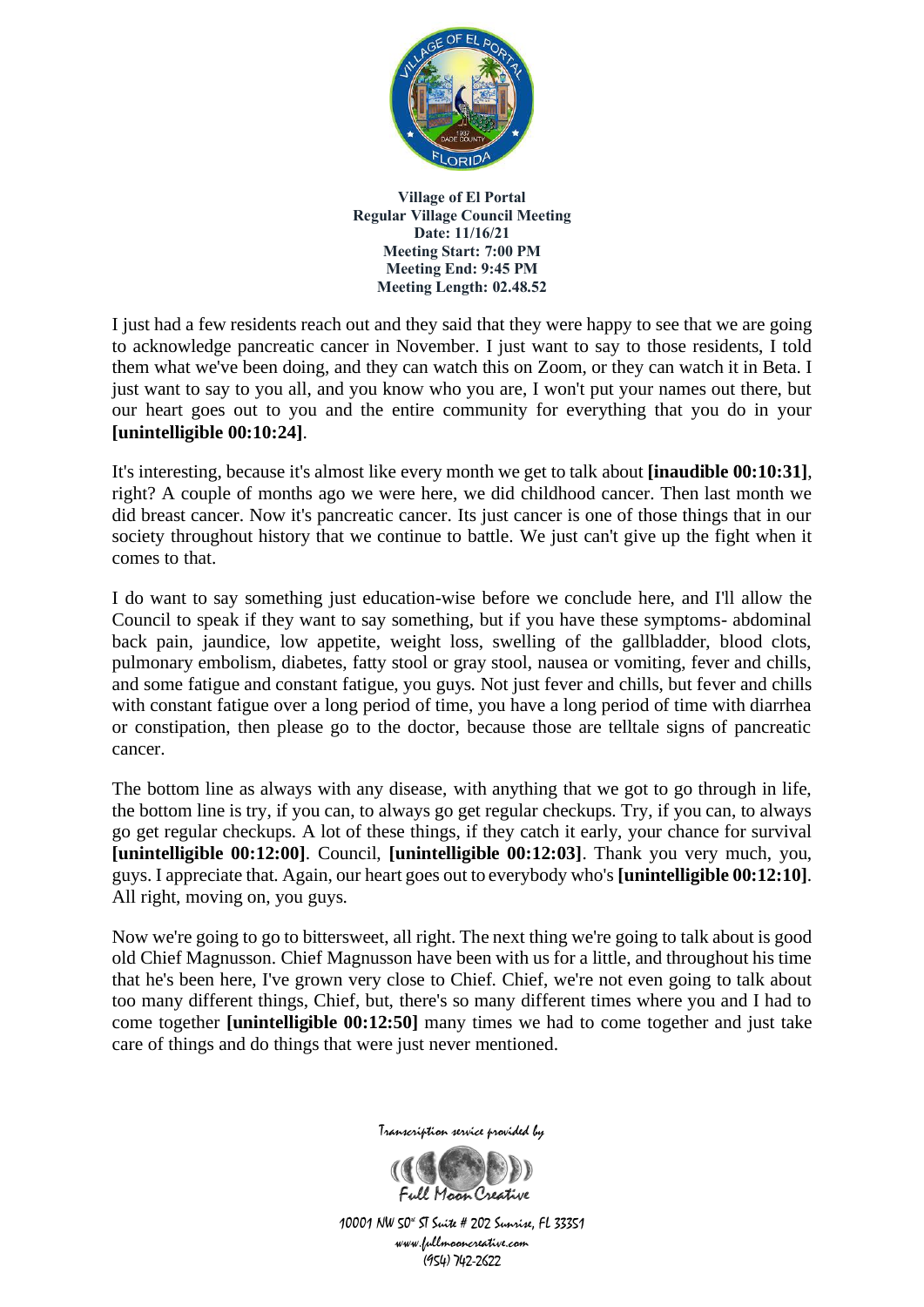

It's interesting, because I had a meeting today with somebody from the Department of Water and Sewer. That reminded me-- Chief, I don't know if you remember this **[unintelligible 00:13:11]** Chief, you're going to shake your head up and down as soon as I say this, Chief, but Chief, a while ago, a **[unintelligible 00:13:19]** time ago, Chief, it was early Sunday morning. It was about 2:30, three o'clock AM, Chief. You called me, because over here in the community there was water going everywhere.

This was early Sunday morning about 2:45, three o'clock AM. You called me. You said, "Mayor, there's a leak. Water is flooding the entire community. It's flooding the entire Village, pouring off your street." He said, "I called the Department of Water and Sewer," he was like, "but they're ignoring me."

[laughter]

He said, "Maybe with a name like Mayor **[unintelligible 00:14:00]** maybe they'll **[unintelligible 00:14:02]** to you." I said, "Okay, Chief, no problem. Chief let's just keep going. Let's just keep going. Keep going." Y'all know what I did to save the Village? I said you have to be persistent.

For about 3:00 AM-- This is Sunday morning now. About 3:00 AM to about 5:45, 6:00 AM, we called them back-to-back to back. They kept telling us-- I said, "It must be a water pipe or something that broke." "No. We're looking at our maps right now. There's no water pipes in El Portal." We all got removed from that area 15 years ago, 20 years. I'm like, "I'm telling you. It must be a sewage pipe." **[unintelligible 00:14:42]**

We got septic tanks, so it can't be a sewage pipe. Anyway, he kept putting me- well, with the supervisor. I said, "Put me with that supervisor."

"Sir, it's Sunday morning. He's asleep. I'm not waking him up." Kept calling. Pestered him so much, me and Chief, we were on those phones for about three hours until when they came out. Finally got the third supervisor that told everybody else, "Oh, well, there wasn't an old map. We didn't remove every water pipe, and then we just forgot to put it on the new maps."

They came out Sunday morning, and we took care of flooding, because we didn't want that to affect the villagers and affect their property and affect everything they had to go through. Chief, I've been through so much with you. **[unintelligible 00:15:24]** come on up. I've been



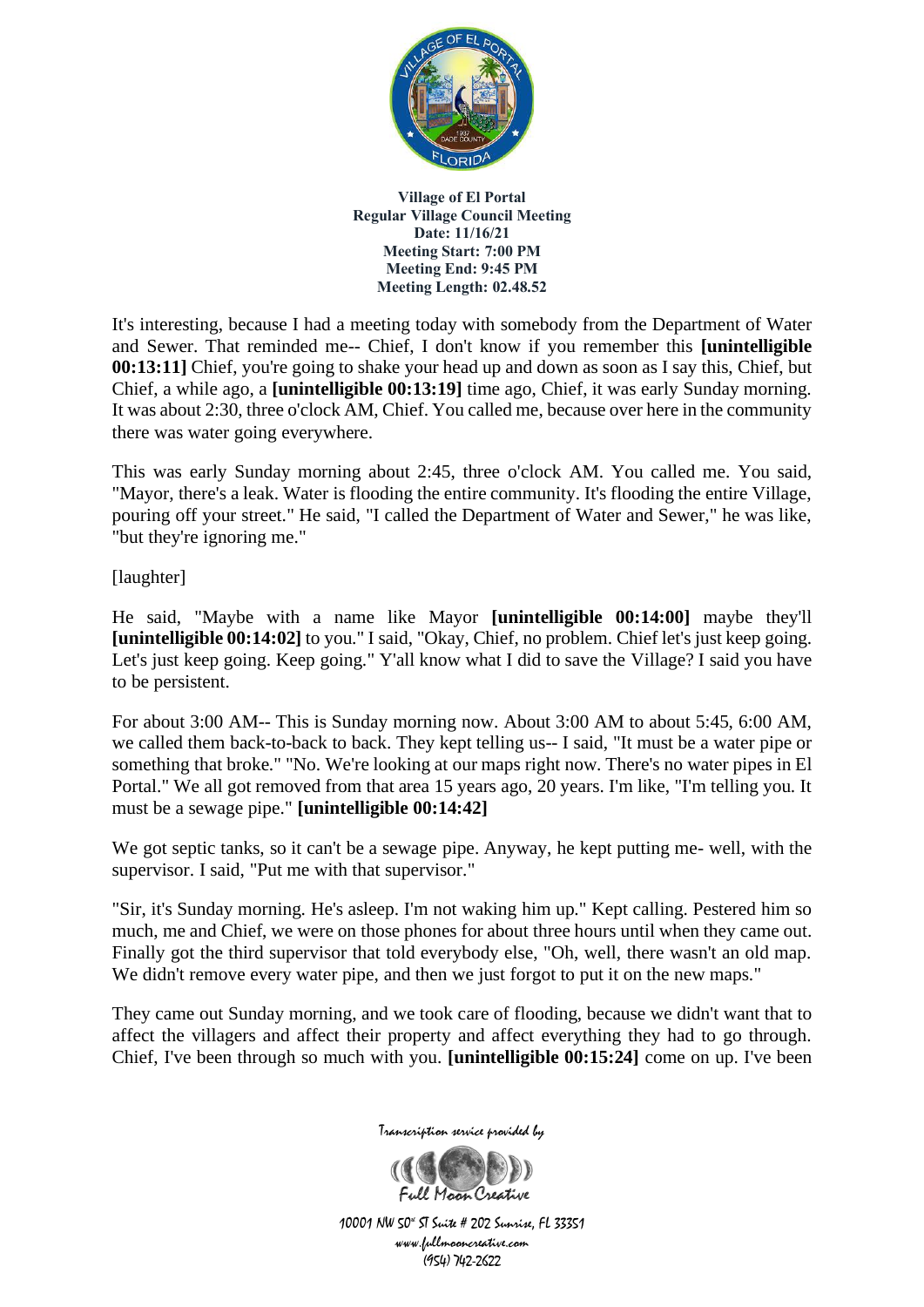

through so much with you and the county's been through so much with you, and you've always been there for us. We really appreciate it.

Listen-- Oh, Chief, you've got to bring your **[unintelligible 00:15:37]**. You've got to bring my friend up with you now. You have to bring, Chief-- That's my homegirl right there. You got to bring her up.

[laughter]

[applause]

**[unintelligible 00:15:57]** Council to say something **[unintelligible 00:15:58]** this is very important not only, you guys, in all seriousness, because the chief is not only retiring from the Village of El Portal. We're just blessed to have you doing your retirement here, because you're retiring from a long career in law enforcement **[unintelligible 00:16:15]**

[applause]

Would you **[unintelligible 00:16:25]**?

[laughter]

**Alejandro Mendez:** I appreciate it. "To Chief **[unintelligible 00:16:29]** David Magnusson. In appreciation for your tireless effort and commitment to the men and women of the El Portal Police Department, your guidance, steadfastness, and boxing anecdotes will be missed."

[laughter]

**Alejandro Mendez:** And the quote, "Everyone had a plan, until they get punched in the face."

[laughter]

**Alejandro Mendez:** My thanks.

[applause]

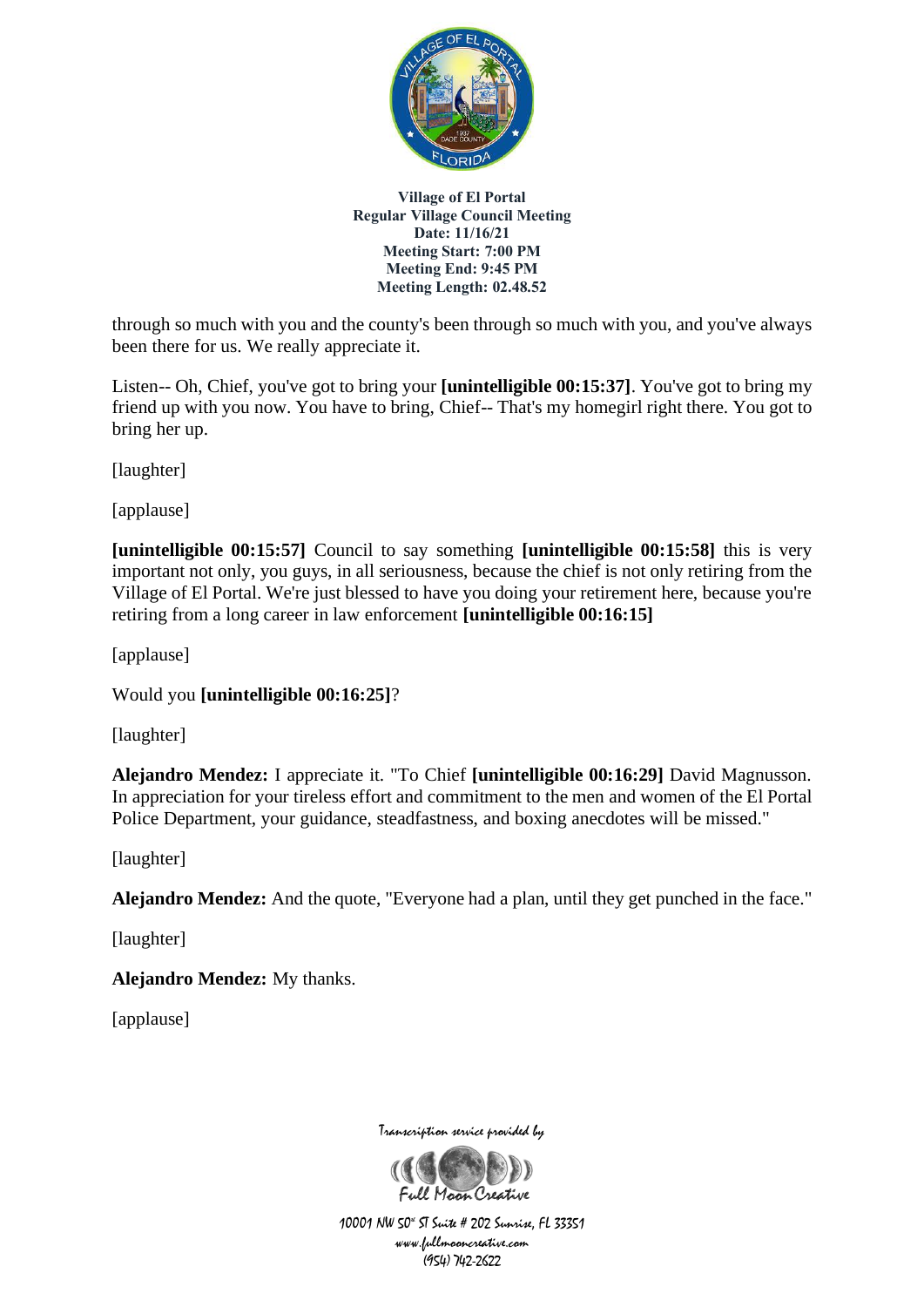

**Councilperson Dr. Anna E. Lightfoot-Ward:** This is **[unintelligible 00:17:03]** for me. We just got **[unintelligible 00:17:07]**, but to see all the **[unintelligible 00:17:10]**, I don't think I want to **[unintelligible 00:17:12]**.

[laughter]

**[unintelligible 00:17:15]** happy time, because I'm retiring next week, so I have a feeling I know the score. He's really a wonderful person. I don't know how he is with you all, but to us he's great. He's great in El Portal. I'll miss you so much, though. I met him at the airport. Is he here today? You see? **[unintelligible 00:17:36]**. I met his son. All I had to do was **[unintelligible 00:17:42]** and I went, "Are you the son of Mr." "Yes, Chief Magnusson **[unintelligible 00:17:48]**?"

[laughter]

I said, "Yes. I'm on the Council." "Oh, hi. How are you?" **[unintelligible 00:17:53]** I'm going to miss him a lot. I really am. He's a good Chief, and I **[unintelligible 00:17:57]** I would've been glad **[unintelligible 00:17:59]**. Back in the day, I would've been glad to **[unintelligible 00:18:02]**. Thank you so much for your service.

[applause]

**Councilperson Darian Martin:** I'll start it off by saying, "Thank you for your service." **[unintelligible 00:18:20]** in law enforcement. I know that our interactions have been brief, but in the interactions that we have had, I have always **[unintelligible 00:18:31]** by your honesty and your **[unintelligible 00:18:35]**. We had a conversation and I came in ready to **[unintelligible 00:18:40]** handle it and reassured me who was a **[unintelligible 00:18:47]** that we were in excellent hands. We will miss you, but I am excited for you to do whatever you'd like to do with your lovely wife and **[unintelligible 00:18:55]**.

[applause]

**Councilperson Luis Pirela:** Thank you for your service, and enjoy your retirement and your free time **[unintelligible 00:19:10]**. Thank you for your service.

[applause]

Transcription service provided by

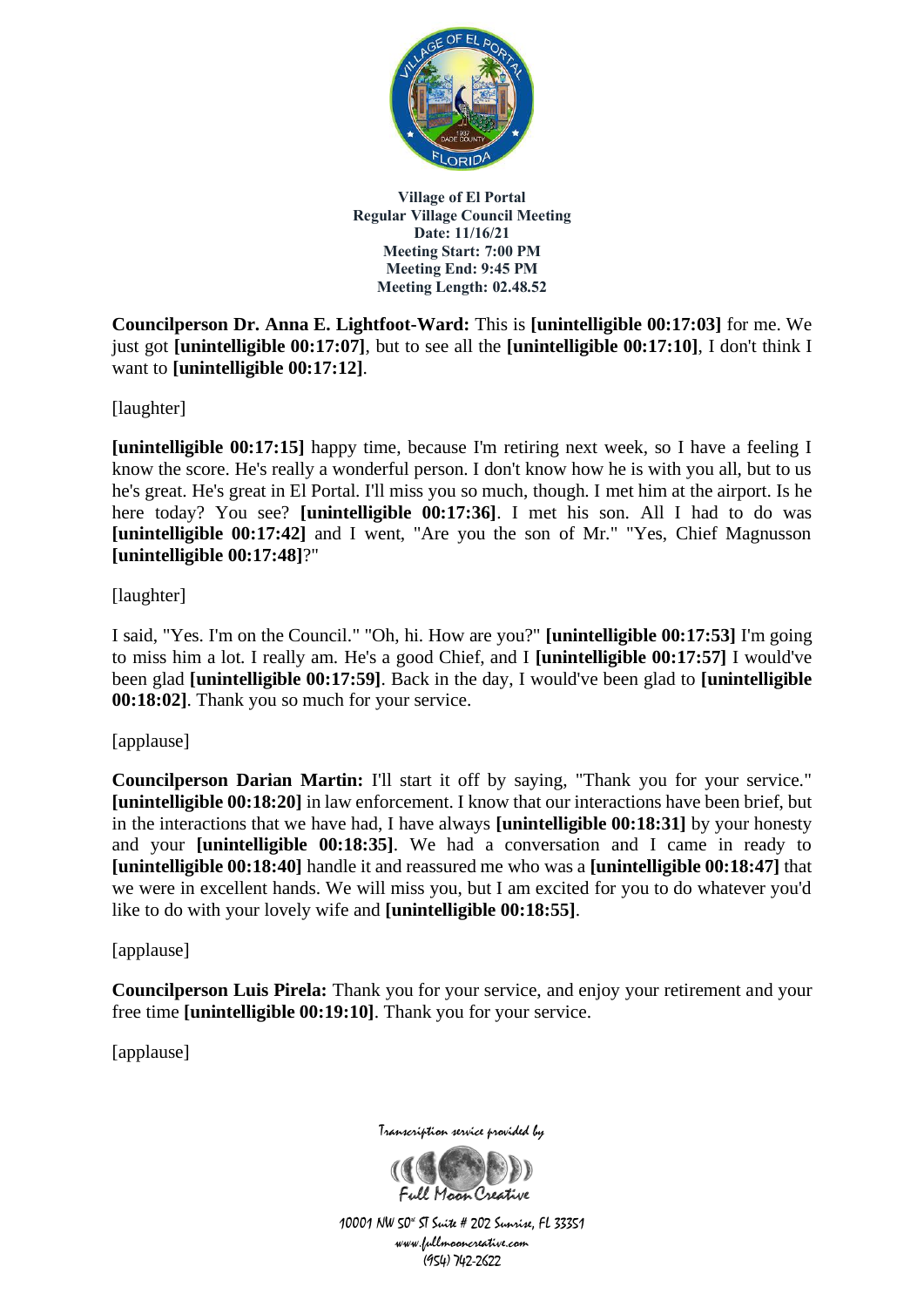

**Vice Mayor Anders Urbom:** When you came in, you were certainly on insecure ground, right? We just owe you a great debt for the calmness and the organization that you brought, specifically to the police department. You are **[unintelligible 00:19:40]** I had to tell you, you are a good example of **[unintelligible 00:19:58]** what law enforcement should be. If we had more people like you, we really honestly could not be **[unintelligible 00:20:04]**. You will be missed, but at the same time, **[unintelligible 00:20:11]**. May we all be so lucky in our job. I truly enjoy **[unintelligible 00:20:17]**. We will be eternally grateful for your service to the Village of El Portal. Thank you.

## [applause]

**Village Manager Christia Alou:** Chief Magnusson, David, **[unintelligible 00:20:33]** Thank you so much for these years of service to El Portal. We went through a rigorous vetting process to find Chief Magnusson to replace a gap **[unintelligible 00:20:51]** here in El Portal. We had a lot of external strife. You came in and such a professional, such a **[unintelligible 00:20:58]**, but always tough and firm.

You were able to come in and make some changes, and it really put us on solid footing. For that, I will forever be grateful. Thank you for being an ally and a friend, and for just **[unintelligible 00:21:11]** a really great department. We've had great resources and you really knew how to bring out the best in your team. I thank you for everything that you've done, and this is a well-deserved retirement, but I'm going to call on you sometimes, all right. Thank you

#### [applause]

**David Magnusson:** First of all, thank you, everybody. Thank you so much. It's a liberating feeling. It's a good feeling. Being a former boxer, I never wanted to get involved with what I persevered to be the Ali syndrome. More exactly, just hanging around maybe a fight too long. When you go back and then you say, "Well, maybe I should've left then, or I should've stopped then." I choose to follow **[unintelligible 00:22:11]** who said, "I'm done," and I stayed there. That's really the way I **[unintelligible 00:22:19]** it, but I want to declare, first and foremost, for my wife Rosie.

[applause]

You stood by me, never being overbearing. You said it yourself, "**[unintelligible 00:22:37]**." Then remaining close enough to be a sound counsel **[unintelligible 00:22:42]** Rosie, thank

Transcription service provided by

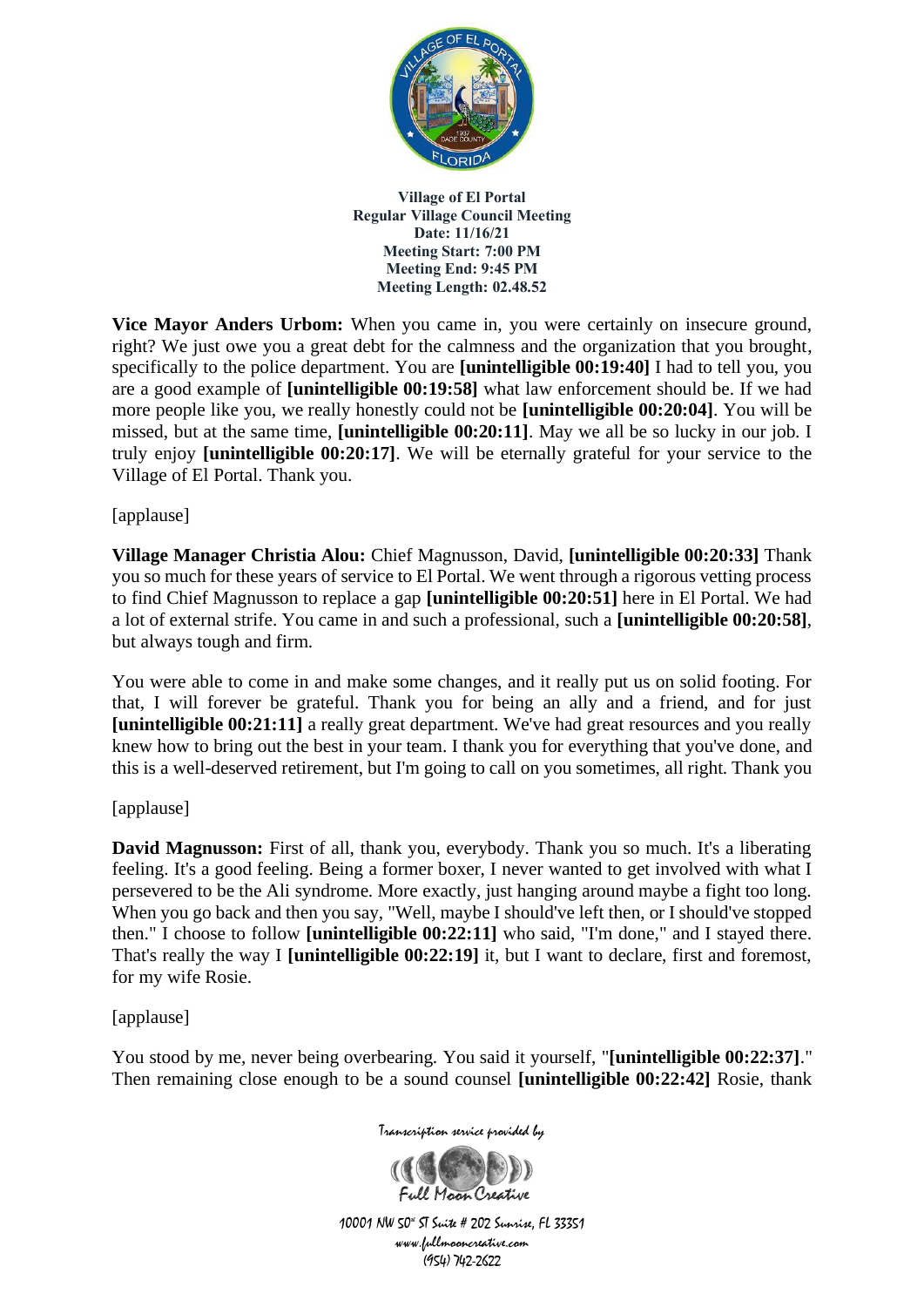

you. Having a second in command and ascending to the top spot you would **[unintelligible 00:22:53]** in and of itself **[unintelligible 00:22:55]**

Like I've always said, going back to boxing, "We're a bantam weight-sized department, but our principles for success are no different than any heavyweight department." Obviously, it seems like we're doing something right here. We're able to look within to find success. Someone who understands the agency, its history, its culture, its personnel. Sadly, you don't have to travel too far today into Dade County to find places where that's just not done right.

Go look them up yourself. Where it's one crisis after another. That wasn't **[unintelligible 00:23:36]**, it didn't happen here. I consider the manager, the mayor, the council my friends, people I admire, every one of you people I would miss. Isn't that they way it should be? Doesn't that show some stability in an organization, in a town, in a village, in a city?

Not everything needs to be incessant drama by those clambering for attention. Either with a badge or from **[unintelligible 00:24:08]**. My police department will no longer be my police department, but it's in more than great capable hands with Chief Mendez. The rank and file will be better for it. I will miss the men and women of the El Portal Police Department. They are a truly great group of professional men and women that do what they have to do to get the job done.

Yes, there's an occasional gripe here and there, but that's just me. They've really got the job done. Sometimes in tough circumstances. I'm indebted to them. I have not forgotten where I come from and I'm sure Chief Mendez has not forgotten where he's come from. That's what will make him a great chief, but the time is right, the time is here, and I will not be. This is now about the future, which is incredibly bright for my friend, Alex Mendez.

[applause]

One more feather in the cap of this group behind me, the mayor, and the Council, demanded. They asked me to swear in the new chief, and I am beyond honored. Again, when this night is over and you think about it, ask yourself where else does that happen? Not too many places. This is about you. Repeat after me, and when I say state, my name don't say, "State my name."

[laughter]

**David Magnusson:** Raise your right hand. I, Alejandro Mendez,-



Transcription service provided by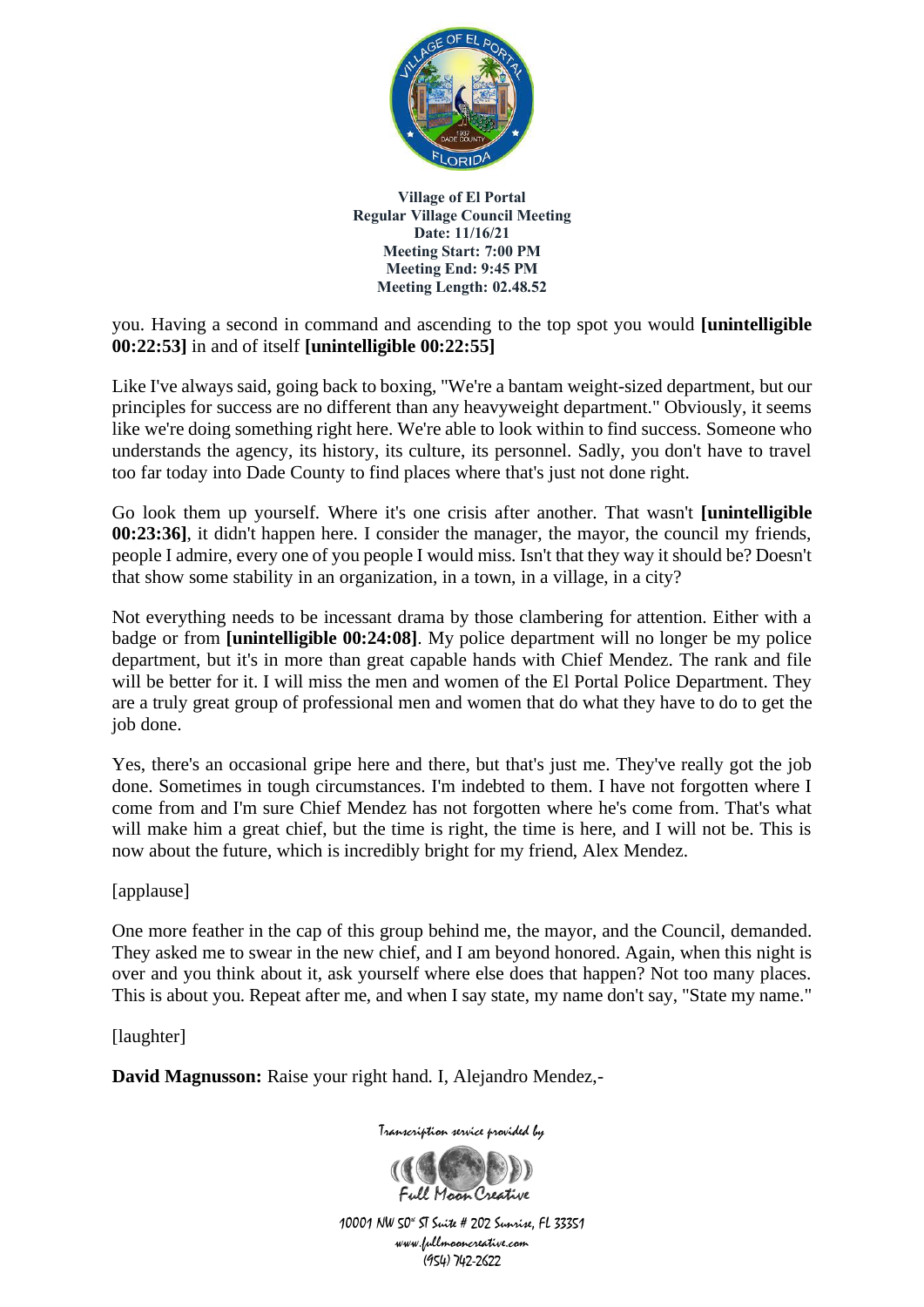

**Alejandro Mendez:** I, Alejandro Mendez,-

**David Magnusson:** -being duly sworn in-

**Alejandro Mendez:** -being duly sworn in-

**David Magnusson:** -as chief of police-

**Alejandro Mendez:** -as chief of police-

**David Magnusson:** -of the Village of El Portal,-

**Alejandro Mendez:** -of the Village of El Portal,-

**David Magnusson:** -do solemnly swear-

**Alejandro Mendez:** -do solemnly swear-

**David Magnusson:** -that I will support,-

**Alejandro Mendez:** -that I will support,-

**David Magnusson:** -protect,-

**Alejandro Mendez:** -protect,-

**David Magnusson:** -and defend the Constitution of the United States of America-

**Alejandro Mendez:** -and defend the Constitution of the United States of America-

**David Magnusson:** -and of the State of Florida,-

**Alejandro Mendez:** -and of the State of Florida,-

**David Magnusson:** -and that I will in all respects,-

**Alejandro Mendez:** -and that I will in all respects,-

**David Magnusson:** -observe the provisions of the Constitution-

Transcription service provided by

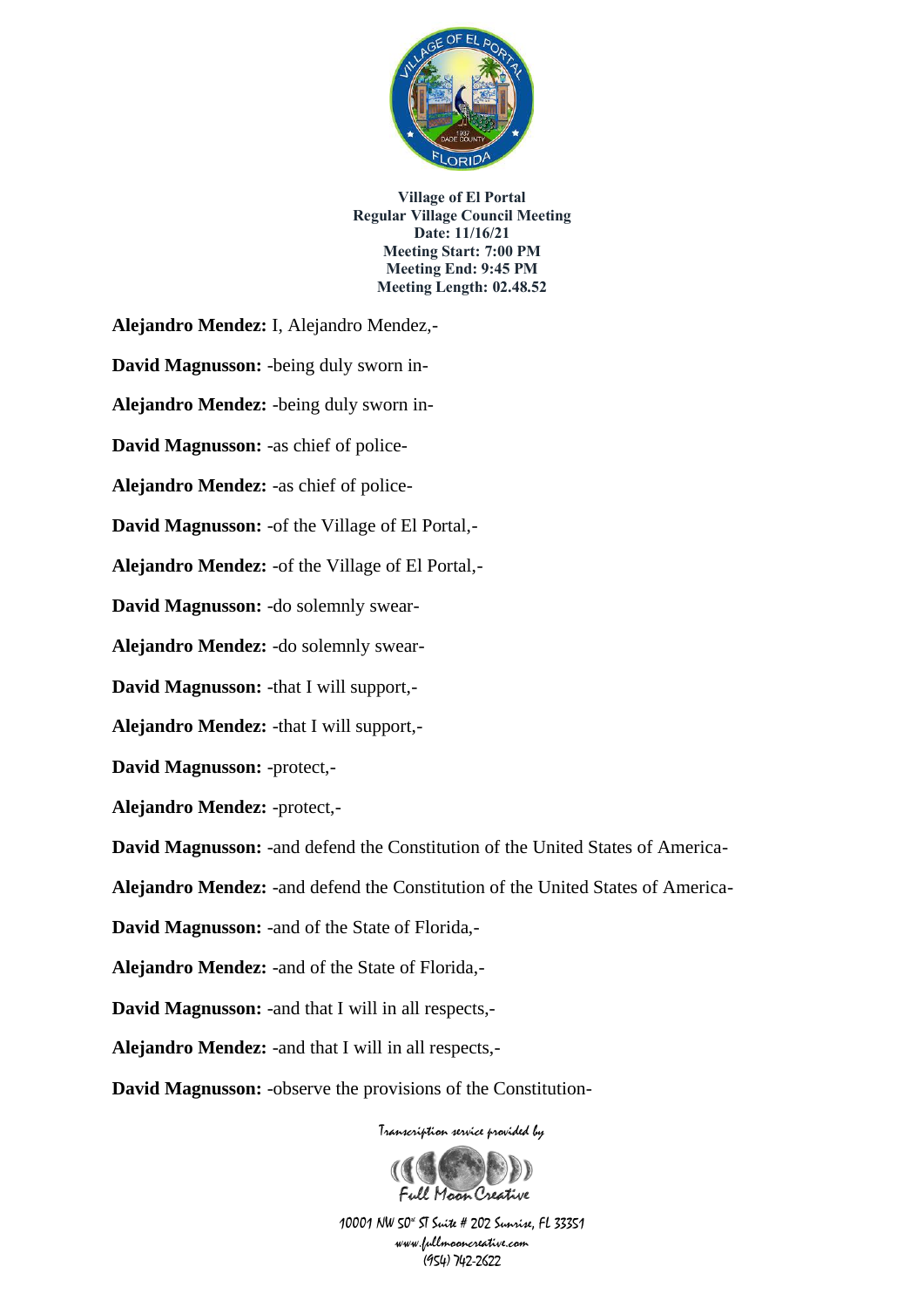

Transcription service provided by **Alejandro Mendez:** -observe the provisions of the Constitution-**David Magnusson:** -of the State of Florida-**Alejandro Mendez:** -of the State of Florida-**David Magnusson:** -and the Charter of the Village of El Portal,- **Alejandro Mendez:** -and the Charter of the Village of El Portal,- **David Magnusson:** -and that I will faithfully discharge the duties-**Alejandro Mendez:** -and that I will faithfully discharge the duties-**David Magnusson:** -upon which I'm about to enter. **Alejandro Mendez:** -upon which I'm about to enter. **David Magnusson:** I do firmly swear that-**Alejandro Mendez:** I do firmly swear that-**David Magnusson:** -as Chief of Police,- **Alejandro Mendez:** -as Chief of Police,- **David Magnusson:** -I will faithfully serve and protect-**Alejandro Mendez:** -I will faithfully serve and protect-**David Magnusson:** -to the best of my ability-**Alejandro Mendez:** -to the best of my ability-**David Magnusson:** -all citizens regardless of race, color or creed. **Alejandro Mendez:** -all citizens regardless of race, color or creed. **David Magnusson:** I accept my law enforcement code of ethics-

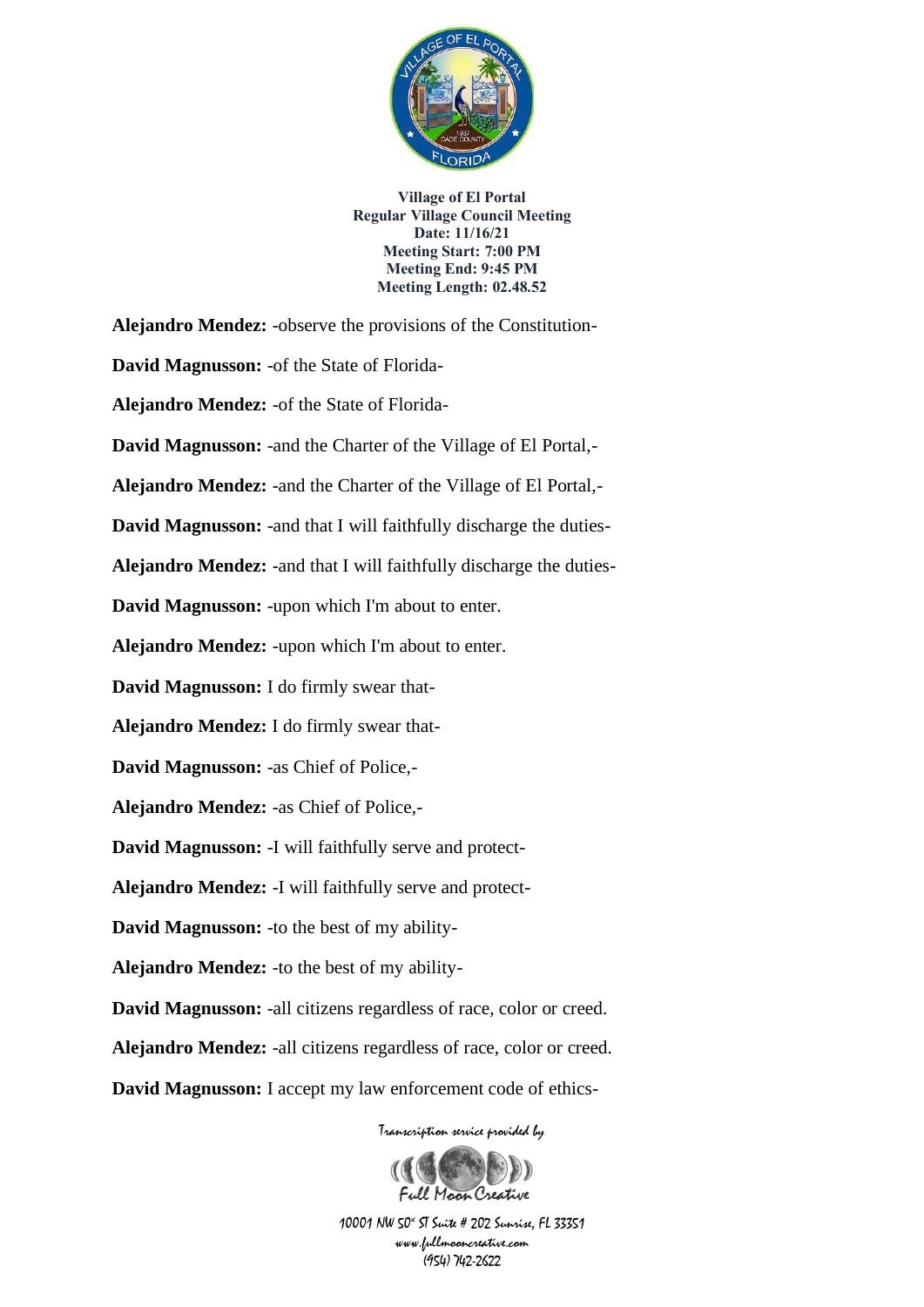

**Alejandro Mendez:** I accept my law enforcement code of ethics-

**David Magnusson:** -as my standard of conduct-

**Alejandro Mendez:** -as my standard of conduct-

**David Magnusson:** -while on and off duty,-

**Alejandro Mendez:** -while on and off duty,-

**David Magnusson:** -and swear to faithfully abide-

**Alejandro Mendez:** -and swear to faithfully abide-

**David Magnusson:** -and defend the same.

**Alejandro Mendez:** -and defend the same.

**David Magnusson:** Chief Mendez, congratulations

[applause]

**[pause 00:27:33]**

**Chief Alejandro Mendez:** Yes.

[applause]

**Chief Alejandro Mendez:** I'm excited, I'm humbled. I thank Christ, my wife, my family, my friends. Wow, look at my friends that have **[unintelligible 00:28:14]**

[applause]

**Chief Alejandro Mendez:** I want to say that it's going to be a tough job to follow what David's done, but he set everything up so well that it pretty much **[unintelligible 00:28:29]** The ground here is incredible. They value *respeto*. The **[unintelligible 00:28:36]** respect me **[unintelligible 00:28:37]** together and they understand our vision and we're well on our way. We're beyond the current and we're ahead, and this place is beautiful. Thank you very much.



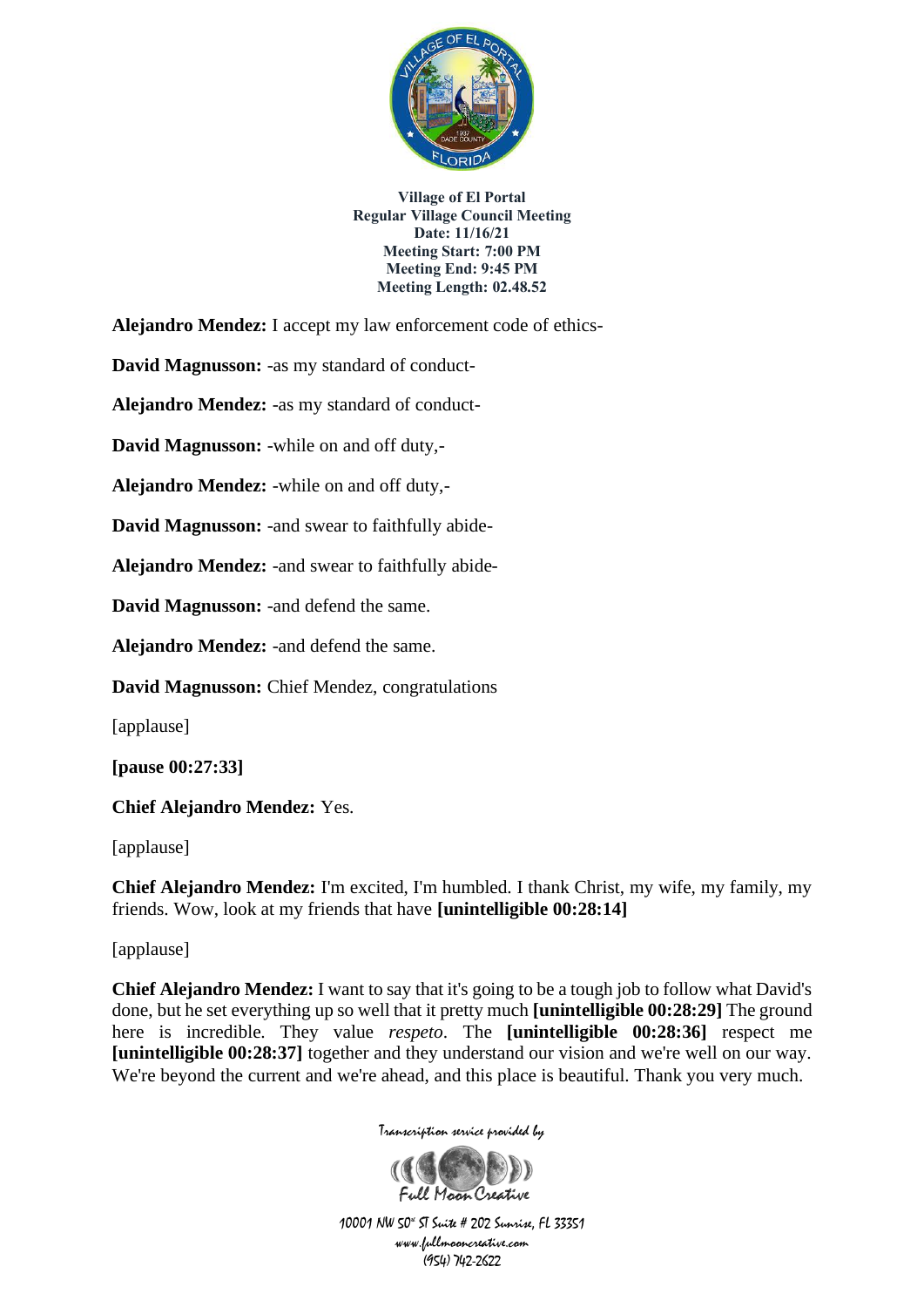

[applause]

**Mayor Omarr C. Nickerson: [unintelligible 00:28:51]** The Chief has hit the ground running. The Council, we know that sometimes they don't know too much about the **[unintelligible 00:29:05]** will tell you sometimes it leads to those woes where it's 5:00 in the morning, I'm sending off emails. "What's going on with this? What's the status of this? The morning-- **[unintelligible 00:29:23]** maybe four days ago or something like that. Four, five days ago.

I get up, "What's the status of the new police stuff? What's the status of this? What's the status of the computer at **[unintelligible 00:29:32]**?" Right back, he's like, "Oh, well we've got two quotes for this, and we've got better quality here and we've got this." **[inaudible 00:29:44]** This man right here.

# [applause]

**[unintelligible 00:29:52]** we don't want to keep you guys. Look. Chief, I heard you got a party bus that night. I heard y'all were going somewhere. See, we have to stay here, we have to argue in the day about ordinances, and bills, and we're going to be arguing over here, and y'all are going to be over there partying.

**Chief Alejandro Mendez:** Well, make it quick. Go.

## [laughter]

**Mayor Omarr C. Nickerson:** Hold on one second, you guys. I've got something for the both of you. Come on, Chief Magusson.

## **[pause 00:30:20]**

**Mayor Omarr C. Nickerson:** We have a bunch of stuff over there, Chief. Max, most of it's for you, because you're retiring. **[unintelligible 00:30:37]** everything right now, because I want you guys to be able to get to your party. Just know that the majority of that stuff Chief Magnusson is all boxing-related. All boxing-related from all of us, so you're going to get home and start an early Christmas, all right? It's all boxing-related there. We also have something else there for you to get you started. We're going to do that in a second, but these two though, myself, the Village Manager, the Council, Clerk Jacobi, we wanted to give you guys and have you guys open these up right here.



Transcription service provided by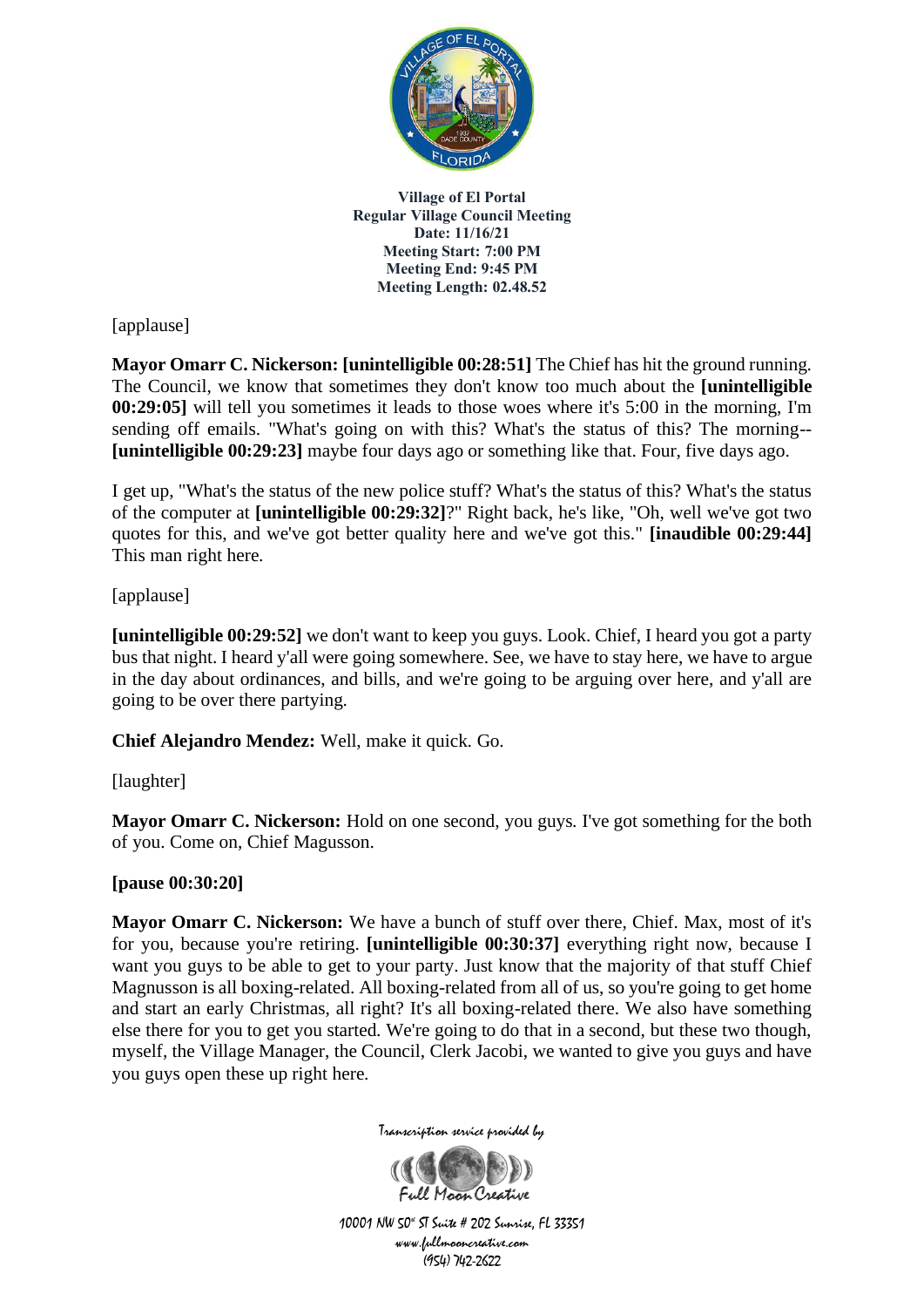

This one right here says-- Sorry. This one right here say, "Chief Magnusson, relax and unwind," from the Village of El Portal. Go ahead and start opening that up, Chief. Go ahead, it's for you. Just go ahead and open it up. This one right here says-- You guys, this'll make all much more sense when they open it. This one right here says, "Chief Mendez, get ready." With three exclamation marks. You go ahead and open that up, you're going to see what we're talking about right there.

[applause]

**[pause 00:31:36]**

Mayor Omarr C. Nickerson: Go ahead, open it up.

**[pause 00:31:48]**

**Mayor Omarr C. Nickerson:** Whiskey glasses, police inspired. Chief Magnusson, relax and unwind, go home. Chief Mendez, you **[unintelligible 00:32:08]** get ready. You not going to need it though. **[unintelligible 00:32:10]** get ready with that. See? Get ready. That's all out there. You guys, we appreciate you all. Council, do you got anything you guys wanted to say before we sign out?

## **Village Clerk Yenise Jacobi: [unintelligible 00:32:20]**

**Mayor Omarr C. Nickerson:** To the families. Yes, **[unintelligible 00:32:22]** There you go, whiskey glasses. Chief Magnusson, unwind, lay back and relax. Mendez, **[unintelligible 00:32:34]**

[laughter]

[silence]

Oh, you want to do it outside?

[background conversations]

**Mayor Omarr C. Nickerson:** Y'all come up and get in the picture now.

[background conversations]



Transcription service provided by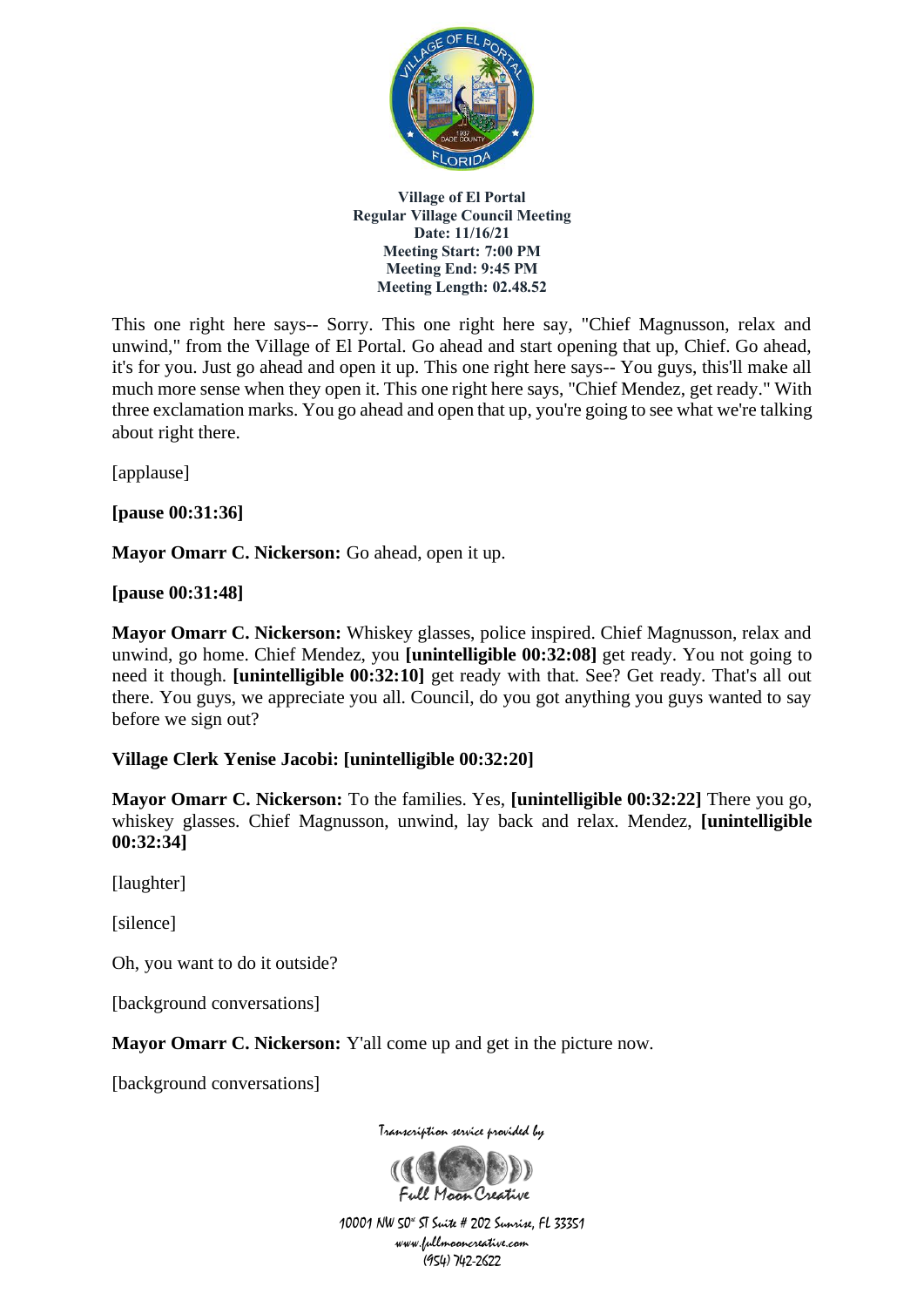

**Mayor Omarr C. Nickerson:** Mendez family. Mendez family right here. Mendez family.

[background conversations]

**Mayor Omar C. Nickerson:** You guys can-- Everybody can stay. You don't have to leave. We're about to go and do some boring political government stuff. Y'all might get so bored.

[background conversations]

**Mayor Omarr C. Nickerson:** You all might get so bored of what we've got to do.

[background conversations]

**Mayor Omarr C. Nickerson:** All right. Here we go. Chief Magnusson gone?

**Village Clerk Yenise Jacobi:** Yes. Both are out front.

**Mayor Omarr C. Nickerson:** These are all for him.

**[pause 00:55:04]**

**Village Clerk Yenise Jacobi: [unintelligible 00:55:14]**

**Mayor Omarr C. Nickerson:** Yes.

**[pause 00:55:15]**

**Mayor Omarr C. Nickerson:** All right, everybody. Much respect and much love to Chief Magnusson and incoming Chief Mendez **[unintelligible 00:55:35]** Next is Good and Welfare. If anybody has anything they want you want to say on **[unintelligible 00:55:39]** you come and see me after the record, and you can talk about anything that is on the agenda.

## **Village Clerk Yenise Jacobi: [inaudible 00:55:45]**

**Mayor Omarr C. Nickerson:** We was never out of order. **[unintelligible 00:55:51]** Seeing or hearing none, we have anybody on Zoom with their hands up? We're good? Seeing or hearing none, we'll be moving right along to agenda item H1, the evaluation of current Village meetings. All right. This, you guys, is on the agenda, because I want to just put this out there



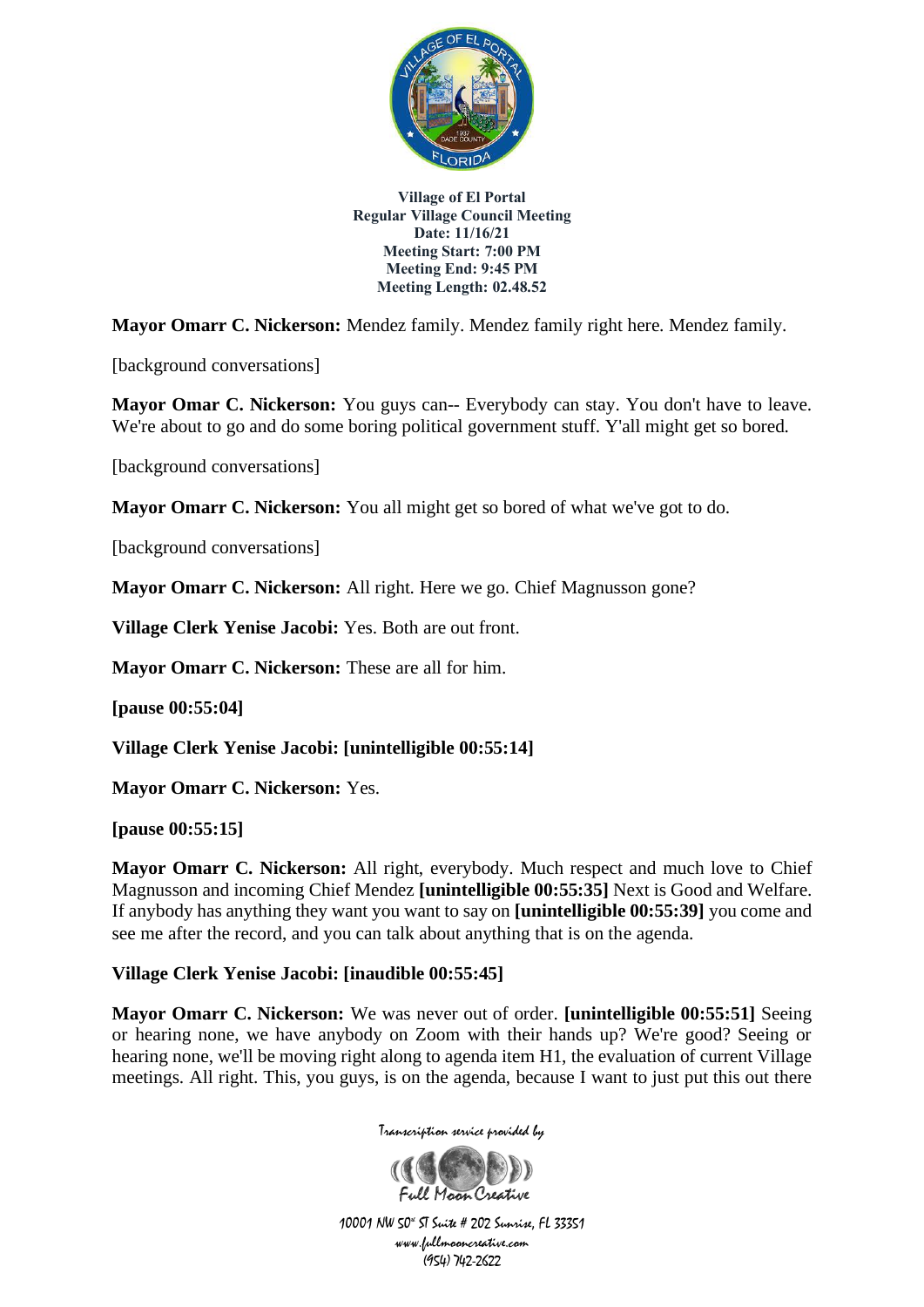

and let you- to see what you guys thought about it. The perfect example is what we're going through right now, in a way. Remember we we're doing the budget hearing-- Oh, we did the whole budget. Councilperson Martin brought up a great point, which is the hybrid meetings, which are way more expensive than our regular meetings.

I was talking to Clerk Jacobi recently, and we're always trying to look for ways to cut funding and save money wherever possible.

Things are kind of starting to change, as far as COVID's concerned, right? Things are opening back up, as far as COVID's concerned, and things like that. We're kind of getting back to normal, in a way. Being that's the case, the way we've always had it is, the individuals- if they want to come to the meetings, they can come to the meetings. We saw a good example of that at the last committee meetings.

The committee meeting talk about the Airbnb, Chairperson Martin's thing in zoning committee meeting. Things are opening back up, and because of the difference in price of the hybrid meeting, which we have right now, but as we see there's nobody on Zoom as far as residents go. We have the attorney there, I think we have head of **[unintelligible 00:57:23]** on there, but besides that, I think that maybe we should think about not doing the hybrid anymore, because it just might not be necessary anymore. I think that in all the time we've done the hybrid with the extra costs associated with the hybrid.

Now that we've done a hybrid, I think the one that- the only time we had a big meeting about it was opening the Tot Lot. I think that was the only one. Besides that, there's usually-- Usually I look at them and they're like, "Oh, no, no. Nobody's here," or, "Nobody's here." I think that we should move to undo the hybrid. I'll look for a motion and a second, and then we can go for a vote to go back to the regular meetings. If COVID comes back full strength, if COVID pops back up and things get bad again, there's shutdowns again, then we can vote to reimplement the hybrid, if possible. That's my suggestion, but I'll open it up to the Council to see if you guys think before I ask for a motion and a second. Vice Mayor Urbom.

**Vice Mayor Anders Urbom: [unintelligible 00:58:21]** With the motion and the second, we will have- that will open this up to discussion, is that right?

**Mayor Omarr C. Nickerson:** Yes, discussion now or after the motion's ended.

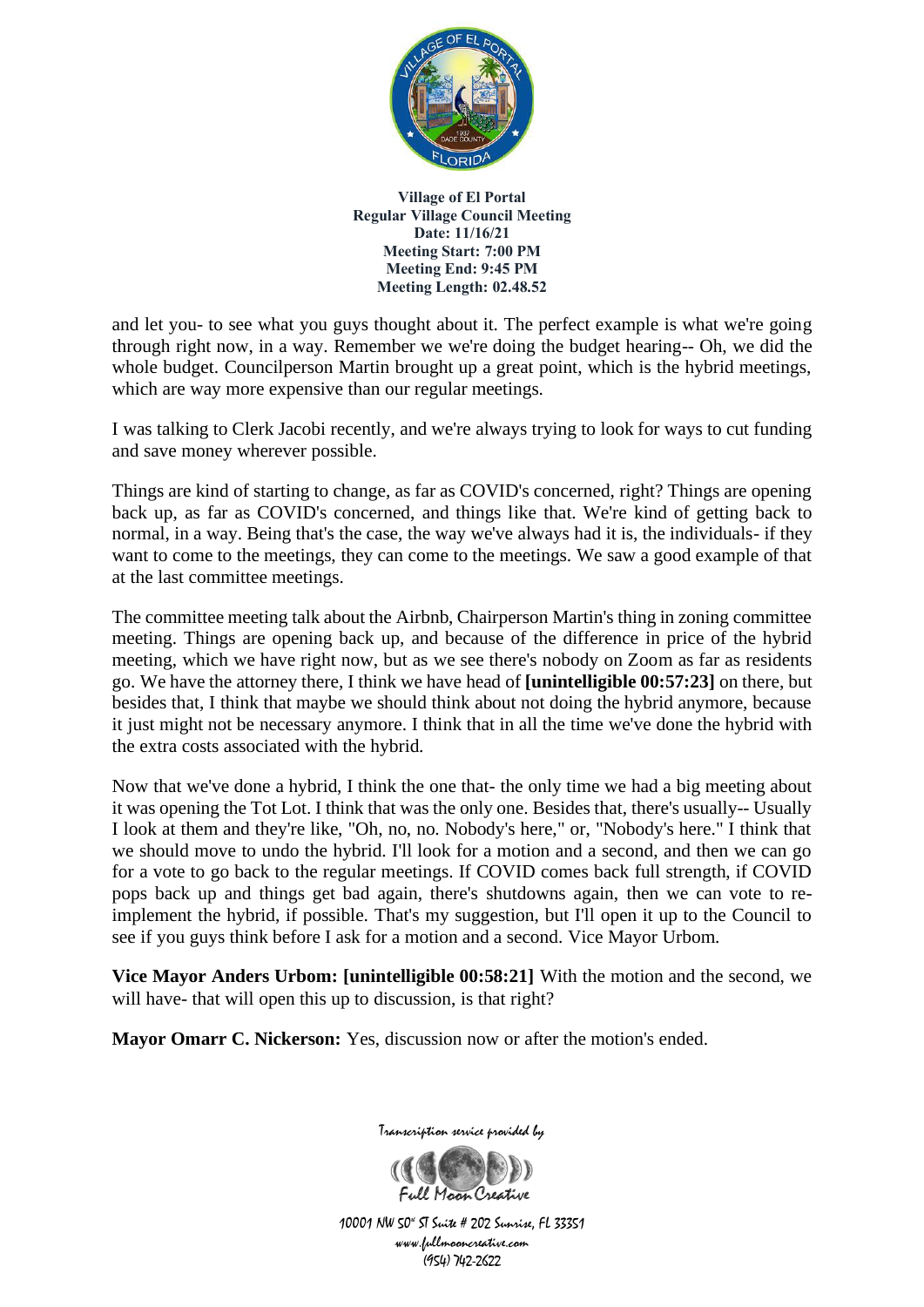

**Vice Mayor Anders Urbom:** Oh. I'll move that we **[unintelligible 00:58:39]** the hybrid meeting format.

**Mayor Omarr C. Nickerson:** Motion by Vice Mayor Ubrom, Do I have a second?

**Councilperson Darian Martin:** I'll second, yes.

**Mayor Omarr C. Nickerson:** Second by Councilperson Martin. Go ahead for discussion, Vice Mayor Urbom.

**Vice Mayor Anders Urbom:** If anyone else would like to go first, I don't mind. **[unintelligible 00:58:52]** Okay, I'll go. The truth is, I actually think the hybrid model is helpful. Do we have data or do we have a gauge on what attendance is? I'm guessing a part is also that the attendance virtual has dropped off. I know that. I would ask for comments from the virtual attendees. We haven't had nearly the response we did in the earlier times. Looking at that, coupled with the new model of the newsletter where we are a little more clear with residents about where to find information.

The only thing I would suggest is, do we have a mechanism for residents who cannot attend a meeting in person to be able to submit questions or comments, that could be presented at a meeting on their behalf by anyone? Because I think that the YouTube channel, for example, is wonderful. Our website is awesome. [chuckles] I again put the new format of bringing everybody's attention to social media, to the website, all things pointing back to the website which points to the YouTube channel. I think that people will have the ability to get all this information and can stay informed as residents, but I do think that there are going to be people who will not be able to attend in-person who still would like to be able to present feedback in real-time for the council to consider as they take votes.

That's my only concern with getting rid of the hybrid is that there will be a scenario where residents who want to participate won't be able to attend and really do want to give information to the council for us to consider to make decisions. That's my only concern as we inevitably move towards doing away with the hybrid model. It's been great, but I agree with the argument over the cost versus that.

**Mayor Nickerson:** There's a way that they can do that. I don't know if the clerk wants to touch on that right now or not as far as submitting questions ahead of time. I know Miami Shores



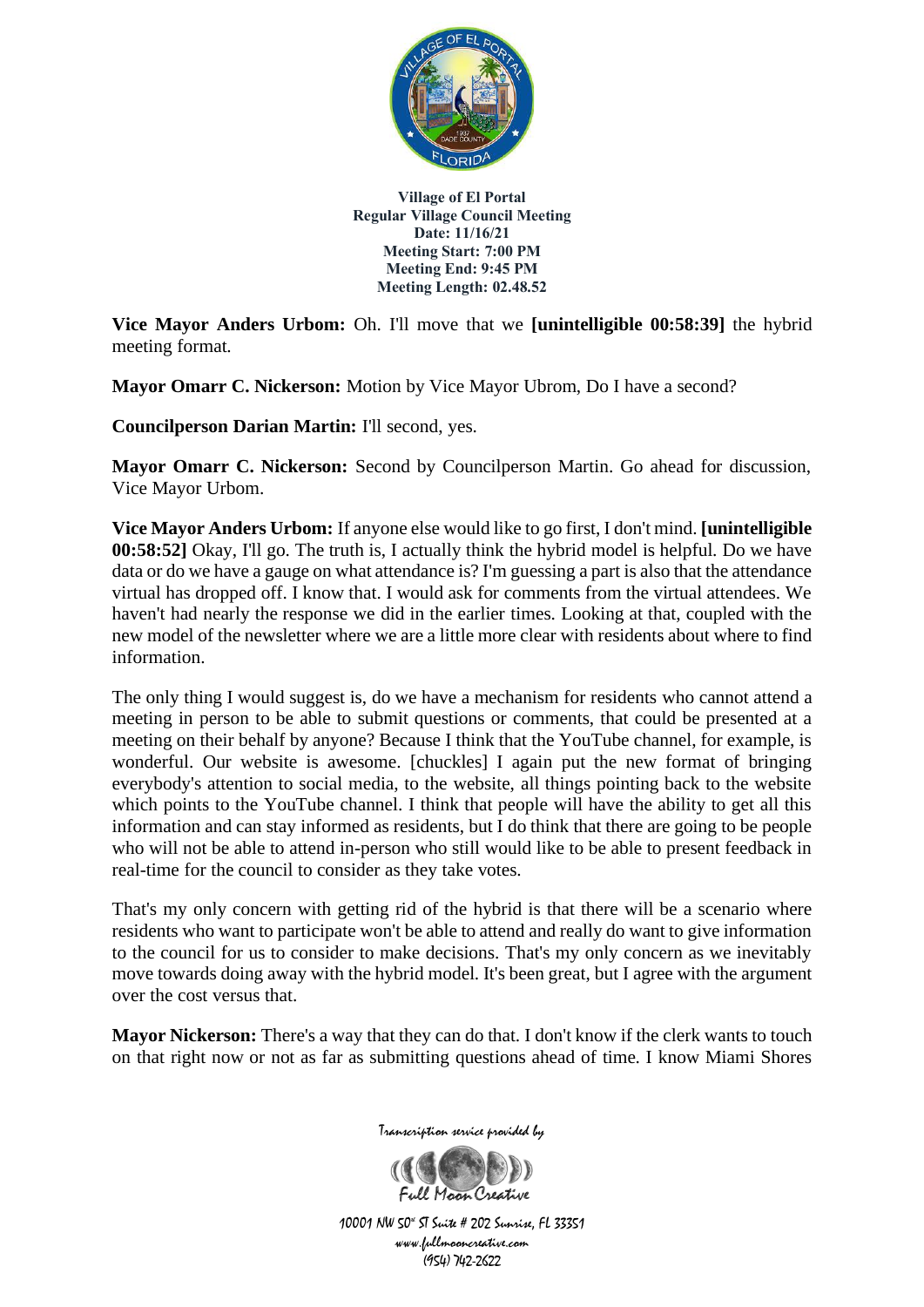

does that. Okay. I don't know. Like I said, the clerk knows better. I think it comes to big questions ahead of time.

**Village Clerk Jacobi:** I can touch a little bit upon what they do. What they do is they submit ahead of time, but the audience does not. That means they know the questions, they don't participate. I think also, I'm not too sure if Miami Shores do it, but I don't know they also--

**Councilperson Martin:** I don't remember.

**Village Clerk Jacobi:** You don't remember. I know that the ones that have the participation, they send it prior to the meeting, they have a deadline and then the clerk reads it out loud but the participation from the audience is different. We're like this before and it worked. It's just having them come in. The reason that we went into this was because basically, we have COVID in order, but I've been looking at the participation and it's been really low. We've got one or zero.

**Councilperson Martin:** I think **[inaudible 01:02:08]** situation possible **[inaudible 01:02:10]**

**Village Clerk Jacobi:** We have it. That was the next thing I was going to explain. We still have YouTube.

**Councilperson Martin:** Yes, that's not the problem.

**Village Clerk Jacobi:** We have also Facebook, but even there, they still, there's not any questions coming in.

**Councilperson Martin:** Do they have a messenger **[unintelligible 01:02:27]**

**Village Clerk Jacobi:** There's a chat on the side of things.

**Councilperson Martin:** Maybe we could answer questions that way. I am a fan of getting rid of the hybrid because of this cause, but I do think because we are narrowing people's ability to participate, I think we need to think of some ways that we can amplify other routes of participation that don't cost anything and in addition to that, keeping mind our people **[inaudible 01:02:58]** where people can usually participate **[inaudible 01:03:02]** impacted them **[inaudible 01:03:03]** for the actual meeting.



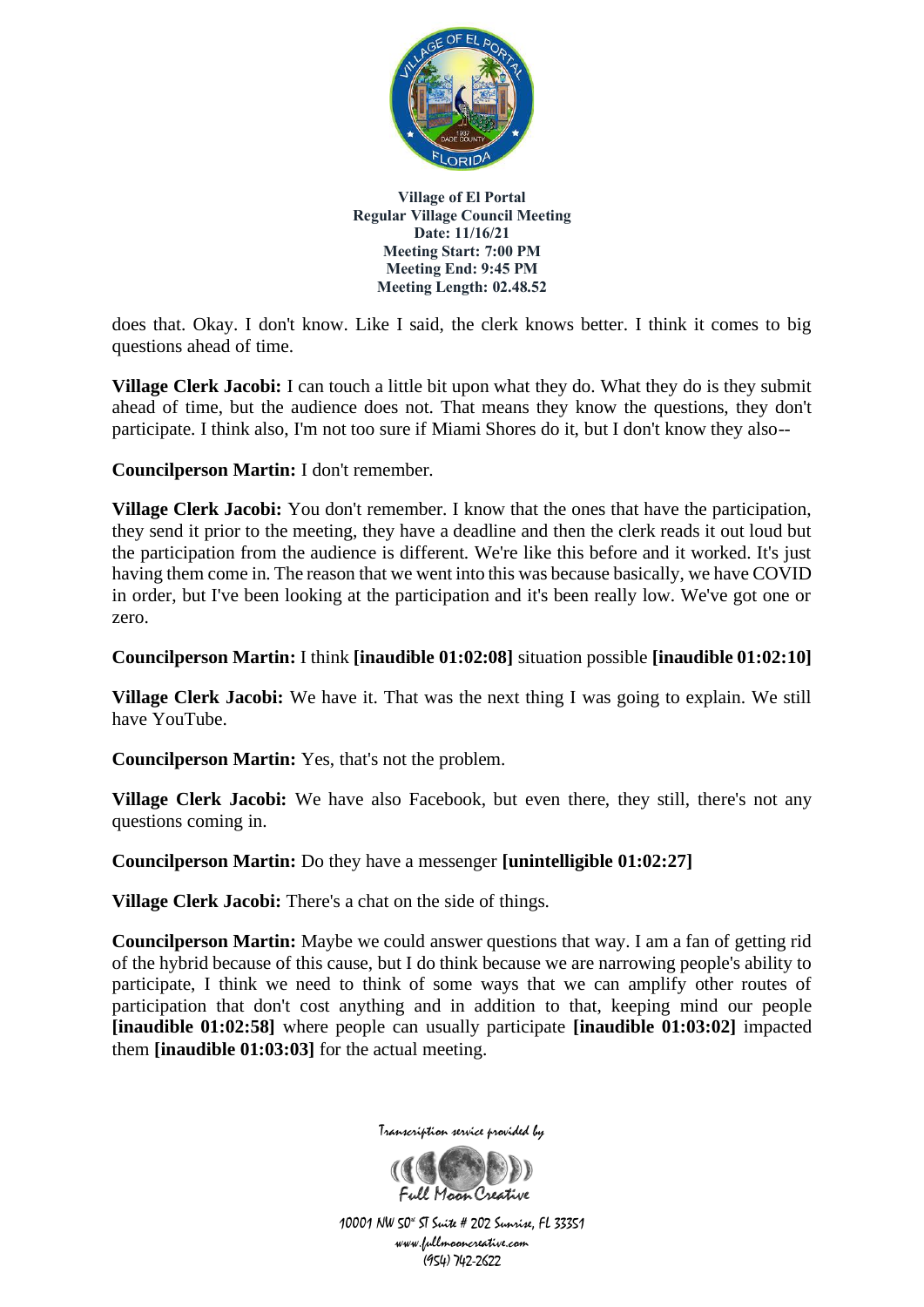

I think that **[inaudible 01:03:07]** Now that we're talking about current village meeting where 50 of the platforms needs to put forward the question on whether or not we want to have a **[inaudible 01:03:23]** Is that something that we can just take account?

**Mayor Nickerson:** Yes, we will.

**Councilperson Martin:** In Miami Gardens, they use a different agenda. I wasn't there last year **[unintelligible 01:03:39]** However, that consent agenda format allows me to flow rather quickly and allow us to get, a lot of counsel to get some of the administrative things off of the agenda and deal with the **[inaudible 01:03:55]** predictably and I think that that might be something that might be worthwhile for people here. I don't know how everybody else feels and what the job has to be **[inaudible 01:04:06]**

**Mayor Nickerson:** I have no problem with it. We just have to make sure that we run things the right way. It seems that we're going to- somebody said this, stick to what we decided we're going to do well.

**Vice Mayor Urbom:** Well, I have to **[inaudible 01:04:26]** say what is the specific agenda.

**Councilperson Martin:** There would be a section of the agenda that would just deal with items that were extremely administrative. If the matter had, I don't know, an extension to a contract, that was pretty formatted, they've got it collaborated. There is no reason for us to having have to discuss that. In the very beginning, the council would have access to consensus and if there's something put on the percentage of the portion that you don't agree with that you want to discuss, you can pull it for discussions.

However, what the man would do is at the very beginning, he would say most people approved that agenda and all the items would be approved **[inaudible 01:05:10]** items.

I don't want anybody to feel like this limits our abilities or such items. I do want to emphasize to control anything off of the consent agenda and say, "Hey, I don't think it should be on here for whatever reason or whatever."

**Vice Mayor Urbom:** We basically do that at the beginning of this meeting with **[inaudible 01:05:37]**, right? Similar to that, but having reported as the consent section and then if you protested with the majority vote, then that item would be folded out to discussion items. Is that right?



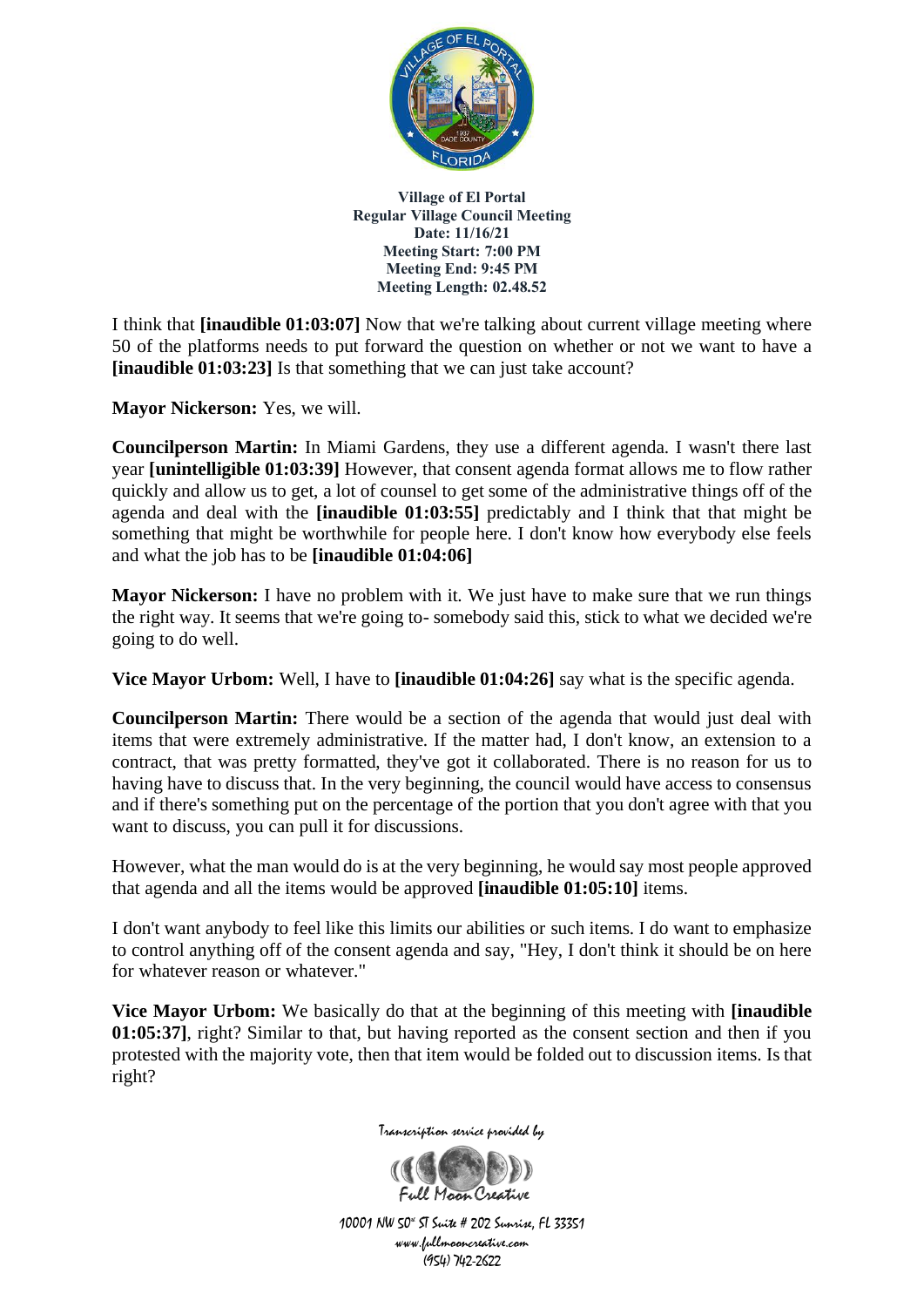

**Councilperson Martin:** Yes, for sure. I think part of the reason why, at least I've heard, and if residents don't feel this way, I am the first person to say when I get new information, I have no problem saying what's wrong and changing my mind. I've heard from a lot of people that the **[inaudible 01:06:12]** to actually participating. Let me accept that we are trying to figure out ways to really give them access.

I feel like a big way we get people access is by not coming here like, so much of your time and mental space with certain things that are not necessarily items that impact their day-to-day life in the village, it's more administrative items for the managers to be able to put that on the consent agenda and having things done. That would be a lot easier. At least I hope they would be **[inaudible 01:06:43]**

**Vice Mayor Urbom:** An additional discussion, but I feel like that would make a lot of sense. At the same time, if we wanted to consolidate committee meetings, combining similar committees, we talked about this in the past about being less intimidating for residents to go, I have to sit through two committee meetings and participate in the committee meeting. I want to participate in it, whereas if we combine that the residents might be more likely to show up through the committee meetings. They have an opportunity at the beginning and at the end of the meeting to stay where they want on the topics, right?

## **Councilperson Martin: [inaudible 01:07:37]**

## **Vice Mayor Urbom:** Yes.

**Mayor Nickerson:** Yes, I'm just going to say, yes, thank you very much, Councilperson Martin. Real quick, Vice Mayor Urbom, and thank you very much, you people. The committee meetings instead of combined, they don't have to take a long time if we don't make them take a long time. You know what I mean? When I first came on--

**Vice Mayor Urbom:** I think psychologically, the residents like, "Oh, man, it's three committee meetings when I want is the last. I'm not going to go."

**Mayor Nickerson:** Remember, okay, I understand what you're saying, but remember I changed them around so that the ones that offer the most visitors come first which is why I changed around. Planning and zonings first, and then the administration of finance is second, and then your public affairs is third. That's usually the one that people don't really come to that



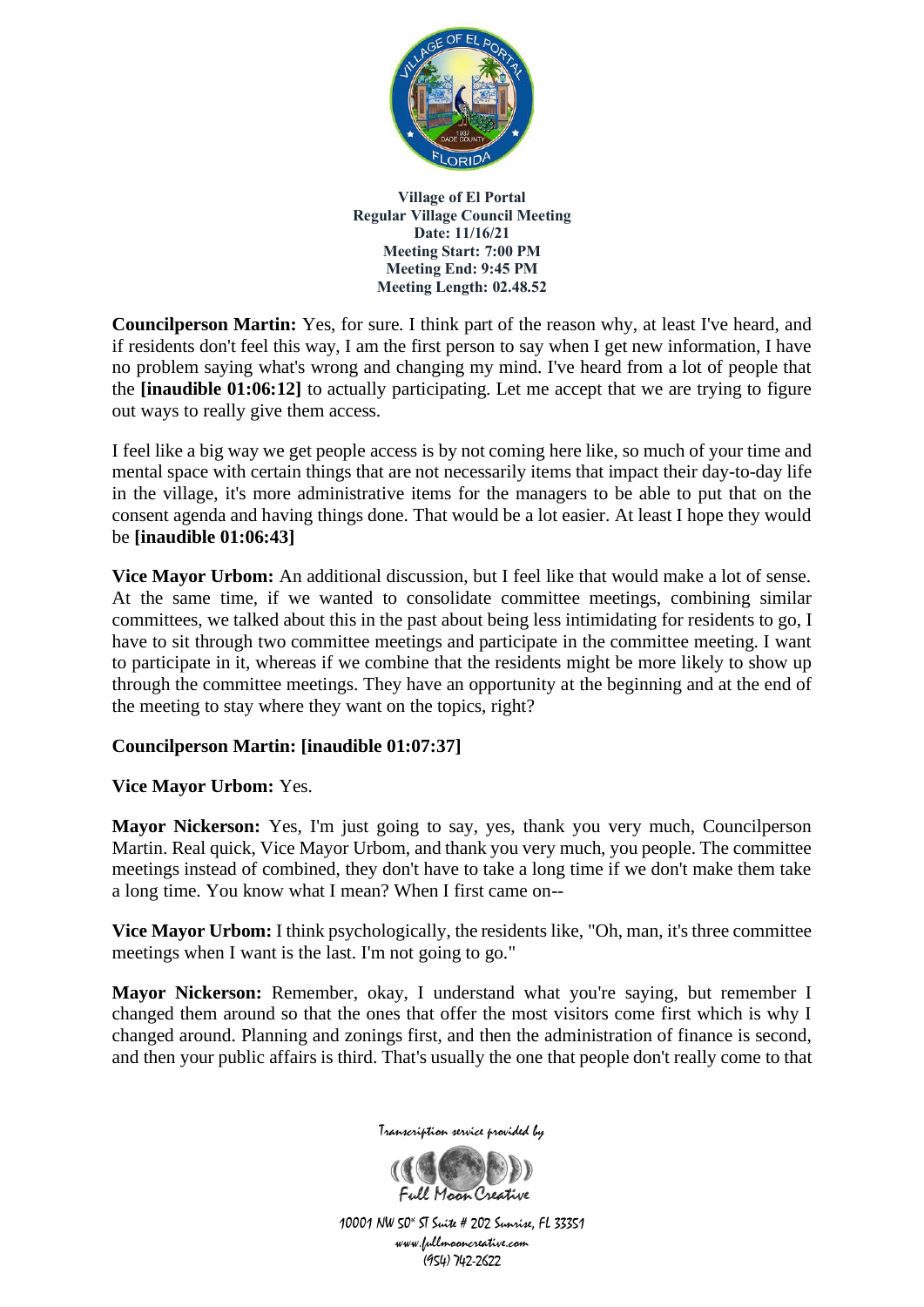

much. All that issue, guys, is not going to be-- I considered it also, but all that is that we make these meetings as long as we make these meet-ups.

**Vice Mayor Urbom:** As long as we improve our messages, bring that text message thing on board so people are aware, ahead of these committee meetings because the point about the committees is if things can get resolved in a timely manner, the committee with the public truly being aware of what's being discussed and I think the consent agenda, then at that point, really makes sense because we've already hashed everything out, the public already had a chance to really hear it.

It's not like someone coming into a full council meeting to a consent agenda looking at the item thinking, "Wait a minute. When was that discussed? What are they talking about?" I know certainly, some things in the past, there have definitely been an issue of public being blindsided by so much **[inaudible 01:09:17]** agenda. I think as long as we have that clear competent opportunity for people to understand what's coming out our community, I think the consent agenda is definitely **[inaudible 01:09:32]**

**Mayor Nickerson:** Anybody else for the council?

**Councilperson Martin:** Yes.

**Mayor Nickerson:** Yes, but **[inaudible 01:09:41]**

**Councilperson Lightfoot-Ward: [inaudible 01:09:43]** consent agenda. I know that **[inaudible 01:09:49]** you can't save time if we have minutes, where we have all the mechanisms with people to know what we're doing, and if you say we need to go out there or administer we can **[inaudible 01:10:07]** cooperate. They're usually generalized of regular items that we don't think that we don't necessarily have to **[unintelligible 01:10:21]** just try to see if I can pull up exactly what they are.

Critical items should not be consent or deny. Routine, things of that sort, all other things that we're talking about, we don't need to do-- not even a vote. According to **[unintelligible 01:10:38]** we don't need to vote, it's just a thing to acknowledge that the items are in the consent agenda with no need of further discussion. It says that the **[unintelligible 01:10:50]** of an instrument under **[unintelligible 01:10:52]** that enables a body to consider an approval grouping of routine items where you don't have to do it one-by-one. We do approval but as a



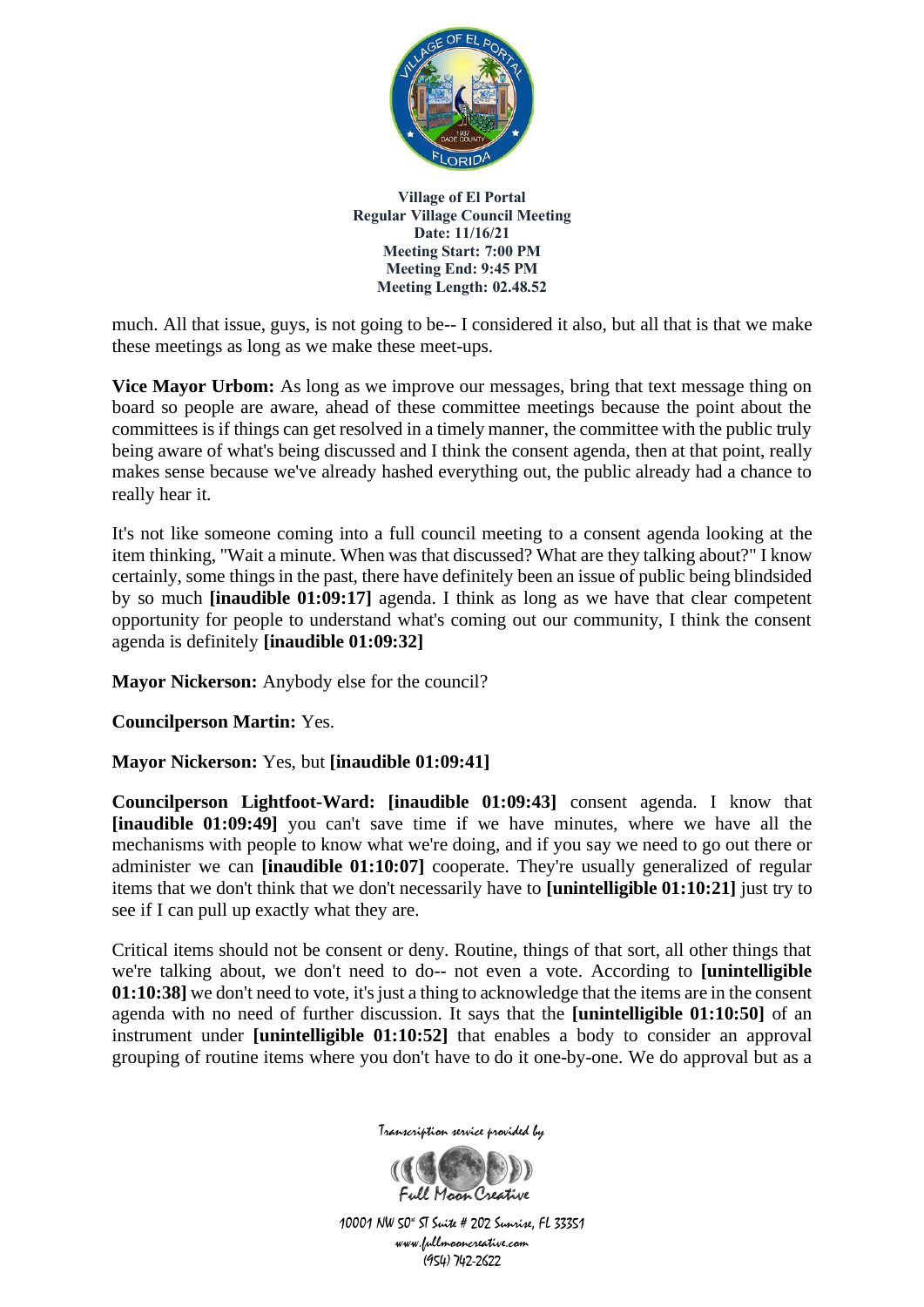

group that do not require a board discussion into this and could take action with a single- within the items. Yes, I think that is what you're going at.

**Mayor Nickerson:** Yes.

**Councilperson Lightfoot-Ward:** In voting to approve what is on consent **[unintelligible 01:11:14]** court is having truly accepted **[unintelligible 01:11:17]** and have established a record of having met its fiduciary for old times **[unintelligible 01:11:24]** responsibility, which is the city manager and the village manager is always responsible for to make sure we do it **[unintelligible 01:11:30]** for the right range of matters, all of which we have already occurred.

It is included in the consent as a matter of usual practice determined by each governing board, and if specially employed, usually expands over time. **[unintelligible 01:11:45]** town meeting next, management, finance, and committee reports. All of which are included in a packet, thank you, Councilwoman Martin, for making that clear. Circulating the directions required for the meeting.

You reported detailed actions taken by management, or committees, that are within our authority because this a management **[unintelligible 01:12:09]** board action. I think this is what you're getting to, village clerk. Defining the bylaws of what administrative policies which we considered as action **[unintelligible 01:12:21]** agenda. We're not talking about the critical things, we're talking about the things that are repetitive, more than likely. We do have a lot of repetitive things in council. I'm all for the decision. You just said you need a second, I'd be glad to be that.

## **Councilperson Martin: [inaudible 01:12:40]**

**Mayor Nickerson:** Yes, we're going to do hybrid first and then we'll do consent agenda. We're all good.

**Councilperson Martin:** Love that.

**Mayor Nickerson:** No, it's perfect, perfect, perfect. That's my **[unintelligible 01:12:57]** chairperson right there, y'all.

**Vice Mayor Urbom:** Should I just amend my motion?

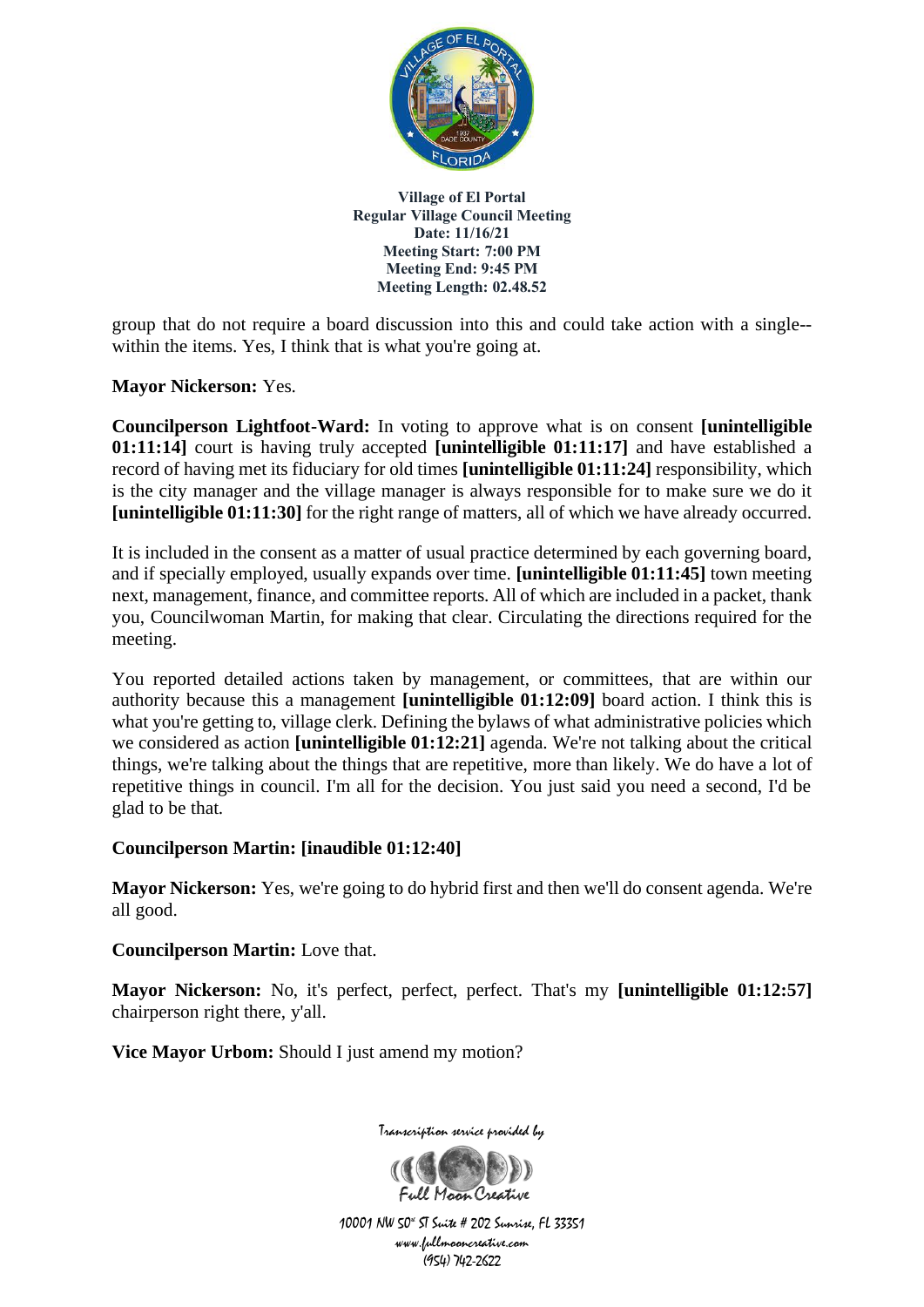

**Mayor Nickerson:** No, let's go one-by-one. All right, so we have a motion. Do we have a second for going back to regular meetings, not having hybrid meeting in the future? We will come back to that. Madam Clerk Yenise Jacobi?

**Village Clerk Jacobi:** Councilperson Martin?

**Councilperson Martin:** Yes.

**Village Clerk Jacobi:** Councilperson Lightfoot-Ward? Councilperson Pirela?

**Councilperson Luis Pirela:** Yes.

**Village Clerk Jacobi:** Vice Mayor Urbom?

**Vice Mayor Urbom:** Yes.

**Village Clerk Jacobi:** Mayor Nickerson?

**Mayor Nickerson:** Yes.

**Village Clerk Jacobi:** Motion passes. Back to them.

**Mayor Nickerson:** Thank you very much. Do I have a motion for adopting the consent agenda process?

**Councilperson Martin:** From me.

**Councilperson Lightfoot-Ward:** Second.

**Mayor Nickerson:** Moved by Councilperson Martin, second by Councilperson Lightfoot-Ward. Now, is there any more discussion? How are we looking on the Zoom? Of course, of course. Of course, there's nobody.

**Vice Mayor Urbom:** I just have one question. With the consent, then we could move the attorney manager and mayor reports to the front of the meeting? Bring people's attention to it. Include that in the consent, is that right?

**Mayor Nickerson:** No, no.



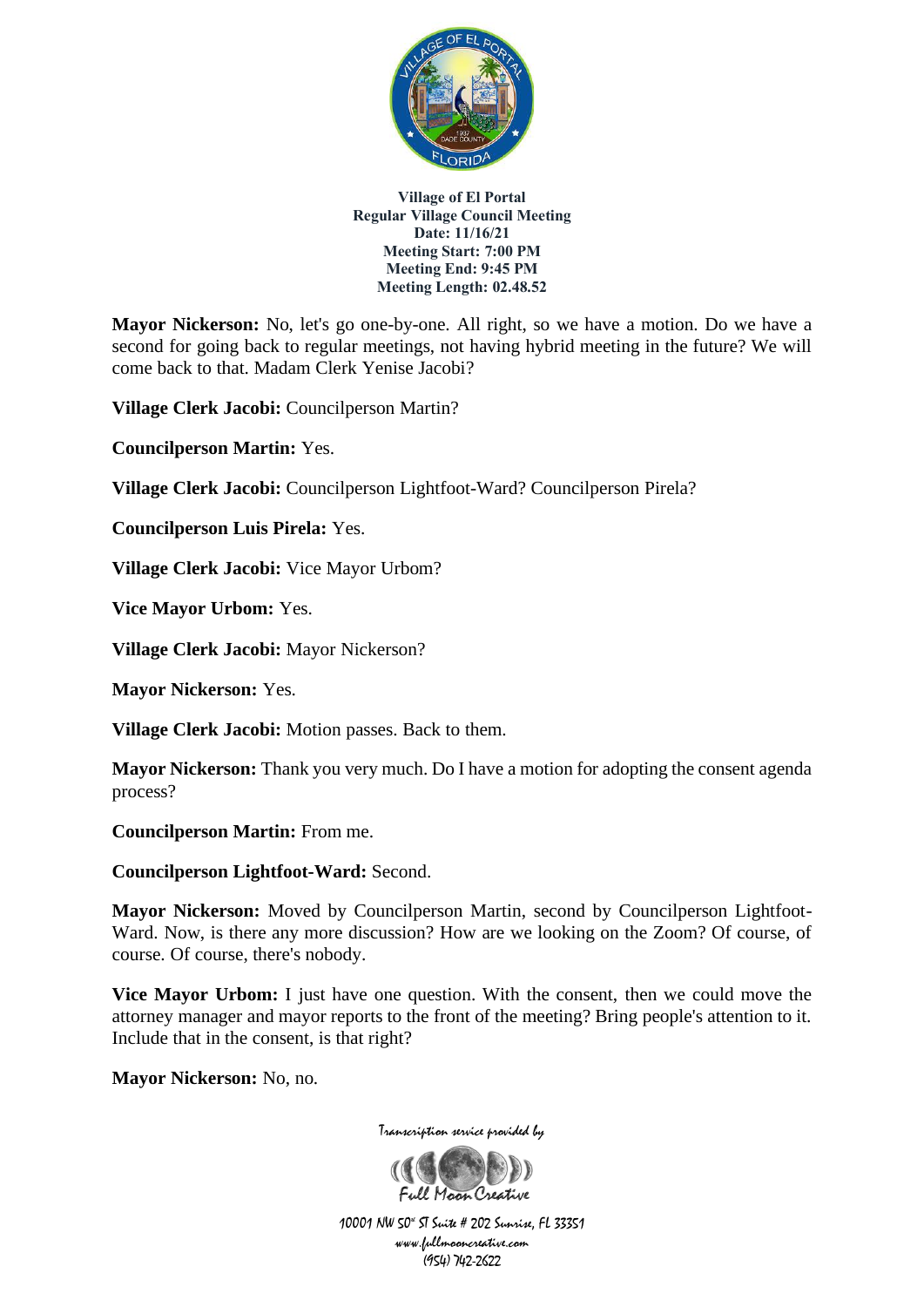

**Vice Mayor Urbom:** No? Okay.

**Mayor Nickerson:** That's something totally different.

**Vice Mayor Urbom:** Okay. Great.

**Mayor Nickerson:** Yes. Remember, that's been suggested before. I'm not against it, but remember, I try to put everything in the beginning of the meeting where we have visitors.

**Vice Mayor Urbom:** Right.

-

**Mayor Nickerson:** Like when we do our reports it takes up a little bit of time, so I don't want-

**Vice Mayor Urbom:** [crosstalk] bring peoples attention to it, move on [crosstalk]

**Mayor Nickerson:** I understand, I understand. I find we've got visitors in and out **[inaudible 01:14:20]**

**Councilperson Lightfoot-Ward:** Just to make a point on the board.

**Mayor Nickerson:** Yes?

**Councilperson Lightfoot-Ward:** The Vice Mayor makes a good point because I've asked in one email, **[unintelligible 01:14:30]** we're talking offline that the village manager's report, the village mayor's report, and the village's attorney report be placed a little bit higher. This can be **[unintelligible 01:14:41]** we can get it. That makes it even easier because sometimes this is like yawning time. I'm literally almost asleep by the time we get to this one because we've taken care of all the critical information that needs to come up.

If there is any way to wrap that into that, just ad-libbing at the end, even the manager seems to be sleepy at this point. I'm not putting you down, I'm bringing you up. If we could just find a way to not read that because I have noticed the village attorney generally comes with his issues in our agenda, whatever it is. I have found that the village manager's report we can always see it in the other correspondence that she generally provides to us, and it only becomes long when it's in a semester or quarter when you recap everything that you've done through that period of time.



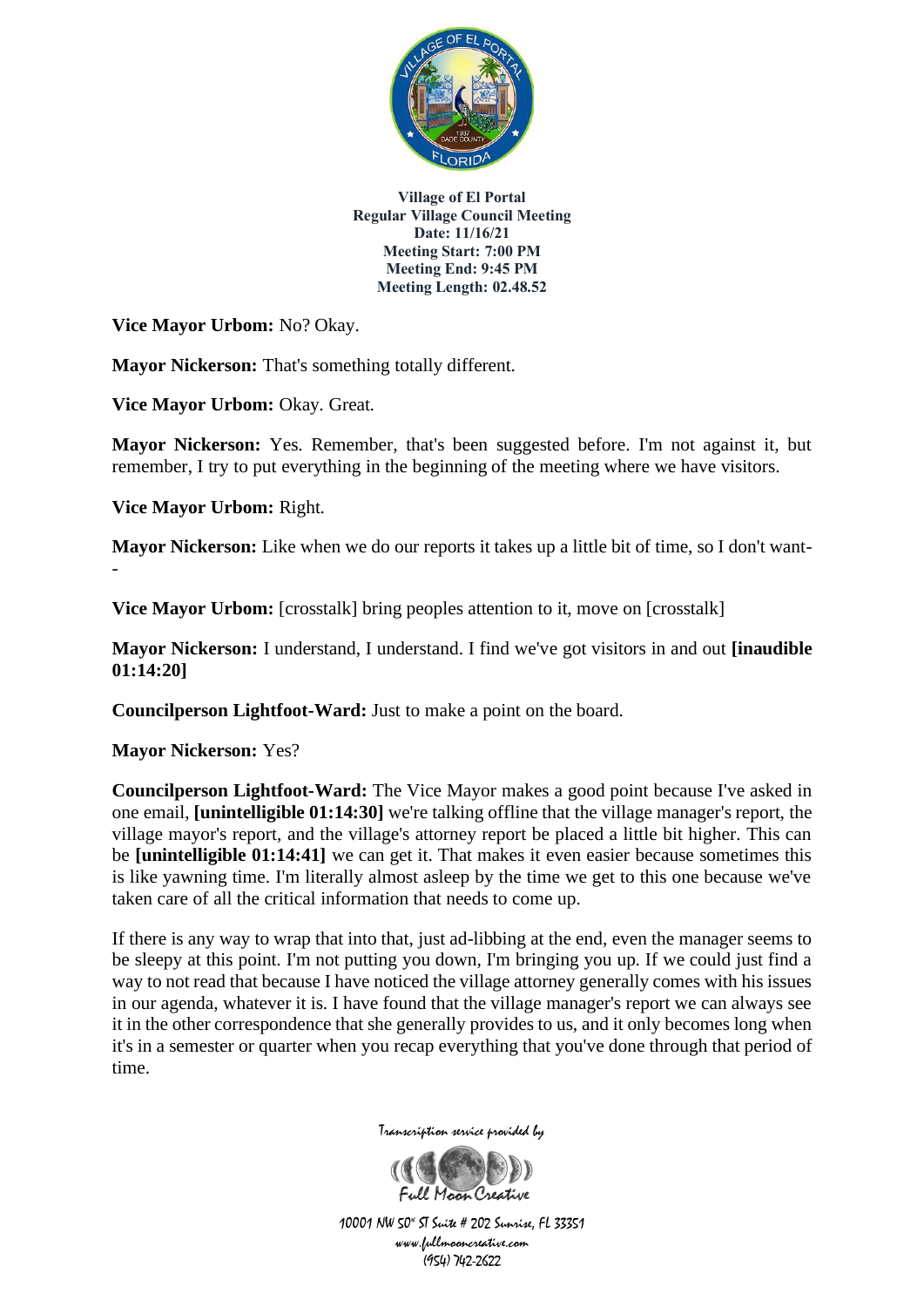

Now the mayor report, I like the idea of the mayor's report being somewhere upfront because this is the mayor's report. I like that to be upfront, somewhere further up where we just hear the mayor's report and he direct, or she directs the manager's report and the attorney's report as provided through the distribution. We really get to the bottom of it, and my complaint, in my village, our village is why do we take time to address things that could be addressed while we're still fresh? As opposed to just yawning at the end of the meeting? Something to consider.

**Mayor Nickerson:** No, I hear you guys and I understand. Like I said, I try to put everything if we're gonna have visitors, I try to put that at the beginning of the meeting. If we put the beginning-- Because remember you guys, the reports are more for-- they're for the entire community, but they're more for us in a way, like the manager's telling us what she's working on, what she's doing. Of course, it's for the community, but it's more for us so we kind of understand, we kind of keep a sense of what's going on for the community.

When it comes to Attorney Geller, Attorney Geller usually doesn't have a report. If he has a report, it's usually about somebody getting sued, or PBA negotiations and stuff like that, that's not on the agenda that's just usually in his report, if he usually has a report. I'm not necessarily against it. I'll look with the village clerk and we'll see if there's anywhere where we can find a place to put it to where it doesn't affect any type of visitors that we may have that day. Maybe it'll move up or down depending on what visitors we have, where we could it like that. Then to continue to change the agenda around might be something we don't want to **[unintelligible 01:17:31]**

## **Councilperson Martin: [unintelligible 01:17:32]**

## **Mayor Nickerson:** Yes?

**Councilperson Martin:** I see Councilman Lightfoot-Ward's point, and I think we probably need to figure out some additional ways to get that urgent **[unintelligible 01:17:43]** stuff to the residents, but I do like the format of having the reports at the end. If we're talking about the flow I'm concerned about the flow as it relates to the attendees. When you step into this room, usually there is something on the agenda that you want to speak about. My desire would be to have that kind of opportunity sooner rather than later, and not have to unnecessarily listen to a lot of the reports **[inaudible 01:18:12]**

**Mayor Nickerson:** Yes, like I said-- Thank you very much, Councilperson Martin. Like I said, we'll look at it and we'll see if there's a way that we can make it flow in the right way, and we'll

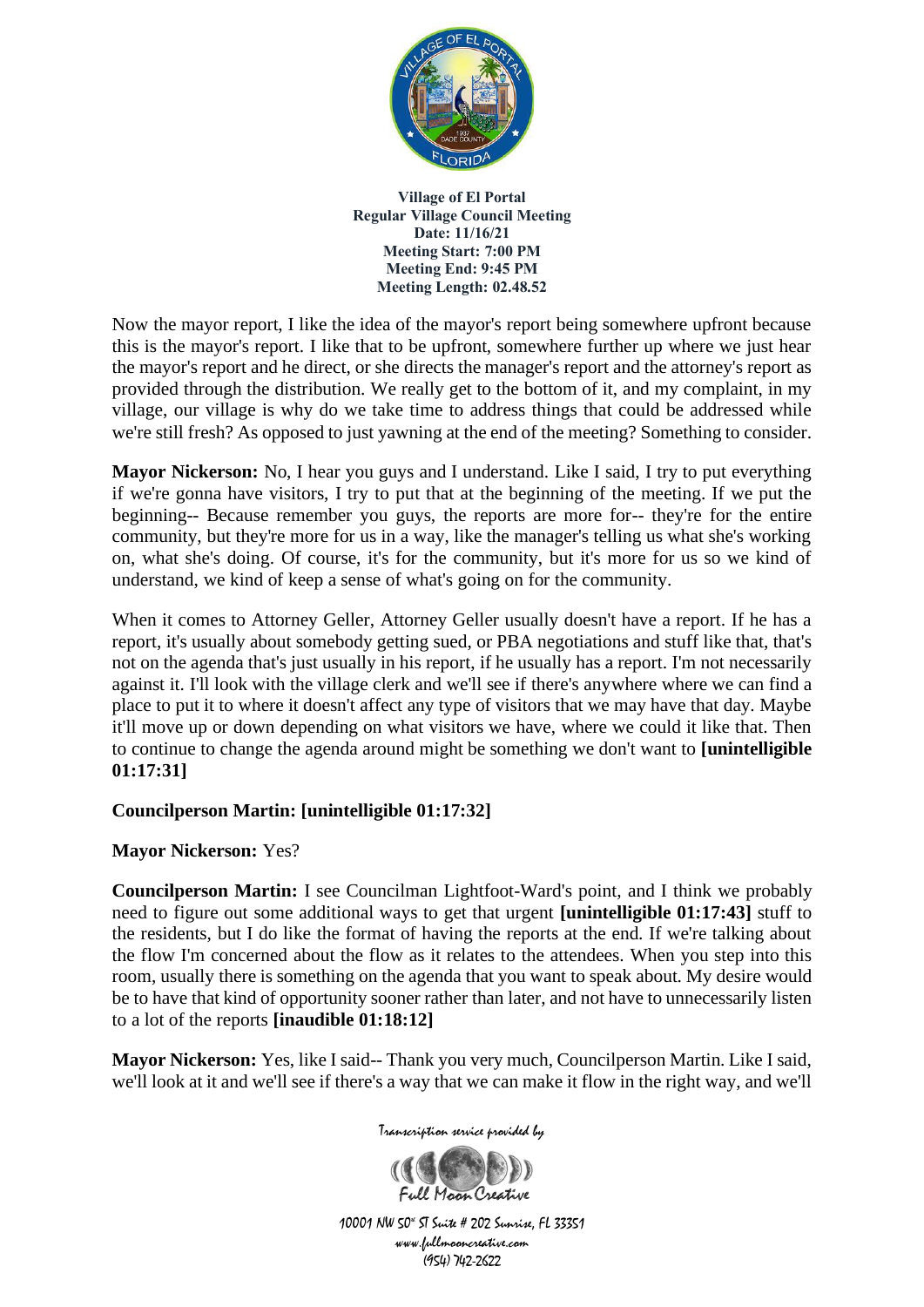

come back, maybe next week in the December meeting we'll see. Maybe we'll have a couple of suggestions. We'll see **[unintelligible 01:18:28]** suggestion. Sound good?

## **Councilperson Lightfoot-Ward: [inaudible 01:18:31]**

**Mayor Nickerson:** Yes? I can't hear you, Councilperson Lightfoot-Ward.

**Councilperson Lightfoot-Ward:** In closing, it's about the closing out?

**Mayor Nickerson:** Yes.

**Councilperson Lightfoot-Ward:** I'm not saying that you really need it, I'm saying what I've become accustomed to, and that is the mayor usually announced to the ladies and gentlemen of the council, you have put in your packet the reports of the manager's, and mayor, and attorney, and then just report on the items that we're trying take any business on; it's just informational. That's where the idea makes sense to me because it's just informational.

Quite frankly, everybody, we're tired and I can barely see if we have a lot of people on the line. I can, by chance, tell you they don't wait until they hear the manager's report, the mayor's report, or the attorney's report, as opposed to other **[unintelligible 01:19:26]** you have had the benefit of the three reports and moved that item forward. Anybody said they didn't get in their packet, they should be telling the clerk before, because this stuff comes out pretty timely.

I'm just trying to find a way that we don't even have to have them, we just have a thing that says mayor, and manager **[unintelligible 01:19:47]** attorney reports to the mayor. You pronounce it that you have that in your packet, and if you have any questions, I'm sure you've gotten it to the right person.

**Mayor Nickerson:** Yes, absolutely, we could definitely do that. Like I said, we'll come back with ideas where it could possibly go. That wouldn't necessarily be part-- I think this is part of the consent agenda there because the consent agenda is this something that's totally different. You guys aren't even consenting on our report, we're just telling you, our reports. You guys aren't agreeing or disagreeing with the report, we're just telling you our report so **[inaudible 01:20:16]** Yes?

**Village Manager Alou:** Quite honestly, Mayor, **[unintelligible 01:20:20]** with the council. I don't give you my full report at the end of the night. I am tired, you all are tired, so I give you

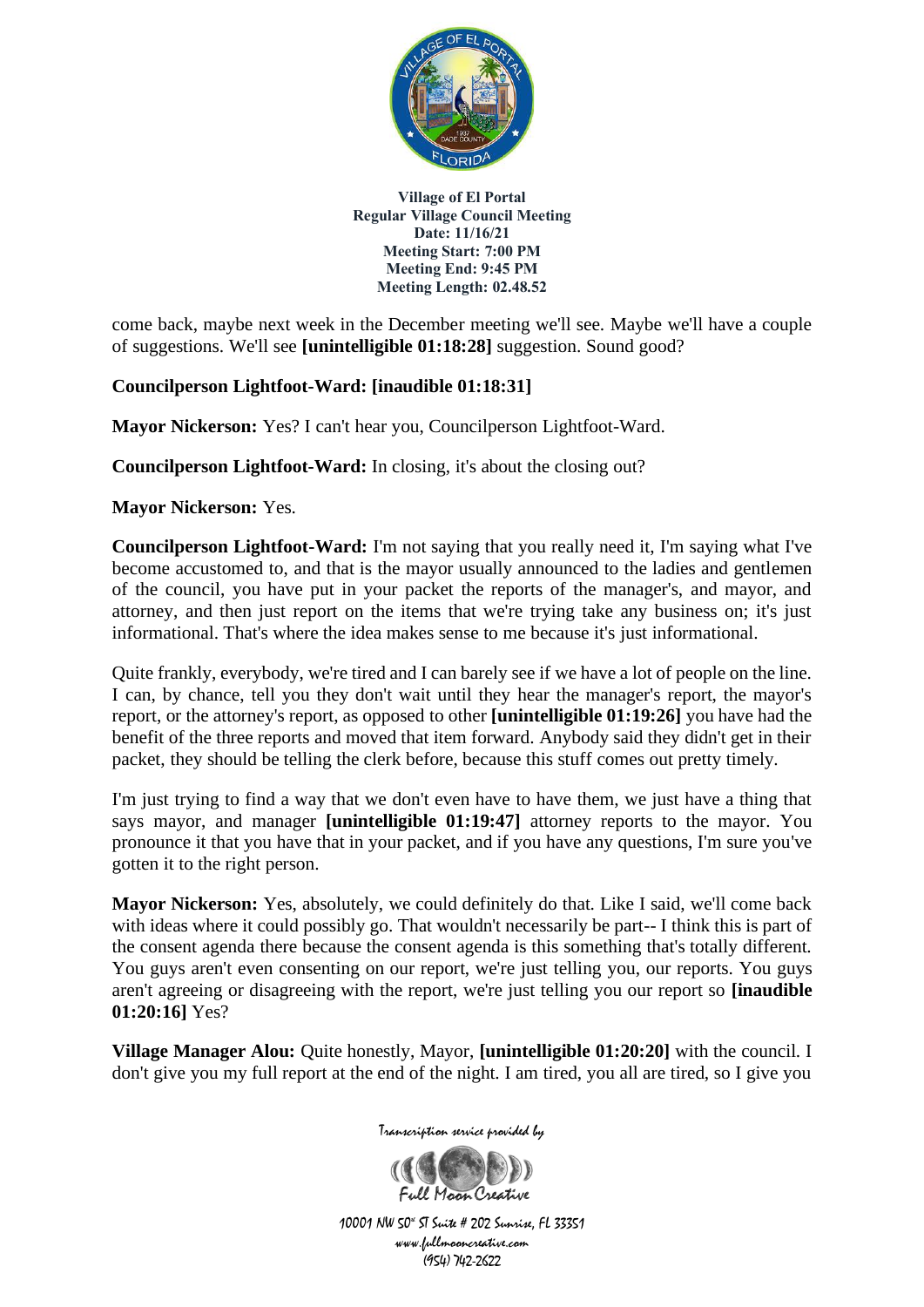

the highlights of anything that might stick out. My report is usually 13, 14 pages. I'm not reading you that report, but I do send it out to you before, and also, I asked in my email that you please get back to do that request. It's good **[unintelligible 01:20:42]** for you to understand what I'm doing on day-to-day and how progress are progressing. So yes, I keep it strictly with highlights for this forum.

**Mayor Nickerson:** Yes, thank you very much for that. All right, any-- Okay, to vote on consent agenda yet? All right, so consent agenda, we have motion to second any last discussion? No? We're good? How are we good on Zoom, thumbs up? Of course. Now, **[unintelligible 01:21:13]** role call.

**Village Clerk Jacobi:** Role call. Councilperson Martin?

**Councilperson Martin:** Yes.

**Village Clerk Jacobi:** Councilperson Lightfoot-Ward?

**Councilperson Lightfoot-Ward:** Oh yes.

**Village Clerk Jacobi:** Councilperson Pirela?

**Councilperson Luis Pirela:** Yes.

**Village Clerk Jacobi:** Vice Mayor Urbom?

**Mayor Nickerson:** Yes.

**Village Clerk Jacobi:** Mayor Nickerson?

**Mayor Nickerson:** Yes.

**Village Clerk Jacobi:** Motion passed **[inaudible 01:21:33]**

**Mayor Nickerson:** Thank you. [other speech] No.

[background conversations]

**Mayor Nickerson:** What's up?

Transcription service provided by

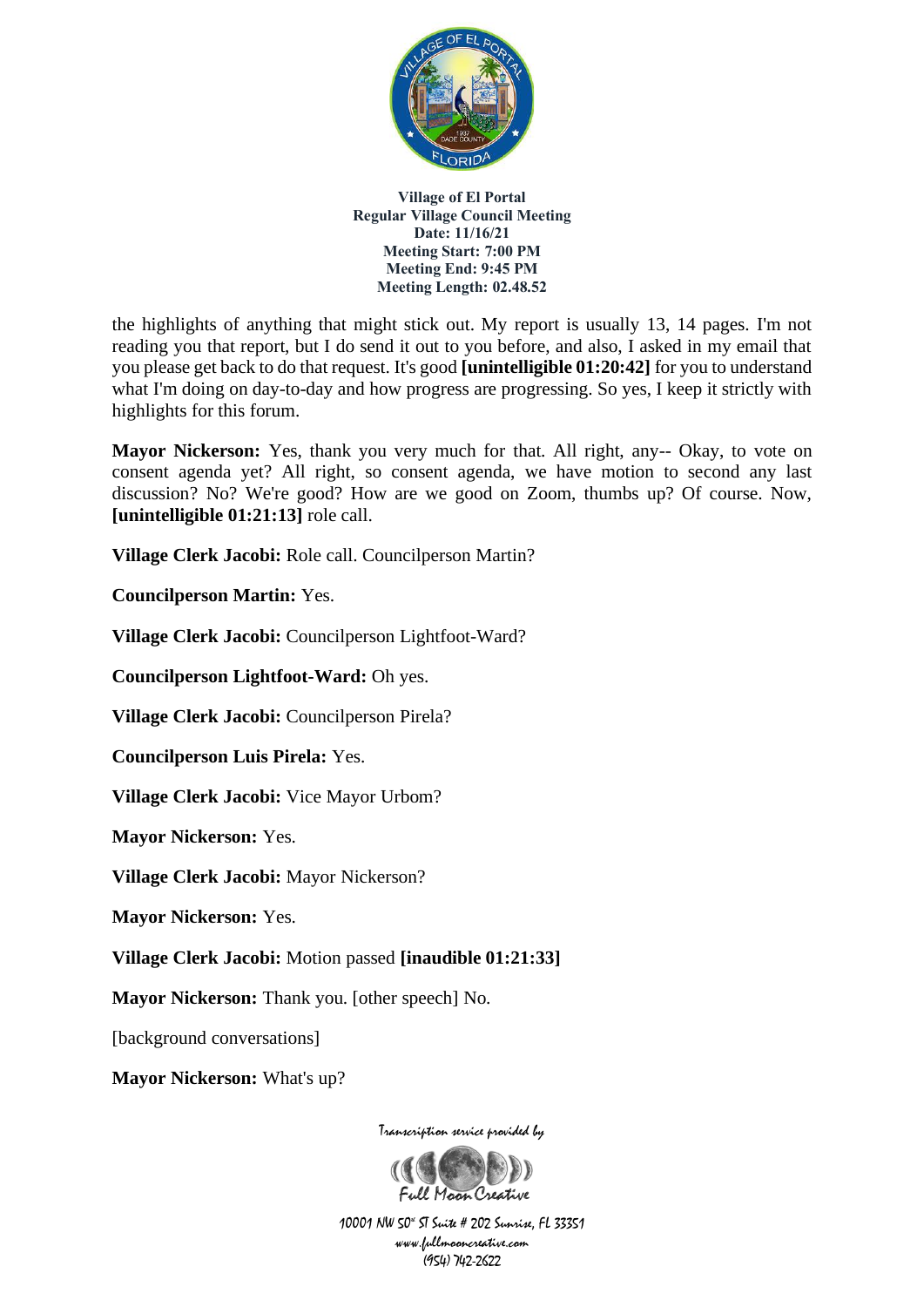

[background conversations]

**Mayor Nickerson:** No, I don't. He needs a pen.

[background conversations]

**[pause 01:21:51]** 

**Mayor Nickerson:** All right you guys. Here we go, moving right along. [silence] H2 is the winter celebration. Before we get to that, let me just say when it comes to committee meetings real quick. Let me just say this really quick with you guys. If you've noticed, for the committee meetings, if there's not anything that we need to discuss, we can cancel those committee meetings. I've done it a couple of times. All right? There are others that we need to have. Just kind of keep that in mind so we don't-- Look, if we don't have to have a meeting, I won't do it. We won't do it if we don't have to have one.

All right? Yes. The regular council meetings we need to do that, we have to have a chart, we have to have a visa, we have to have lever, it says a lever and charter. That's everything except for August that we don't have the meetings. We have to have the regular council meetings, but the committee meeting, we can cancel them as we don't need them. That being said, moving right along. H2 winter celebration. Okay. I'm going to let Vice Mayor Urbom come in for a bit in a second. Let me just say this, and I want to know what you guys think about this.

We backed off of having, and I think rightfully so-- We backed off of having a lot of events, it saved us money, and we haven't had a lot of turnout for a lot of events so far. If anybody has the appetite for any type of event, I think that the holiday event should be the one that we might consider putting some oomph behind because the holiday season is usually the season where people are more jolly, people are more about family, and coming together. Just a feeling in the air during the holidays.

I just think that if we're going to consider to do any event-- I know Vice Mayor Urbom was talking about the holiday event in public affairs, and he want to move the full council, so it's why it's one here. If we want to do any event, I think we should put-- I think it would be good- - This kind of goes with how we're coming up out of COVID, how we just voted to get rid of the hybrid system. How things have been really opening up.



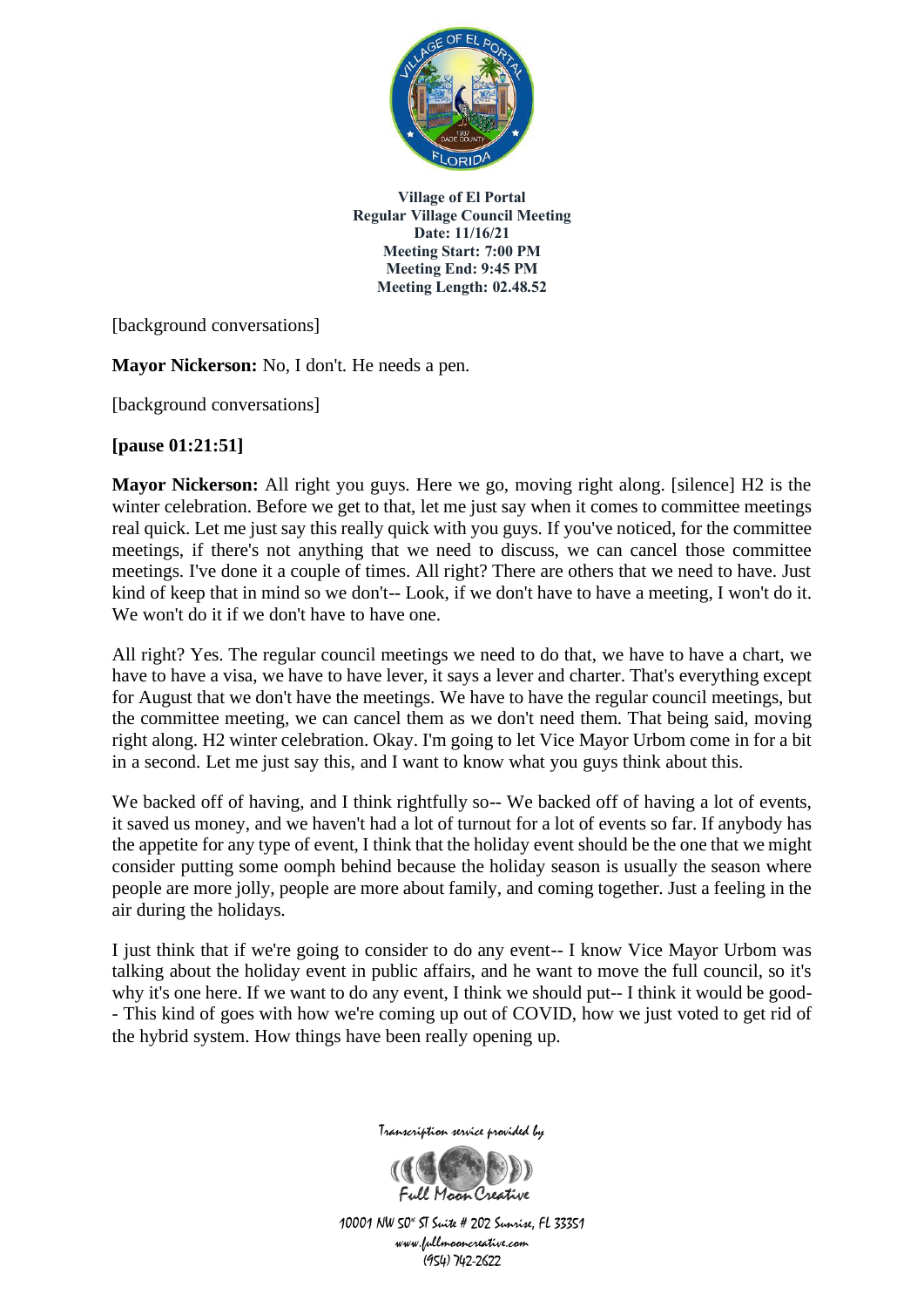

The COVID numbers are down, as far as individuals getting it and passing away, and things like that which is a good thing for our country. That being said, I think that we should consider putting some muscle behind and having a holiday event. The Clerk will tell you that we used to have a holiday event, and it used to be really nice. It was outside right here in front of the village hall. We had the village hall open, but just for bathroom use, nobody was really in here.

It was outside, and plus the weather is nice around this time of the year to be outside. We would have somebody dressed. We had a Santa Claus, and they come for a half an hour, and little kids would be so excited, and they would be sitting right outside. We put a chair outside village hall, and they'd be sitting on Santa's lap and tell Santa everything they want.

We have two food trucks that would be there or something like that. A couple food trucks, one or two food trucks. Then we just have music playing in the background, and the residents loved it. I think that if we have the appetite for any type of event, it should be the winter event. I think that we should put our muscle behind the winter event, if possible. All right, **[unintelligible 01:25:40]** Vice Mayor Urbom and let me know what you guys think about it.

**Vice Mayor Urbom:** All right. I spoke with Maribel, with the Woman's Club. I told her the discussion we had at the committee meeting was if we did two nights, kept the west side, east side, or central, however it works, to avoid crossing the major thoroughfares, then that might avoid having to create a cost of hiring the off-duty police officers. She reminded me that big part of the attraction of the holiday Carol-vanning so the kids going around in the carolers singing to the residents is that the officers are able to use their PA system, lights, and things like that to bring everybody out.

The discussion was if we did two nights and kept it to one side, making it out-- If you're doing two nights it would be \$200 per. If you did one night, where you needed two officers because you're crossing the streets, six, half dozen on the other, being the same. What I discussed with her was, if the Woman's Club put out \$200 for one officer, and either the council finds \$200 in the budget or a council member-- I certainly volunteered for \$200 out of discretionary-- you accomplish being able to pay for the officers in the tonight, do it on one night, which is less stressful on everybody, and be able to go through the entire village.

That was the discussion we came up with. In addition to that, she would say it wouldn't be that hard to raise a little bit of money, and I told her that if we passed the hat the first \$200 would go towards making the Woman's Club whole and then anything else beyond that would go towards whatever was coming out of village funds. I certainly would volunteer to give \$200

Transcription service provided by

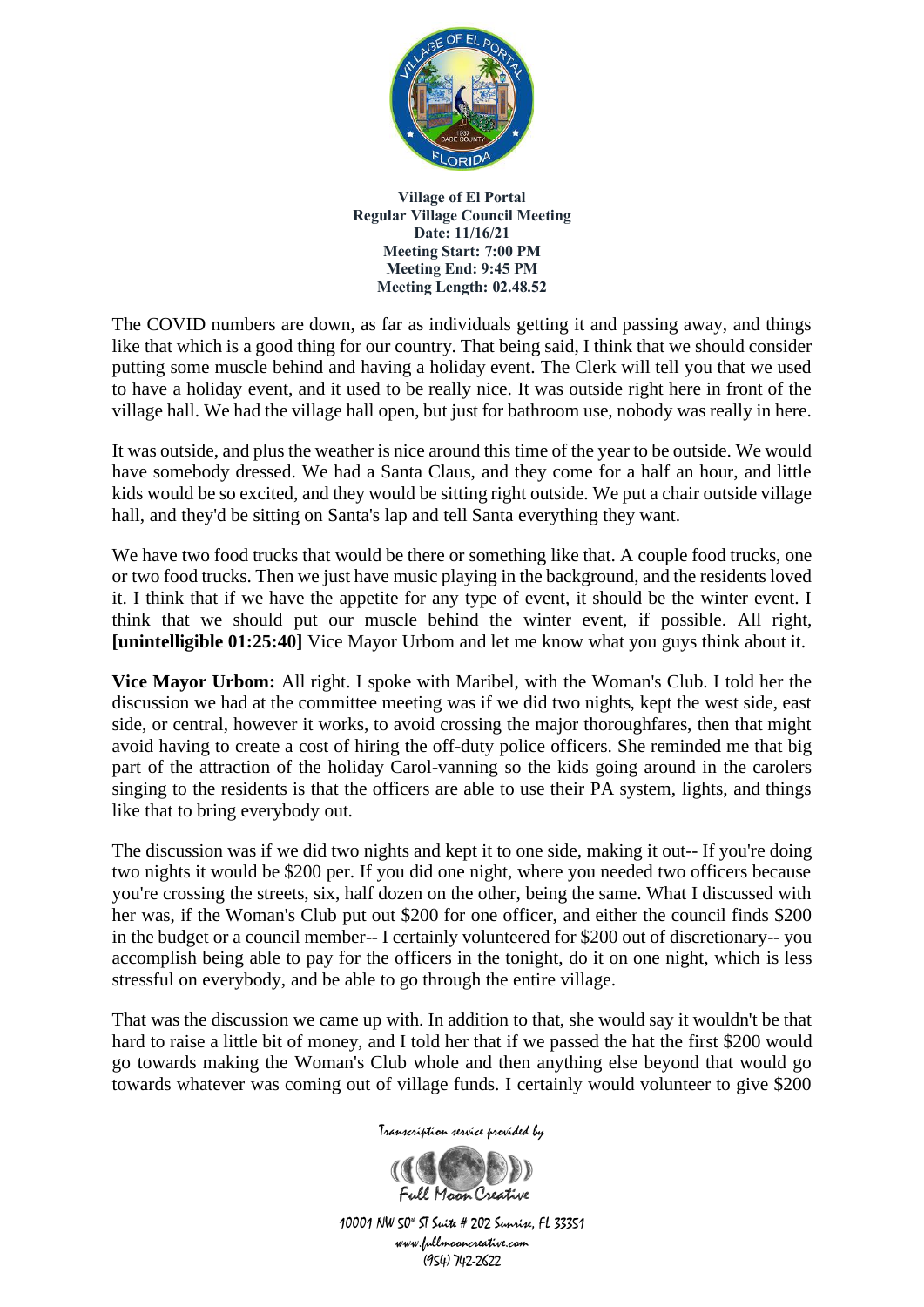

out of my discretionary to pay for the village's portion. We're still at zero cost out of the general fund and being able to have this event.

She also reminded me that the Woman's Club really wants to do the holiday Carol-vanning because they've been a part of it for five in the last eight years, she was saying. Then that was also a huge highlight of the season last year in the middle of COVID. It really was a great thing. That was the format that we discussed. She was asking, "Are we doing those tree lighting or other things we've done in the past?" Then Ms. Maribel is just awesome. Completely deserving **[unintelligible 01:28:39]** year.

She had a suggestion of like a hope or a wish tree, or even to do something along the Tot Lot fence where people can tie hopes and wishes in a celebratory manner, of hopes and wishes for a new year, somewhere here on the property. In the years past, I think that they coincided the holiday Carol-vanning with the tree lighting, or whatever happened out here that took place here, and then the kids took off to the village and sing it to their residents.

If we did some events like that here in village hall, I think we could still pull off having the parade of singing children through the village. Then in terms of the cost of that, at least we would absolutely need two officers, one at the front, one on the back because crossing North Miami Avenue and Northeast 2nd Avenue is treacherous and would not be possible without police escort.

If Woman's Club is willing to pick up the tab for one officer, someone from the council, I volunteer, to pick up a tab for the other officer. She said we're going have at least 10 cars, maybe if we just say each car \$20 that right there is already-- The Woman's Club is already all this and that, we're back down to \$200. I think for a very nominal fee here we can accomplish the full scale, one night only. Which also eliminates the possibility of confusion someone one side of the neighborhood saying, "Oh, I thought it was this night," and someone on the other side of the neighborhood saying, "Oh, I thought it was that night."

So, one night only, through the whole village, make a big ruckus, having a lot of fun and I think we could still if we did something here at village hall in terms of some type of activity, just like in years' past, it would almost feel like things are back to normal in that regard. Have the big event here at village hall, and then the caravan is sent off to the village serenading the residents. That is what the discussion was between Maribel and I.



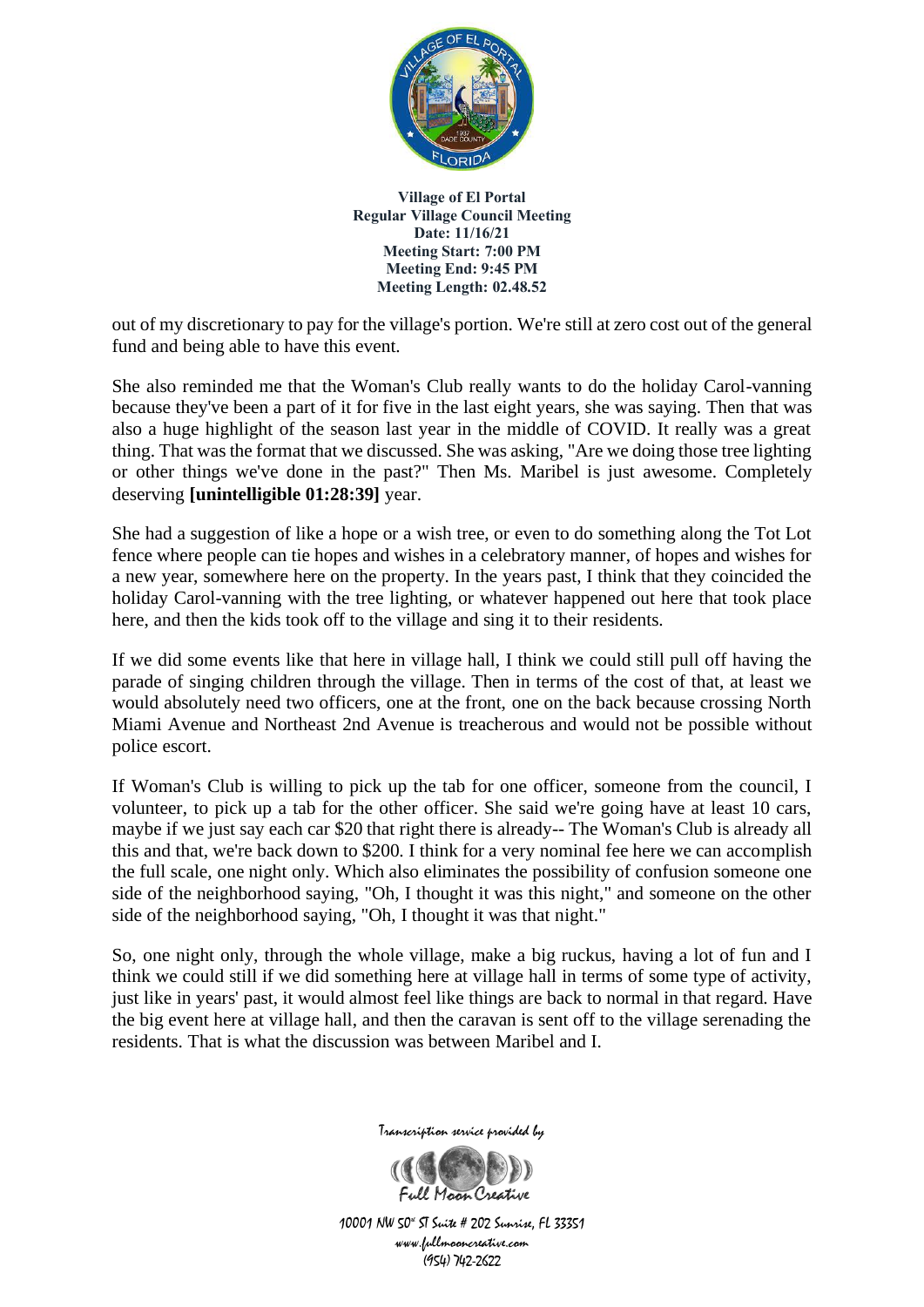

**Mayor Nickerson:** As far as the feeling of the council, you guys-- What do you guys feel as far as what you want to **[unintelligible 01:30:58]** Do you guys want just the caroling, or do you want caroling something out front, or just try caroling the way we originally spoke about? What's the **[unintelligible 01:31:07]** to you?

**Councilperson Lightfoot-Ward:** Here.

**Mayor Nickerson:** Yes, council member?

**Councilperson Lightfoot-Ward:** I remember caroling **[unintelligible 01:31:15]** We had caroling before, didn't we?

**Mayor Nickerson:** Yes, we did.

**Councilperson Lightfoot-Ward:** Yes, that with the children, that- to me, that was the highlight, where we have to run around the village, so that's what the highlight was about. A lot of folks didn't even realize these children were coming, that they were singing, that the police lights go on. Now, are you talking about putting the-- What's that thing? Putting the crown on my tree? Which I don't buy Christmas trees anymore, putting the crown on my tree. My birthday is December the 20th, my husband is December 21st, so we're like little kids when it comes to someone coming around and doing caroling.

Mayor, I'm not trying to get rid of that, that was fun. That was a lot of fun. I just wish I was **[unintelligible 01:32:00]** That was a lot of fun. I'm glad it's being talked about now, and not just springing it on us. Do we want to stay here at city hall? I don't know about that. I think one night of caroling was tremendous. It's what people talked about down until March. I mean that was really-- I became 12 years old again. Thanks, mayor, I want to see it done, that thing.

That was fun. They just showed up. They really know you're coming carrying all this stuff and all of a sudden everybody started coming out their houses, they started turning on their lights, and we just had a wonderful time. Thank you so much. I'm glad this something we'd do.

**Mayor Nickerson: [unintelligible 01:32:40]** Maybe we can get Santa Clause on the fire truck.

**Councilperson Lightfoot-Ward: [unintelligible 01:32:46]** wife.

**Mayor Nickerson:** [laughs] **[unintelligible 01:32:48]** wife. Everybody good with that? You guys good with carolings? Good with that? All right, so there's nothing that we have to vote

Transcription service provided by

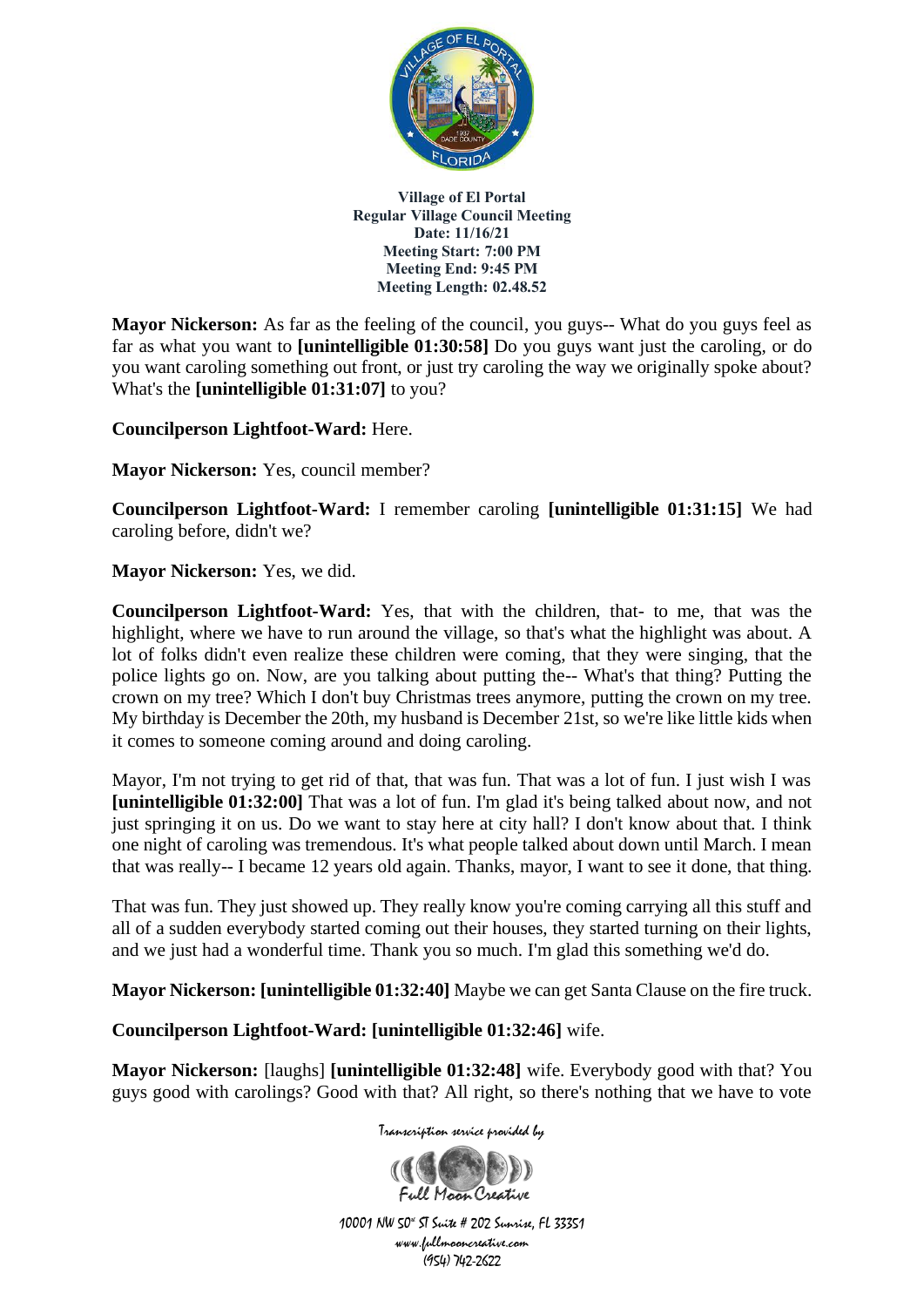

on when it comes to that, you guys, because the Woman's Club is paying for one police officer, and then the second one will come from the discretionary. We don't have to vote on that. Unless we don't want to use Vice Mayor's discretionary and we can take \$200 out of the contingency, which is a little under \$80,000, you guys.

We're talking like **[unintelligible 01:33:14]** about a little under \$80,000 is like \$70,000 something. The Vice Mayor Urbom uses the discretionary. We have the caroling, and we're going to move forward with the caroling, and that will be that. Any last comments about the caroling, guys, or winter celebration? What? The date of the caroling is going to be decided by the Woman's Club. Do you know the date?

**Vice Mayor Urbom:** No, as long as we're clear on a budget and we have a clear path to go ahead with planning, then we will coordinate a date with the Woman's Club. That's going to require calculus and trigonometry.

**Mayor Nickerson:** It's all good. All right, so we're good on this. We'll get back with-- The Vice Mayor will get back with us with the date, you guys, and he'll send it to the clerk, and she'll get it out to us, and we'll go from there. All right, any last question or comments about this? You guys **[unintelligible 01:34:16]** all good, thumbs up? Next is resolution ordinances. Bring up Carlos Penin. Bring over Carlos Penin over there while we're doing this. Is Attorney Geller in there also? Bring Attorney Geller over also. Madam Clerk.

**Interim Village Attorney Geller:** I'm here, mayor. I've been listening. Mayor, do you hear me? Hello?

**Mayor Nickerson:** We're turning you up, Attorney Geller, we're going to be with you in a second.

**Interim Village Attorney Geller:** I've been listening. I've heard everything that's been said.

**Mayor Nickerson:** Of course, my brother, I wouldn't even doubt. All right. Attorney Geller, I don't know if you have the agenda in front of you, or it might be hard if you don't have it in front of you. Maybe I will get the clerk to do that.

**Interim Village Attorney Geller:** I'm sorry, say that again, mayor.

Mayor Nickerson: Do you have the agenda in front of you now?

Transcription service provided by

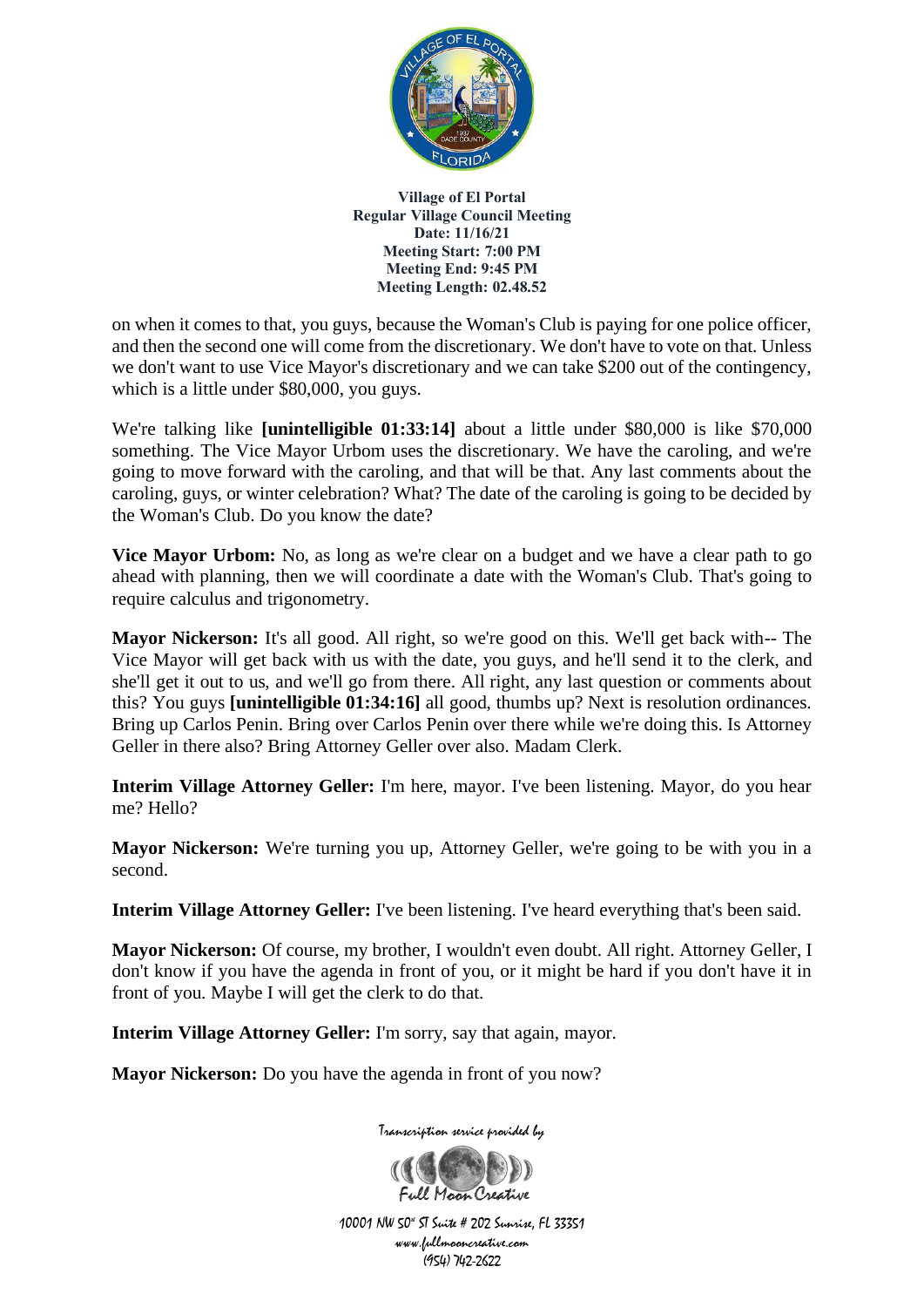

**Interim Village Attorney Geller:** Yes, sir.

**Mayor Nickerson:** Can you read the resolution I-1?

**Interim Village Attorney Geller:** All right.

**Mayor Nickerson:** Or would you like the clerk to read?

**Village Attorney Geller:** No, that's fine. The resolution to the village council **[inaudible 01:35:25]** South Florida **[inaudible 01:35:27]** professional services, including public work, providing **[unintelligible 01:35:34]** of titles, providing for an effective date.

**Mayor Nickerson:** All right you guys, so this was on the **[unintelligible 01:35:40]** when we back in a company who's the one that is in charge of CAP, he's also-- Did Carlos Penin come over also? Mr. Penin, are you there? Can you hear us?

**Carlos A. Penin:** Yes, Mayor, I'm here.

**Mayor Nickerson:** Thank you. At first, last month we had one proposal and it was the building department and put works in one, and that was separated out, and now we have two separate proposals, so things are a little bit more clear for the council. I am going to turn over to Manager Alou, and then we'll have Mr. Penin chime in as the council has questions and comments, along with **[unintelligible 01:36:23]**

**Village Manager Alou:** Thank you, mayor. Yes, since I know about these proposals that was presented by **[unintelligible 01:36:31]** government to the village, for our municipal services related to the building department, as well as public works department. **[unintelligible 01:36:43]** as you all know, played with the staffing issues at this time of coronavirus salaries- - No matter what the salary **[unintelligible 01:36:53]** place staff and physicians. We've had a long-standing relationship with CAP.

They always provide us fill-in staff until we're able to find staff, so we've approached CAP about taking over our building department completely. **[unintelligible 01:37:10]** we are running 70%. Our building official, who is here, Mr. Martinez, runs the building department and have typically had one staffer who was an actual employee of the government office held in that position. Everything else was a service provided by CAP.



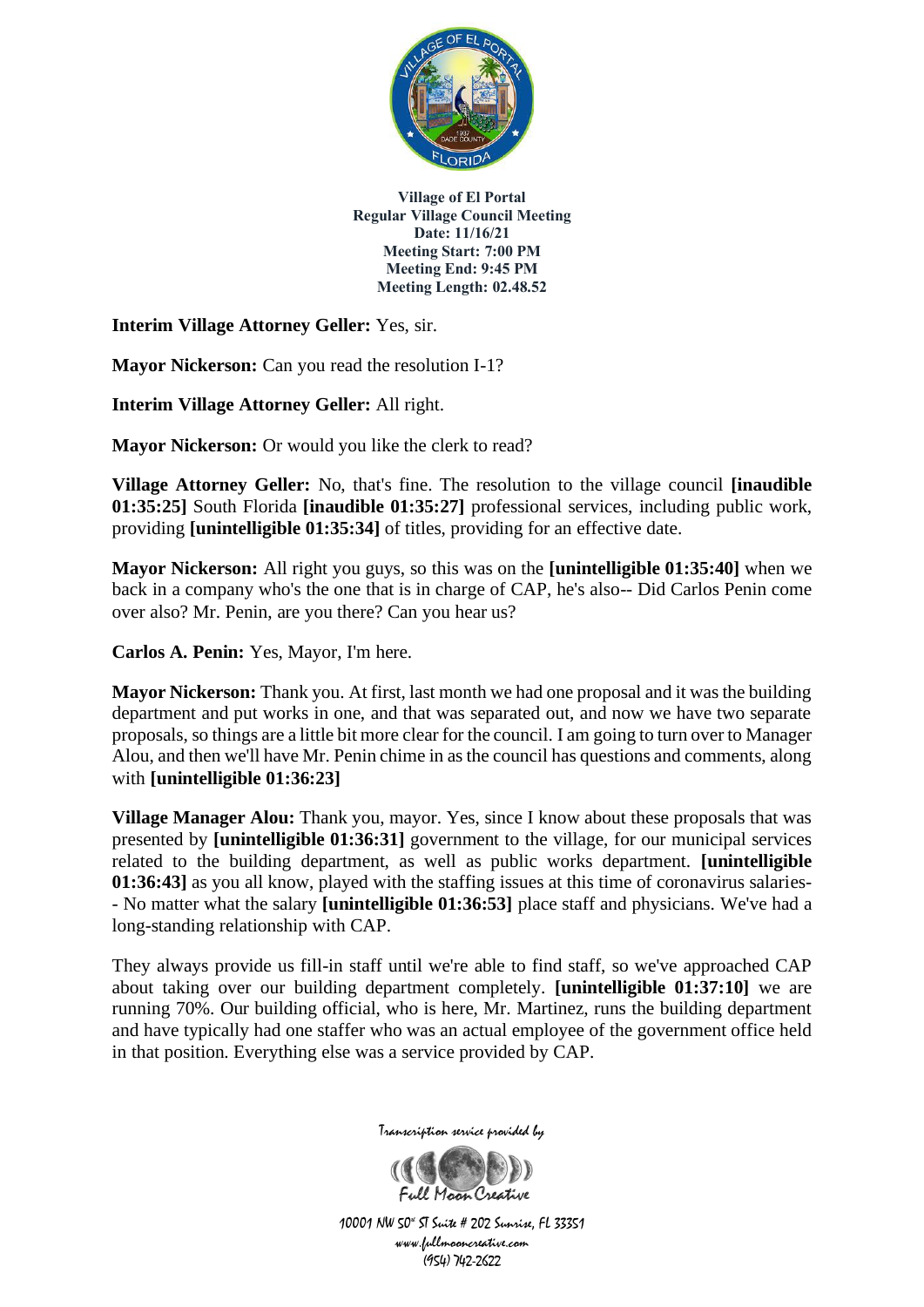

If this proposal would take into effect the fact that we would need to have a full-time building clerk, and then some fill-in as needed. It would be wrapped up for staffing to include another building clerk, or at a part-time position, until such time that the department is **[unintelligible 01:37:56]** With that, we have reviewed the proposal. Mr. Penin separated out the proposals, public works being on its own and the building department is on its own and it emulates what those fees would be for.

Mr. Penin has already filled with a couple of questions, but he is available for any questions, as well as our CFO who is here. Our Interim CFO, Chris Wallace who has also reviewed the contract as well, and advised me on those throughout. If anyone has any questions, we're here to **[unintelligible 01:38:34]**

**Mayor Nickerson:** Yes, we're opening up to the counsel, the questions, right now. First, let me ask this question. I know this was something that I think was on everybody's mind. We look at this and we see 100%. That 100%, I think we asked this last time I'm not sure, but that 100%-- Correct me if I'm wrong, but that 100% is pretty much given to-- It goes to CAP for the building department services. Anything that's leftover is spent on El Portal's building department.

Mr. Penin, you might be able to chime in. I think it's one of the things that we were asking earlier, whereas it says 100%, but that 100% doesn't necessarily go like CAP's bank account. That 100% is to be spent on building of the El Portal building department. It's just that it goes to CAP because CAP will be running the entire building department of El Portal, but that money will be spent on the building department of El Portal.

**Carlos A. Penin:** Mayor, if I may, this is Carlos Penin. Thank you very much for the opportunity. I wish I was there I would have enjoyed the festivities earlier on today. 100% of the revenue is spent on 100% of the El Portal's building department because it is our commitment to the village to provide all of your needs to run the department at the levels of service that we have discussed and that we will continue to do. It's going to be just a matter of improving things even further.

We proposed to provide electronic plan review. There is money in that 100% allocated for scanning services. We've allocated \$12,000 of the revenues that come into the building department to be used for that and all of these things are for the further improvement of the village's building department. We will provide whatever hardware and software is necessary



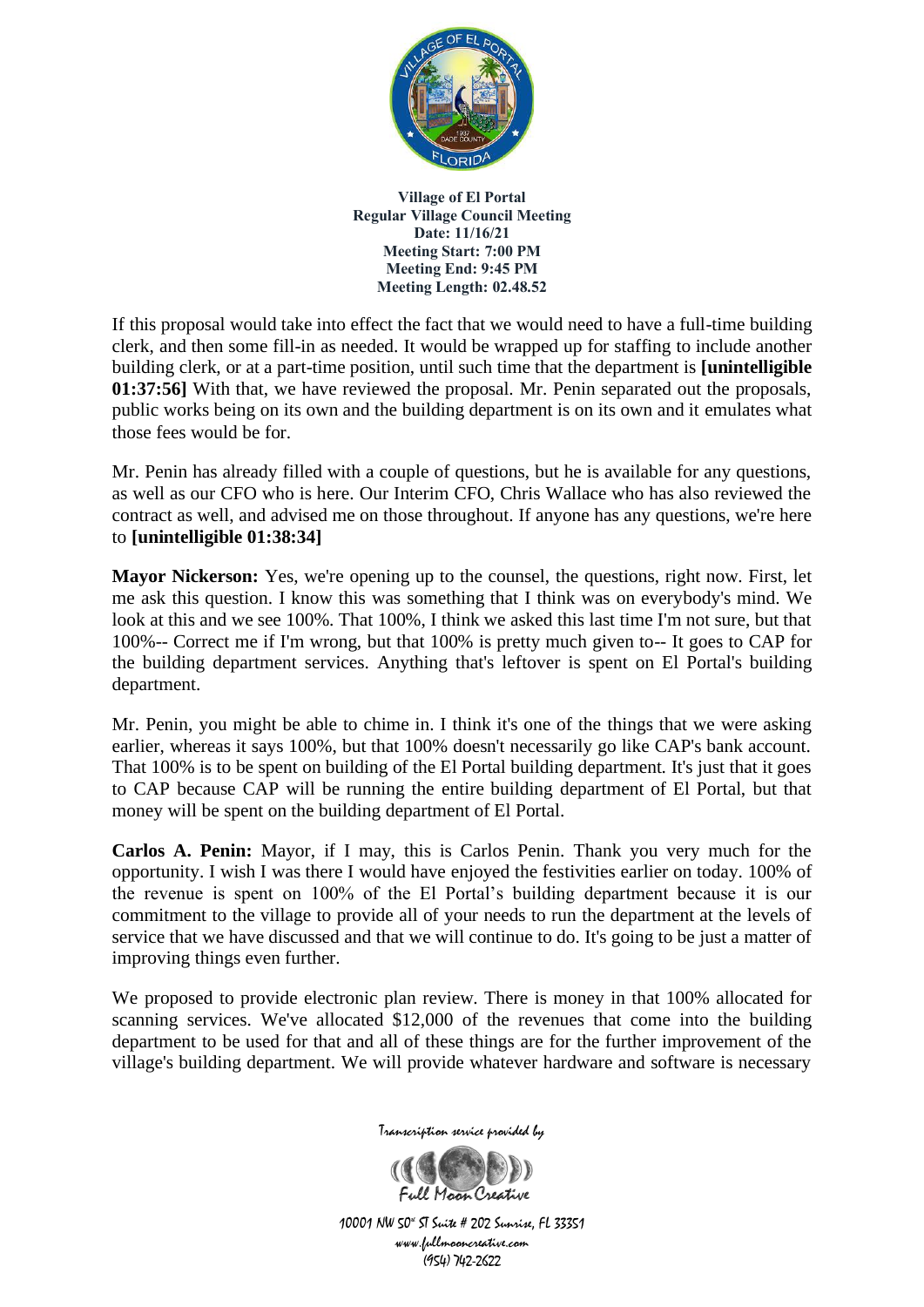

to run an effective and an efficient and especially a transparent building department. All of that is taken into account. Thank you.

**Mayor Nickerson:** Thank you. Council.

**Councilperson Lightfoot-Ward:** Mr. Mayor.

**Mayor Nickerson:** Yes, Councilperson.

**Councilperson Lightfoot-Ward:** Question and it's very simple. I have several questions. **[inaudible 01:41:28]** the village attorney gave us many advice in terms of what this proposal- - what's the real **[inaudible 01:41:42]** someone spending or getting 100% or whatever which tells me-- this is what it tells me and I could be wrong that whatever anything that goes wrong where we would have to be concerned about, or the village manager would have to be concerned about.

We don't have to be concerned about it and that this person, the building person, is working part-time and that bothered me a little bit. I'm giving you 100%. I got a part-time person and I've got to check here for maintenance, full-time maintenance technician, who's got to be really skilled. I don't have a problem with \$45,000 going to that person. I have a problem with 126,000 minus the 45,000, that's what I have a problem with. Also, and Attorney Geller, you can come in whenever you like. I'm curious as to-- this was bidded, right? This was a bidded project, right or no and should it have been? That's the first question.

**Village Attorney Geller:** Let me answer that one first if I might, councilwoman. It was not competitively bid for the additional services. My understanding if I-- going back many years I think there was some competitive proposal when CAP was first hired. As I said last time you have an existing contract with CAP and there is no legal requirement that you put out some competitive requirement for the additional services to be rendered.

It's not to say you couldn't, but where you have a valid contract and all you're doing is choosing to expand the scope of services, I don't see any legal requirement that you have to put out a completely new bid when you're in contract with this company already and you're adding on to the contract.

**Councilperson Lightfoot-Ward:** All right, with that said. Carlos, are you there? This is Carlos, right?



Transcription service provided by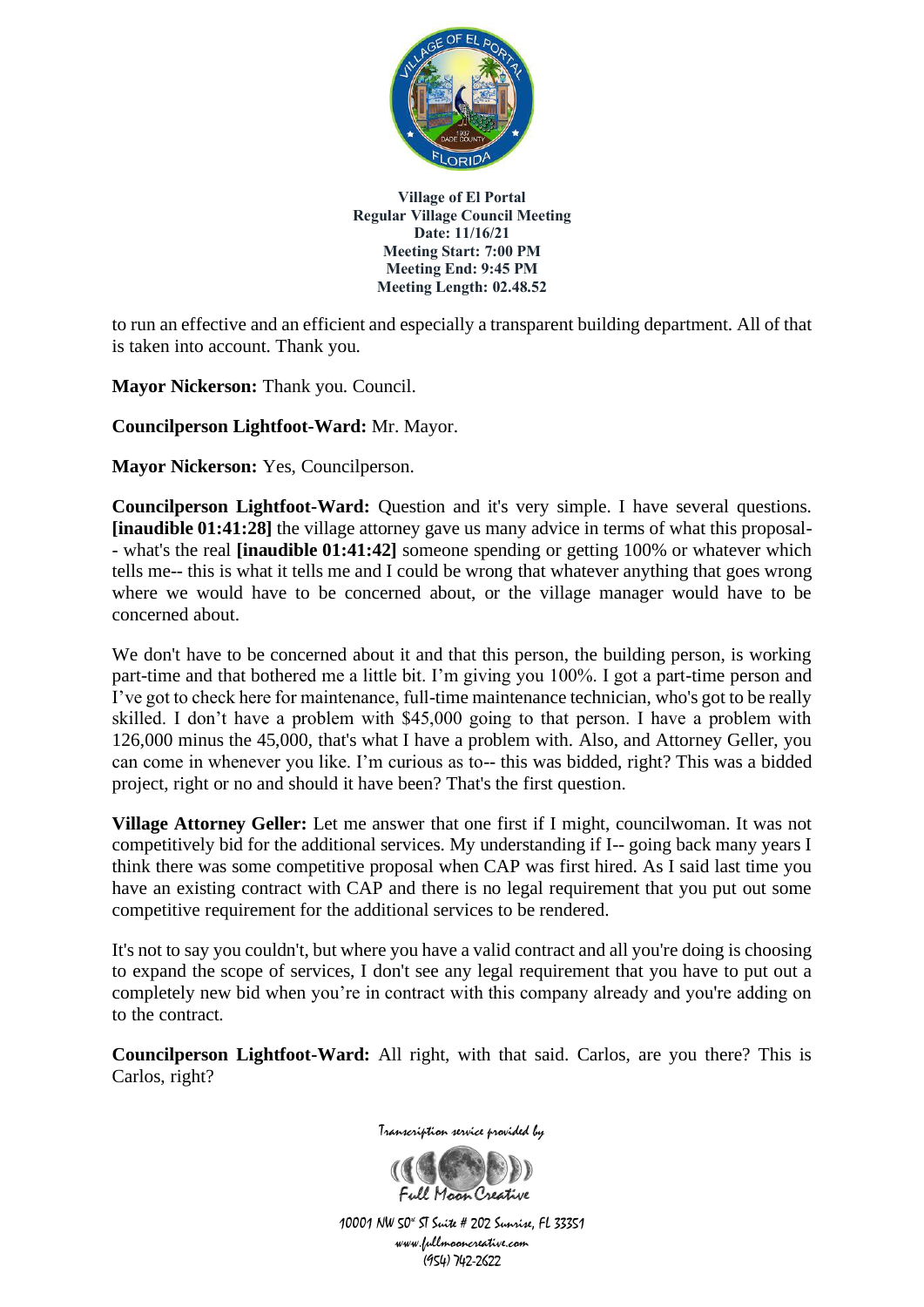

**Mayor Nickerson: [inaudible 01:44:14]**

**Councilperson Lightfoot-Ward:** Are you there?

**Mayor Nickerson:** Mr. Penin, can you hear?

**Carlos A. Penin:** Yes. No, I was muted for a while there I can't control that button. Yes, hi, councilwoman. How are you?

**Councilperson Lightfoot-Ward: [inaudible 01:44:29]** I had the same question. I just want to be **[unintelligible 01:44:33]** 100%, are we the first one?

**Carlos A. Penin:** No, ma'am. We work in other municipalities where we have 100% and it's all based on the level of service and the amount of staff that we allocate to the client. In this case, we are providing 100% of the staff and we have, in addition to that, added this allocation of \$12,000 of the revenues to be utilized for scanning services. That's an annual number and like I mentioned a few minutes ago, we are providing all of the computer. In other words all the hardware and the software to bring the building department to the next level.

**Councilperson Lightfoot-Ward: [inaudible 01:45:29]** provided toward the report on the activity including the fact that goes with that report?

**Carlos A. Penin:** Yes, ma'am that's correct.

**Councilperson Lightfoot-Ward:** You know where I'm going, right? I've got my former city manager's head on. That's all I'm doing. I have calmed down quite a bit after doing a little research on this. If I sound like I'm a little bit nicer than before with others, myself and I was embarrassed. Bear with me. I've calmed down quite a bit on this one. This needs to be said. In so far as [crosstalk]-

**Carlos A. Penin:** I do appreciate it, ma'am.

**Councilperson Lightfoot-Ward: -**nothing to appreciate. What other cities do you provide this public works service or this kind of contract?

**Carlos A. Penin:** We provide public works in South Bay. We provide-- which is in Palm Beach County. We provide public works services in-- I'm trying to think. What else? I have one of my managers on the line as well I don't know. Carlos del Pino, are you on the line? I



10001 NW 50<sup>x</sup> ST Suite # 202 Sunrise, FL 33351 www.fullmooncreative.com (954) 742-2622

Full Maan Creative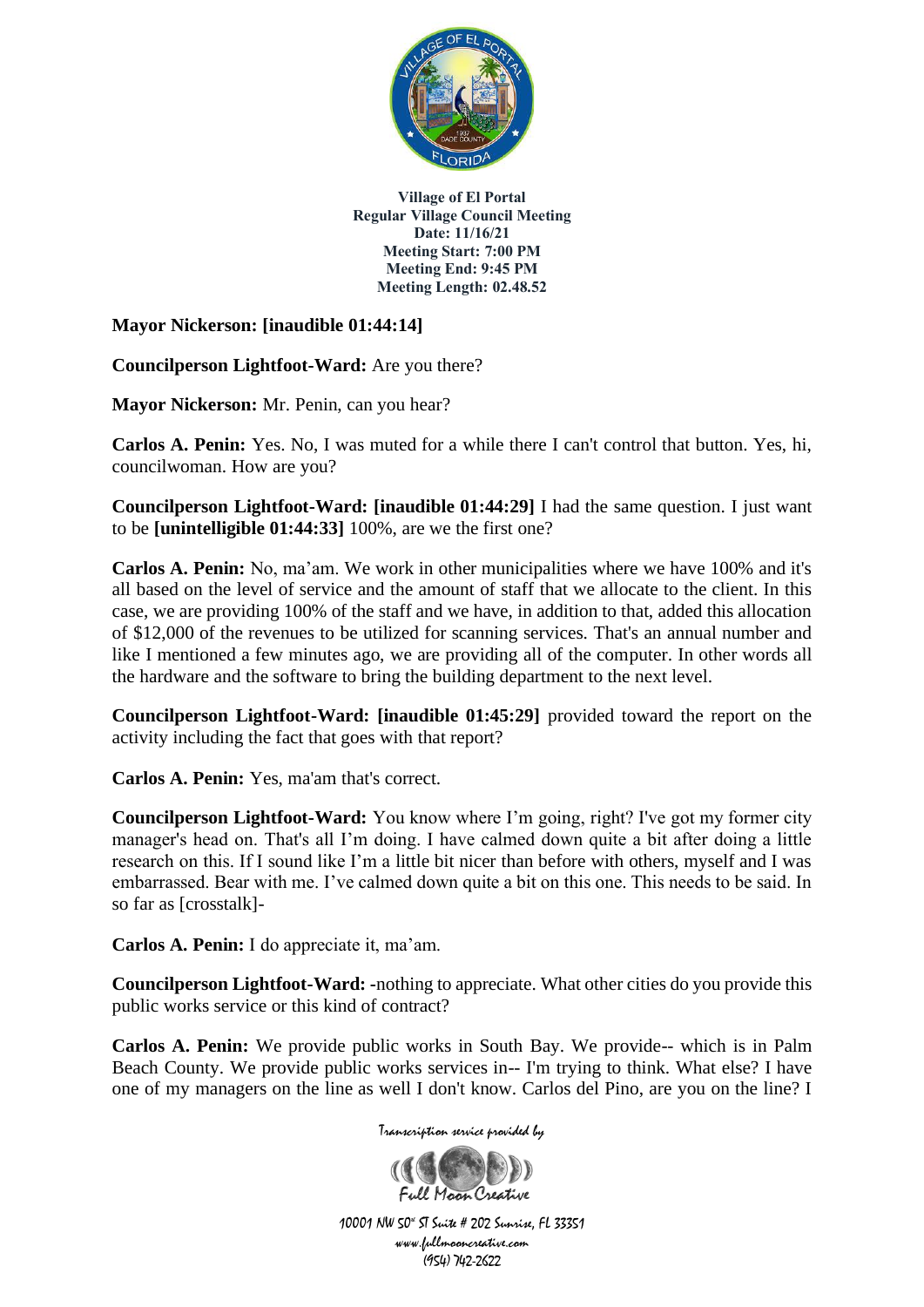

know that we provided for the city of Fort Lauderdale. I know that we provided for the city of Miami as well under hourly contracts.

## **Councilperson Lightfoot-Ward: [inaudible 01:46:53]**

**Carlos A. Penin:** Okay, I appreciate it. Thank you, ma'am.

**Councilperson Lightfoot-Ward: [inaudible 01:47:00]** more wanting to be privatized. **[unintelligible 01:47:08]**

**Carlos A. Penin:** The advantage is of outsourcing the department is that we can bring the expertise that you would need on a daily basis. For example, let's talk about the collapse of the tower. The unfortunate accident that that occurred. We have a number of our employees that are certified as structural engineers in Miami-Dade County that have experience in high-rise buildings.

I'm not suggesting that El Portal has such structures, but any structure that is that falls within the what is called the 40-year recertification, we certainly have experience on that within our company. Any other exclusive or complicated issues, we can address that within the scope of our services. This is something that if you had your own department, you would have to go outside of your department to find some of this expertise.

**Councilperson Lightfoot-Ward:** That's the answer I'm looking for. [crosstalk]

**Carlos A. Penin:** Yes, you're also covered from the point of view of vacations and sick and leave and so forth. All of that is covered because we have a level of service that we will maintain in the village.

**Councilperson Lightfoot-Ward:** I understand. Your maintenance technician, would it be fair to ask if you're looking at the **[unintelligible 01:48:48]** full-time worker?

**Carlos A. Penin:** I'm sorry, ma'am, I didn't hear the question.

**Councilperson Lightfoot-Ward: [inaudible 01:48:55]** the maintenance technician, at least 45,000? **[unintelligible 01:49:03]** that person is going to be one staff here in the building doing what needs to be done and I've already done the research on them and I said I suspect you're seeing someone with much skills.



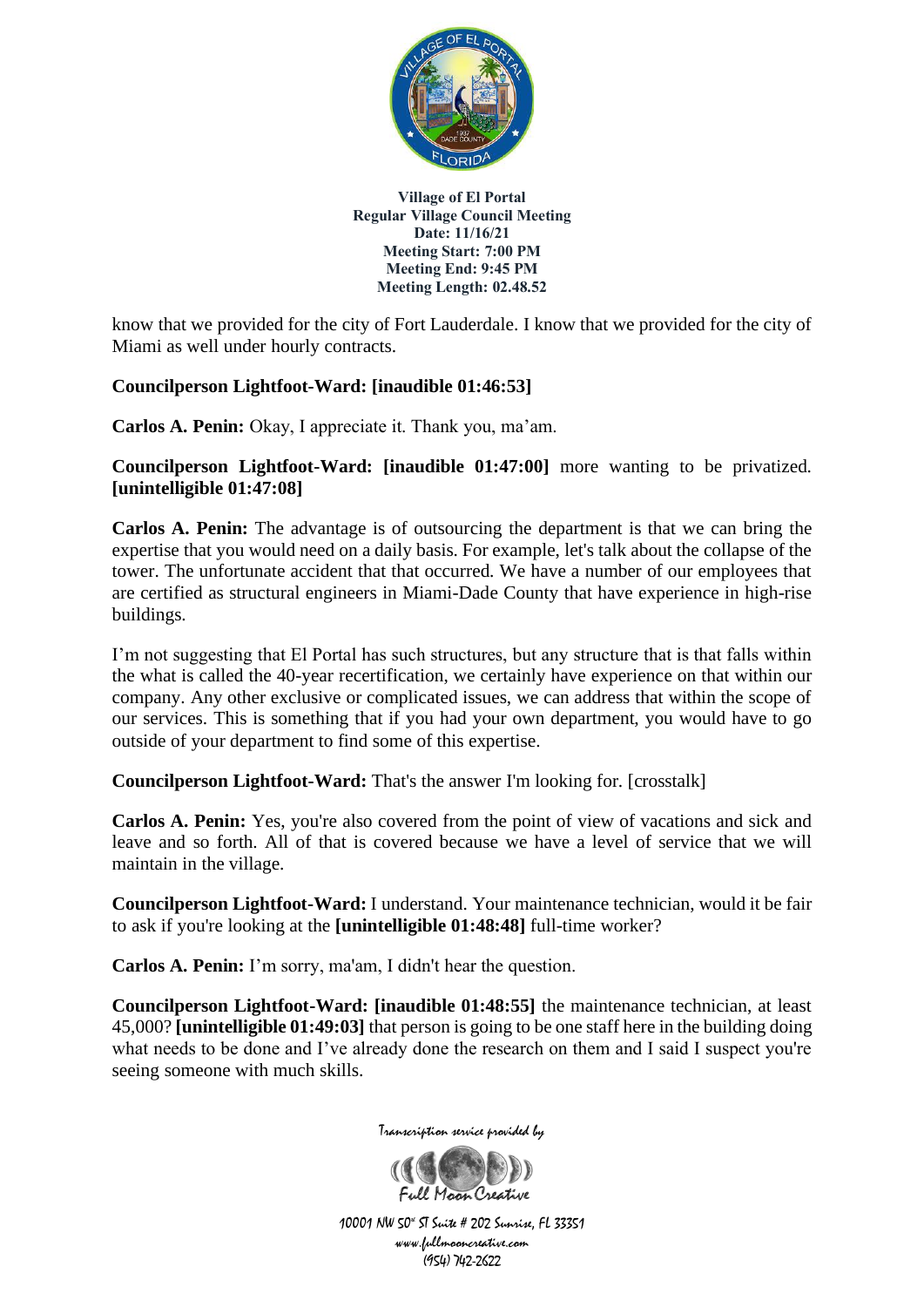

**Carlos A. Penin:** Yes, madam manager had given us the scope of services for that individual and we have submitted that same scope of services in our proposed. In other words, there was a job description for that individual and that's what's included in the proposal.

**Councilperson Lightfoot-Ward:** It's nice to know.

**Carlos A. Penin:** I'm not sure if that answers your question. I'm sorry. I'm sorry, ma'am?

**Councilperson Lightfoot-Ward: [inaudible 01:49:51]** at least 45,000. That is the question. Now, imagine you can answer that if you like but I'm asking the company because he just told us \$126,000 for this add-on. If you're going to have a real maintenance tech and not a janitor, that's the lowest of the salary in Florida. That's why I'm asking that question. If that's proprietary, I'm sure the attorney will let me know that's not to be exposed but that's public fund so I'm thinking that that ought to be exposed.

**Mayor Nickerson:** Mr. Penin, do you understand the question?

**Carlos A. Penin:** I'm not sure that I do. I can tell you that we have a human resources director that makes sure that we pay the wages according to the State of Florida. We've been in business for 32 years we don't take anything like that lightly obviously, but I couldn't tell you right now how much money that individual is going to be paid. To be honest with you, we have not hired that individual because this contract has been in conversation for a while. That's the best I can offer at this moment in time. Everything we do, we do by the book. You don't survive if you don't do it properly.

## **Councilperson Lightfoot-Ward: [inaudible 01:51:29]**

**Mayor Nickerson:** Yes, that was previously **[unintelligible 01:51:41]**

**Councilperson Lightfoot-Ward:** I just wanted to clarify that. Other than that, Mr. Mayor, I'm pretty satisfied with probably just **[unintelligible 01:51:53]** the information this evening regarding that I just don't want to take advantage. I want a real mechanical technician here so that when something comes up **[unintelligible 01:52:05]** this person building, this new inspector I have a few questions for that too. Is this a Florida licensed engineer because it just simply says public works officer engineer. Is this a certified licensed--



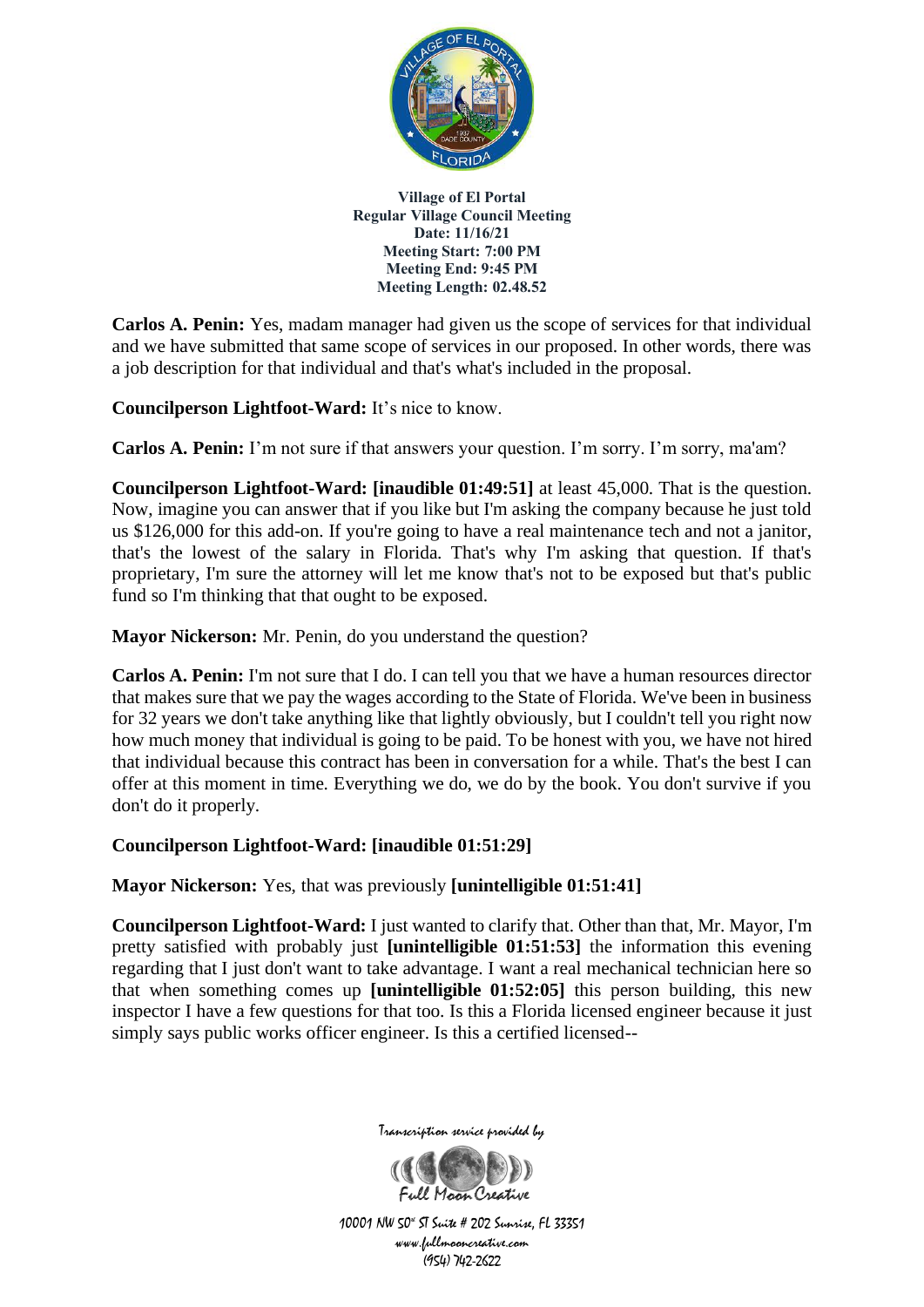

**Carlos A. Penin:** It would be a licensed engineer anytime that there is a license requirement. We have a staff person who's been performing these services and he is a professional engineer. We think that there are some duties that may be performed by an engineer other than a professional engineer which is a PE, a professional engineer. We think that if another engineer can perform it as long as you get the level of service that you need and performed under the-- The state of Florida allows for our engineers to work under professional engineers and that's perfectly fine. What we can guarantee you is that it will be done by the book.

**Councilperson Lightfoot-Ward:** Do you know if **[unintelligible 01:53:12]** won't be sued because we didn't have the right staff person.

**Carlos A. Penin:** That won't be the case going forward, madam councilwoman.

**Councilperson Lightfoot-Ward:** Last but not least, man, this one is scary. This is the only proposal I've ever read that just made me think about it a little bit longer than I needed to. I don't have any other questions or comments except to ask that we get quarterly reports of the activity and the stats that included the threat and risk of what was taking place in terms of public works in the building plan and review inspection services. With that, I'm good. What do you think, madam manager? Is that helpful?

**Village Manager Alou:** Absolutely, that's helpful. Having done **[unintelligible 01:54:11]** for the public works director, I was able to come up with this job. I know what this job entails. Having to do **[unintelligible 01:54:21]** others, I know that they have that level of expertise. When you discuss this **[unintelligible 01:54:35]** say look, you're going to need a certified engineer for certain things and other things you may not need that level. We are able to provide all of it. With this contract, it gives us an opportunity to have someone at that level at a salary that we are able to provide **[unintelligible 01:54:51]**

**Councilperson Luis Pirela:** What's the duration of this arrangement? What's the duration moving forward?

**Village Manager Alou:** It doesn't say.

**Carlos A. Penin:** Madam manager, it is tied into the original contract. I'm out of town as you know and I don't have the paperwork here but it's tied into the original contract. Maybe Joe-- Oh, okay good. Thank you.



Transcription service provided by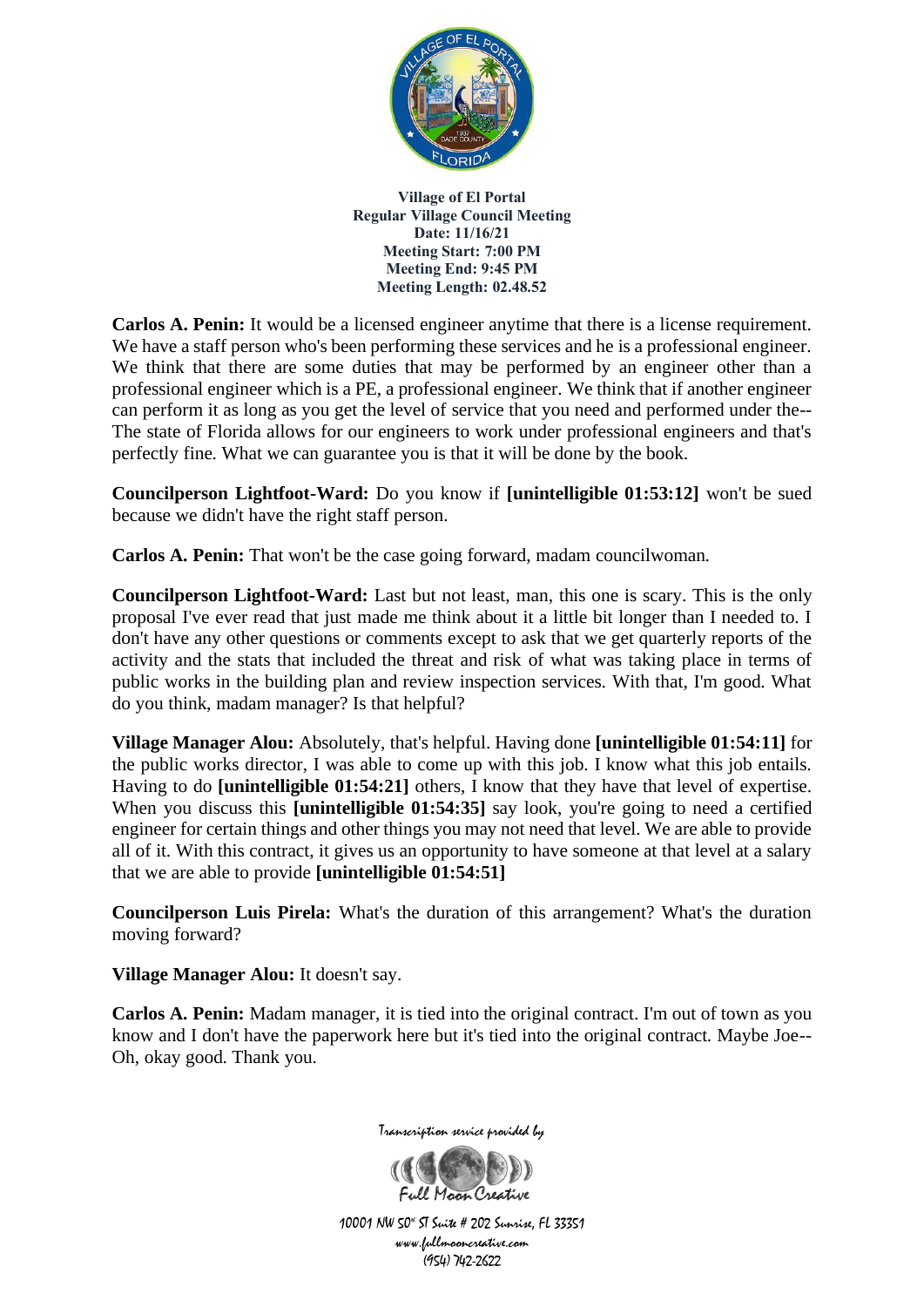

**Village Manager Alou: [inaudible 01:55:33]** and this contract is three years renewable **[unintelligible 01:55:38]**, et cetera. This contract was entered into on March 27th, 2019. We're coming up to renewal or we can extend it and see how we feel about the relationship, but I think it will give us an opportunity to take a look at how we **[unintelligible 01:56:02]** for six months. I'm hoping that you're able to possibly just maybe you give us a 12-month renewal to see how things go. If we're satisfied with the relationship **Councilperson Lightfoot-Ward: [unintelligible 01:56:14]** right now, we'll proceed. [crosstalk] that's all I need. Thank you.

**Mayor Nickerson:** Thank you very much, Councilperson Lightfoot-Ward. Let me just say that the agreement can be terminated by us, you guys with 10 days notice and it's a nonexclusive agreement also. Which means that we're not bonded just to them **[unintelligible 01:56:35]** Before I open up to everybody else whoever wants to speak next in the council, I think they'll speak next.

Let me just say that you guys, first of all, just really quickly, the money that's going to be paid to them, first of all, is not coming from the budget because the building department pays for itself as far as where it gets in. That's how that gets paid. As far as the public works situation you guys myself and the manager have been working tirelessly, [laughs] I've been working tirelessly to get that payment approved through some of those funds that I've been, I'm always talking about I'm always bringing in funds and funds get that approved, the funds coming in so that won't even come out of the budget.

All of you everything you see here on these contracts or that we're looking at for this type of agreement none of this stuff is coming out of budgetary money. Just keep that in mind. The building department stuff will come out of building department fees and the public works things and myself and the manager we're almost there. It's going to come out of the money that we're getting from Washington DC.

**Village Manager Alou:** When that money runs out?

**Mayor Nickerson:** When that money runs out we can't do our budget when that money runs out we also have other funding though that we have that can be useful. You got to understand that we have money already, we have money from the **[unintelligible 01:58:07]** development and things like that that we can use for those apartments and stuff like that but that money we're not even using money that we could possibly use and other monies that we could possibly use.



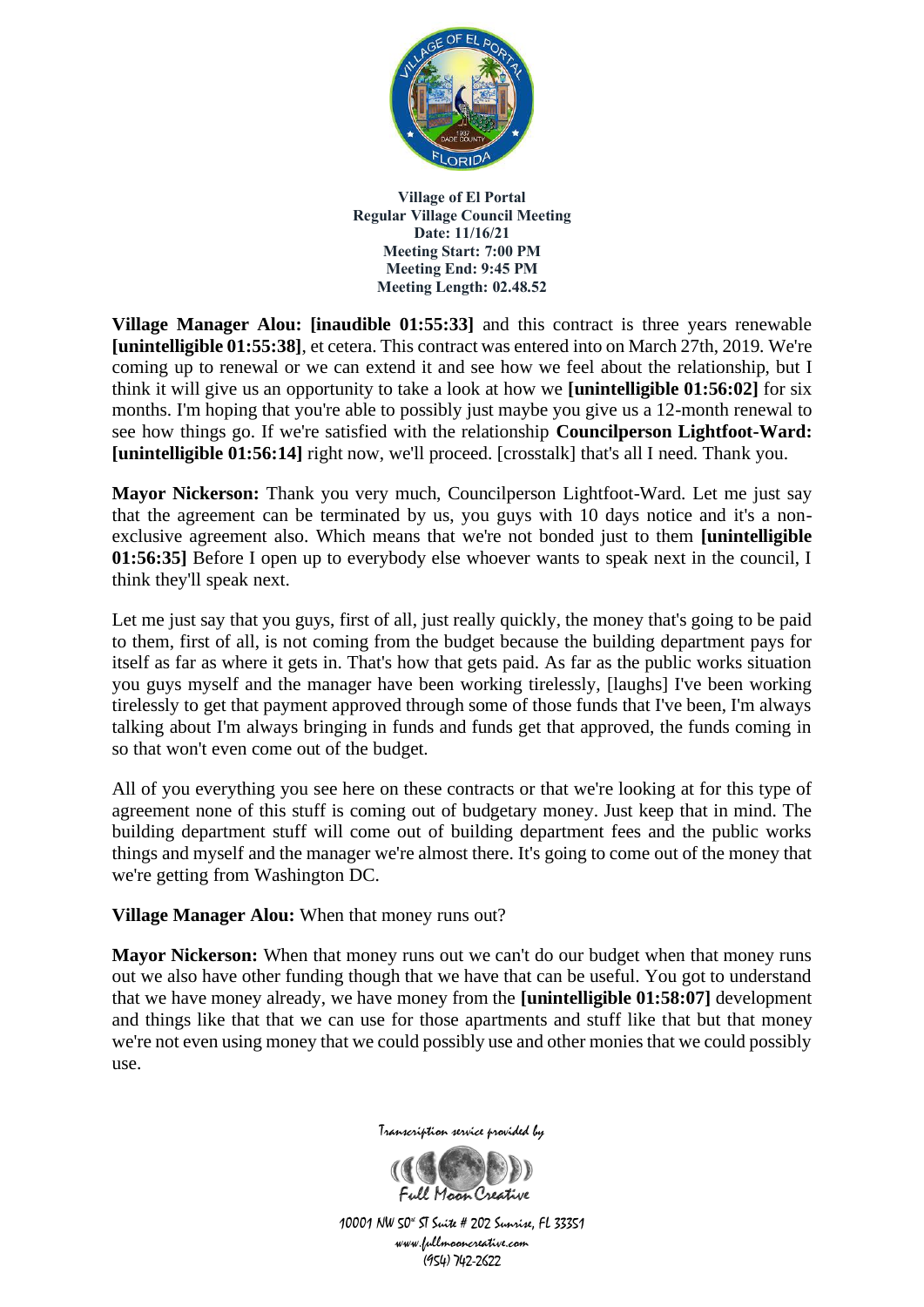

We might be using those monies because we're trying to use money from the government that is coming in where we're getting amounts to where we can't use that for the big enough projects that we have except the sewer because it's not enough money to cover everything. So even though it's like 1.2 million, it's not enough money to cover everything. Now, if you think 1.2 million and we have other stuff that we want to do but even out of 1.2 million if this is a hundred and-- what is it a year hundred twenty-something thousand? That's a lot of years.

**Village Manager Alou:** Also, may I add **[unintelligible 01:58:56]** we really understand the public works. I know the chair of public works maybe knows this, but everything is from work and this is the department that I don't understand how we got funded there **[unintelligible 01:59:08]** department really need it. It's critical to all of the infrastructure changes that are coming down the line.

There's so much happening in the village as we're changing and evolving, and public works is **[unintelligible 01:59:24]** so that we are moved along in the proper way. We need to have qualified people. It's not a matter of just picking up trash. We really have to have more services committed to the public works functions and services that we provide. This is the way we can take a look at these things and hopefully as time progresses and then we build up our departments and our services, we can address the funding public works **[unintelligible 01:59:57]**

**Mayor Nickerson:** We have these developments coming, I remember you had these developments coming in, also you guys were getting a lot of money for permits and stuff like that. We have these developments, once development's being closer to opening up, the skateboard park, the restaurant, and stuff like that, more money will be coming in also. Anybody? Who's next for comments or questions? Councilperson **[unintelligible 02:00:16]**

**Councilperson Martin:** Martin, brother.

**Mayor Nickerson:** Councilperson Martin, sorry about that.

**Councilperson Martin:** Don't worry. I have a question, and it's for the CFO and the manager. What are the projected goals for building strategies for 2022? What is that number?

**Interim CFO Wallace:** I'm sorry, **[unintelligible 02:00:37]** client's office. It's a good question, and whatever projection, I will tell you I have almost 40 years of this. It projects building permit revenue is a crapshoot at best. If you'd asked me during **[unintelligible** 

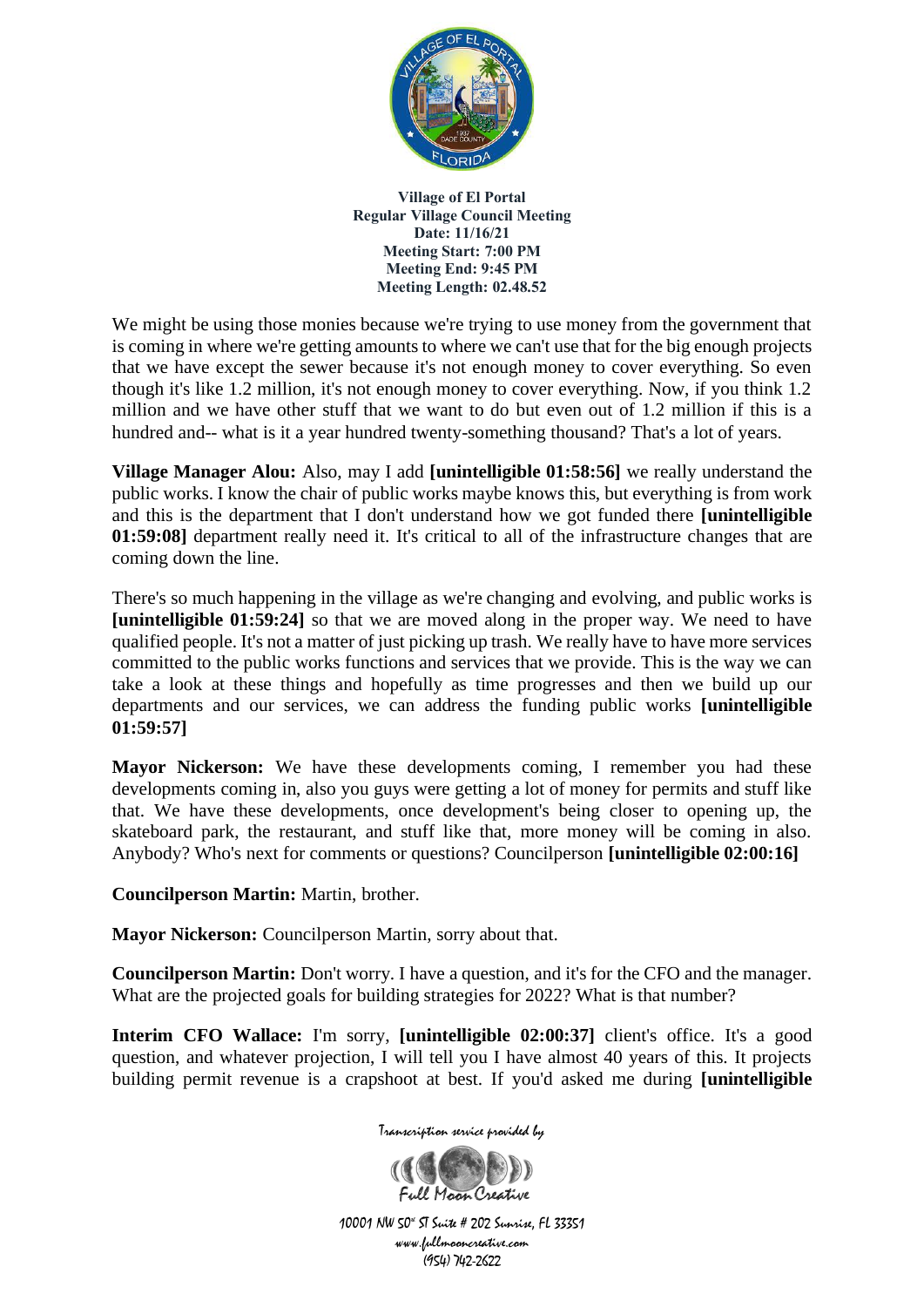

**02:00:53]** building permit, I would've thought building permits was a **[unintelligible 02:00:58]** but they did the opposite, where they put that up wherever they **[unintelligible 02:01:02]**

The problem with forecasting the revenues, and expenses associated with it, is it's pretty volatile. We could be chasing the tails sometimes. That's why a lot of cities have contracted with companies like CAP because they can ramp up or pull down the activities they need to do it. You're not supposed to make money off these build permits directly. **[unintelligible 02:01:30]** said that, but if that wasn't enough, a couple of years ago, the legislature actually quantified what would always certainly because you can't make money off the building permits you'd have to use for your village permit services.

This year, in the **[unintelligible 02:01:49]** budget we isolated the building, we took the building department equity out of **[unintelligible 02:01:54]** special revenue fund, and we forecasted the revenue at \$213,000. **[unintelligible 02:02:03]** my head on that, it may be more or less than that. The thing about an agreement like CAP, where we're getting the permit revenue. Let's say there was excellent revenue there, and there was more revenue than expenses, and you couldn't figure out a way to spend in the building department.

You'd probably have to lower your building fees **[unintelligible 02:02:25]** that is actually reduce the **[unintelligible 02:02:29]** refund, which would be a nightmare. The excess permit **[unintelligible 02:02:33]** Here the vendor is taking a risk. They have to staff up, so they've got to put a permit **[unintelligible 02:02:41]** all the time. They have to develop some building inspection and plan review time. As the activity drops off, they still have to provide that service, which means they can be upside down on a contract, as well as they can be over on this contract.

It really doesn't matter how much revenue you generate because they're going to get it, and they may-- If there's a lot of permit activity, they're going to ask for more man-hours, as far as plan review and building inspections rather, and they will profit from that. The banks, they will also still have to provide that service for you to be able to **[unintelligible 02:03:19]** someone that's trying to counter because you never know who's going to walk in **[unintelligible 02:03:23]** They're at risk of having to provide that.

**Councilperson Martin:** That was a really good summation of both sides, and I appreciate that **[unintelligible 02:03:32]** [crosstalk] Yes, **[unintelligible 02:03:36]** understand it. With that being said, I do think we have to trust our manager's judgment and madam manager, your

Transcription service provided by

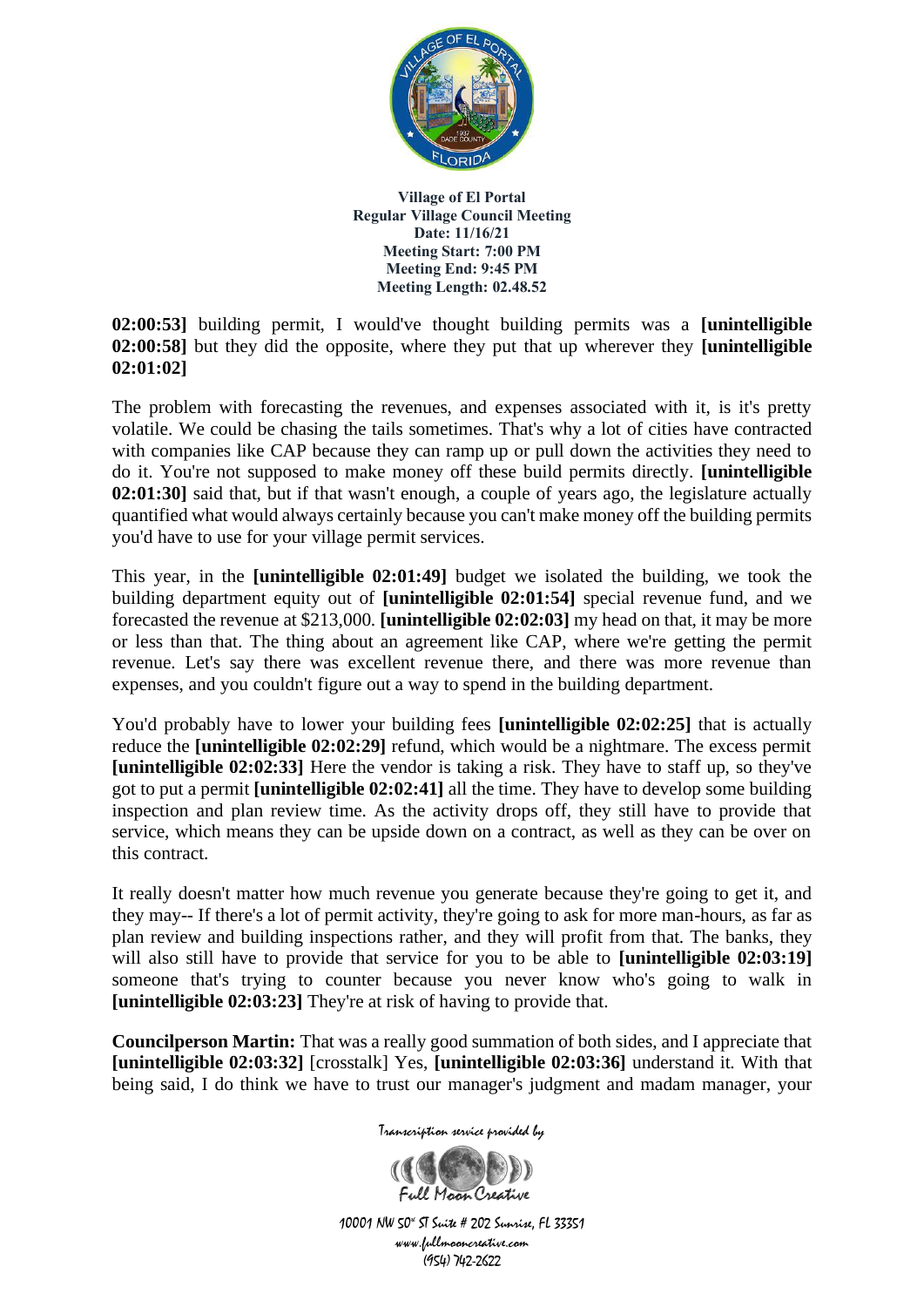

opinion, when you consider all the things you will be receiving, the uncertainty associated with this endeavor. Do you think that this is a worthwhile contract, **[unintelligible 02:03:56]**

**Village Manager Alou:** Yes, I do. **[unintelligible 02:03:58]** and the thing is, what's happening here in the village. I know the quality of work that CAPs provide. I appreciate CAP, they've always been there for us, but we need to ramp up our services, and moving past that project is in fact tremendous endurance, whereby we are so far behind on handling the business **[unintelligible 02:04:23]** there's so many things we need to do to provide a better service. Also, we're **[unintelligible 02:04:29]** You have to have your permits issued within 30 days. Many times, we haven't been able to do that because we just don't have the manpower, we don't have the skill or the resources to do so.

I think it's the best option for us. I would review it, and I think a quarterly report, I like that idea for both departments. Public workers works as well as building department themselves **[unintelligible 02:04:58]** if this is working correctly. Then I will address that as well, but I believe in them, I really do believe that this is our best option with the services that we need to provide.

**Councilperson Martin:** Thank you. I appreciate both of you guys for those comments. **[unintelligible 02:05:14]**

**Mayor Nickerson:** Thank you very much, Councilperson Martin, appreciate that. Question or comments?

**Councilperson Pirela:** No. I have all the questions answered, actually. Mr. Wallace, manager, we're talking and sent an email with the questions they had. Mr. Wallace just clarified a lot of uncertainties that were there, as far as the money, and the over-- The extra money or whatever they could-- the department could generate. What is that we can with our money, and if there was any possibility of CAP doing something with that money, and we couldn't.

Just because they're the providers, the third-party service, or whatever. That being said, I think it's-- Again, just by providing, and enhancing, the "department" like the manager said, with much needed improving there, having an engineer, especially with a project or awaiting if the village implement like that is a good improvement right there. It's a good job, definitely.

**Mayor Nickerson:** Absolutely. As Councilperson Martin was asking a great question. Sorry for not calling you **[unintelligible 02:06:47]** so much going on in my mind. As Councilperson

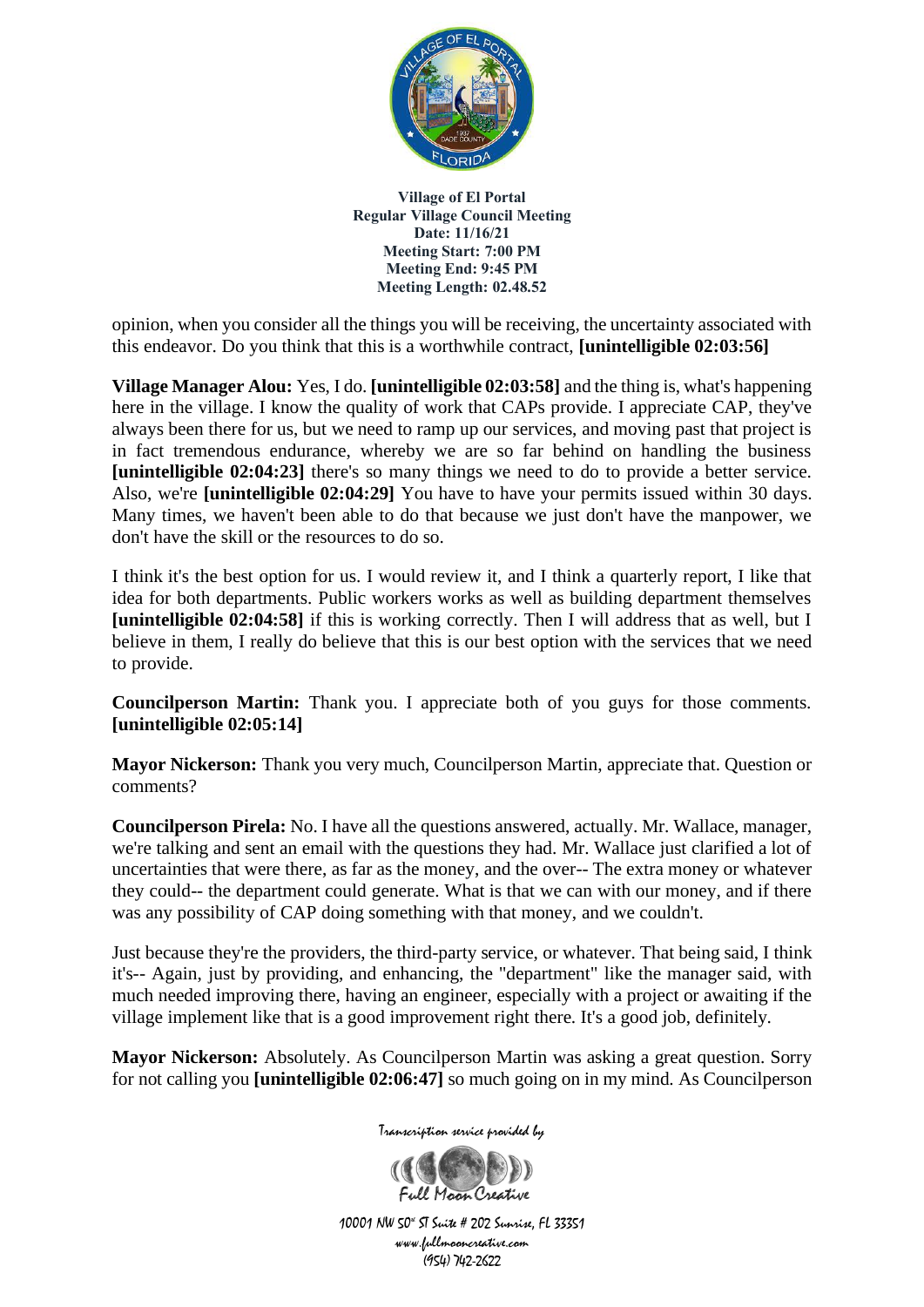

Martin asked a great question. Just keep in mind you guys, we have a lot of new developments starting to come and open. The church here, there's going to be the restaurant, the skateboard park is now open, **[unintelligible 02:07:02]** development building is now open.

As they start to build these developments, they will have to start coming and pulling permits and paying permit fees. What was it, madam manager? Once we put the permit fee schedule when we did the whole permit fees because they didn't have what we needed before. Once we did that-- The day after those permit fees went into place, **[unintelligible 02:07:25]** came over to checkup-- How much was it?

**Village Manager Alou:** It was pretty significant.

**Mayor Nickerson:** Pretty significant, right? These developments, we have a lot of developments starting to go on, so there's going to be a lot more. I'm just saying to say that I thank Councilperson Martin for her question, which was great, is that I think things will be looking more sunshine than rain over the next couple of years. I think so.

**Councilperson Pirela:** I'm sorry, **[unintelligible 02:07:53]** question is about the financial status. Every few months I had asked the manager if they had any cheat sheets or financial statements talking about **[unintelligible 02:08:04]** on a monthly basis, and see how it's all just been. That would be great. If you have **[unintelligible 02:08:13]**

**Interim CFO Wallace:** To be clear on how that actually works. The money will come in--You will book that money; you'll be in charge of the money. Basically, you'll have to invoice for what we collect, and we will pay that. You have to account for the revenue and the expense of it. The money will come in, and they'll know how much comes in because they'll be doing most of the initial paperwork on it. It'll go into your bank, and you'll turn around and write them a check, so you'll be in charge of that.

**Mayor Nickerson:** Thank you very much Councilperson Pirela, Councilperson Martin, Councilperson Lightfoot-Ward. **[unintelligible 02:08:49]** Vice Mayor Urbom.

**Vice Mayor Urbom:** Yes. I think most questions have been answered. I do shockingly have two remaining questions. My first is for Mr. Wallace, my second is for Mr. Penin. Mr. Wallace, would you think that this contract, with the addition of the services because I know we have an existing contract, would it complicate, or would it simplify, or are you neutral? What will happen in terms of the ability to successfully accomplish things going into correct line items,



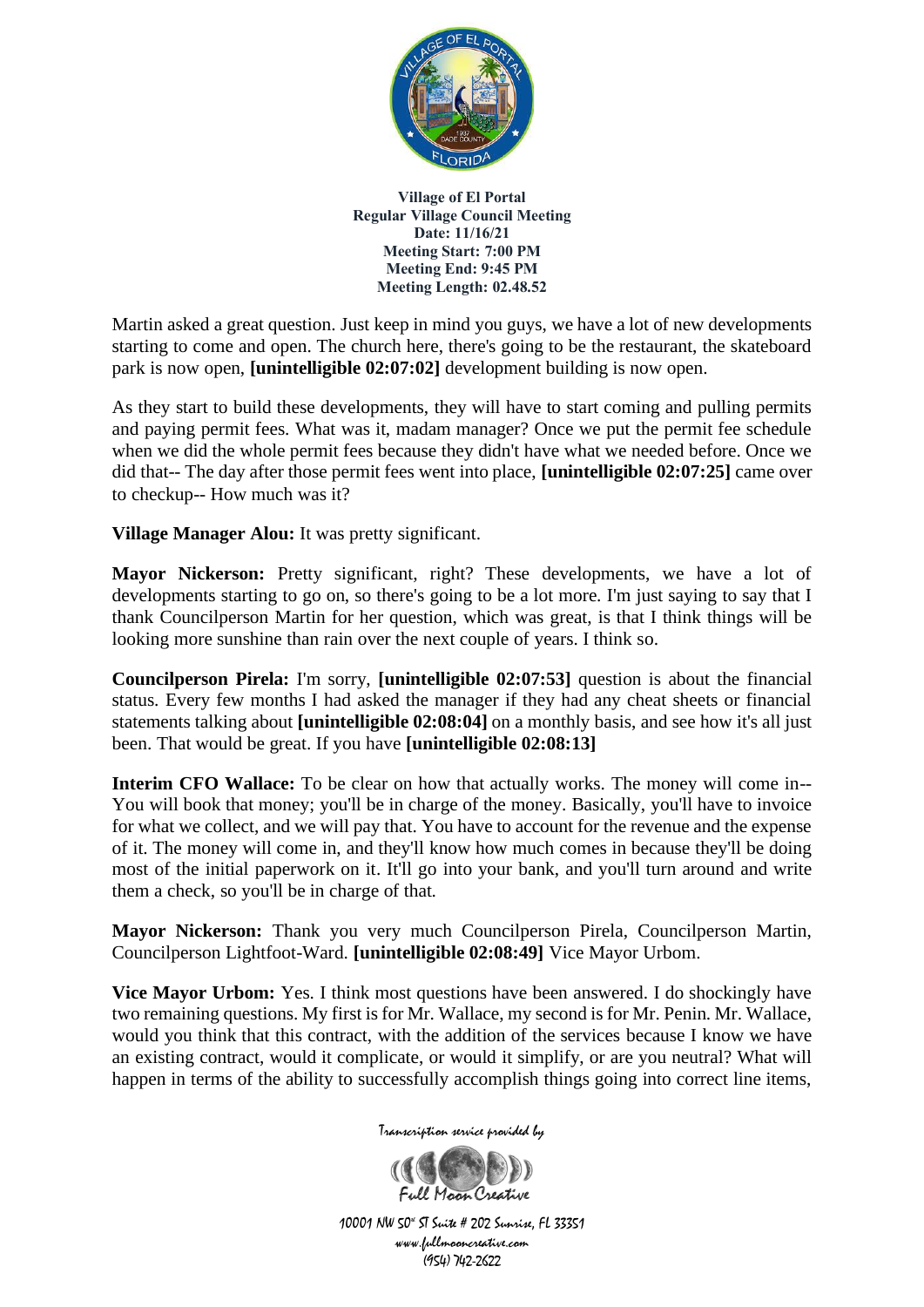

specifically as it pertains to future audits? I know that we've had a huge part of our take in the past has been someone who would be able to correctly place things in the correct lineup, kind of from the beginning, without having to be fact-checked or proofread essentially. In that regard, do you think that this activity we're proposing would complicate or simplify that process?

**Interim CFO Wallace:** Regarding the building department style this will simplify it greatly. Regarding the public side of it, we will simply it in some regards as far as I don't have to deal with payroll, so that's one. We still have expenditures that will be making on about the work **[unintelligible 02:10:15]** but sometimes you might have to dip into that like **[unintelligible 02:10:18]** the stuff and project **[unintelligible 02:10:19]** or whatever. That would be possibly with regards of **[unintelligible 02:10:25]** I don't think anything complicated **[unintelligible 02:10:29]** be somewhat complicated from time to time.

I think how things with COVID and the county system and it's slowly being cleaned up. Neither of these are complicated, I don't think. I think **[unintelligible 02:10:45]** one side of the building department will be simplified. On the board side it will probably have some more managerial oversight, the public works **[unintelligible 02:10:56]** engineer, which you don't **[unintelligible 02:10:59]** has in addition to the **[unintelligible 02:11:02]** person that's doing the day-to-day stuff. I think that's probably going to be better, not worse.

**Vice Mayor Urbom:** Very glad to hear that. Mr. Penin, once again, thank you for joining us this evening. We appreciate your time tonight being available to answer questions. My question is about, in all this to do with the 100% aspect of this. My question is, will the village have the ability to upgrade equipment systems, things to this effect within our department here in the village, or at the end of this contract with all of those updates essentially be residing in your facilities?

Where if we did choose to end the contract safe, the end of the second three-year term, where we would then be having had updated all of this equipment, but then not having the benefit of actually making use of it should we leave the contract? I'm just curious to know how that distribution works. I know that a great deal of equipment already resides to your facilities, but I also know that some of the discussion with digitization, and things of this effect, have to do with some of the equipment that we have here. As the train passes, if I could just get a better understanding of what opportunities the village would have in upgrading equipment, if any.



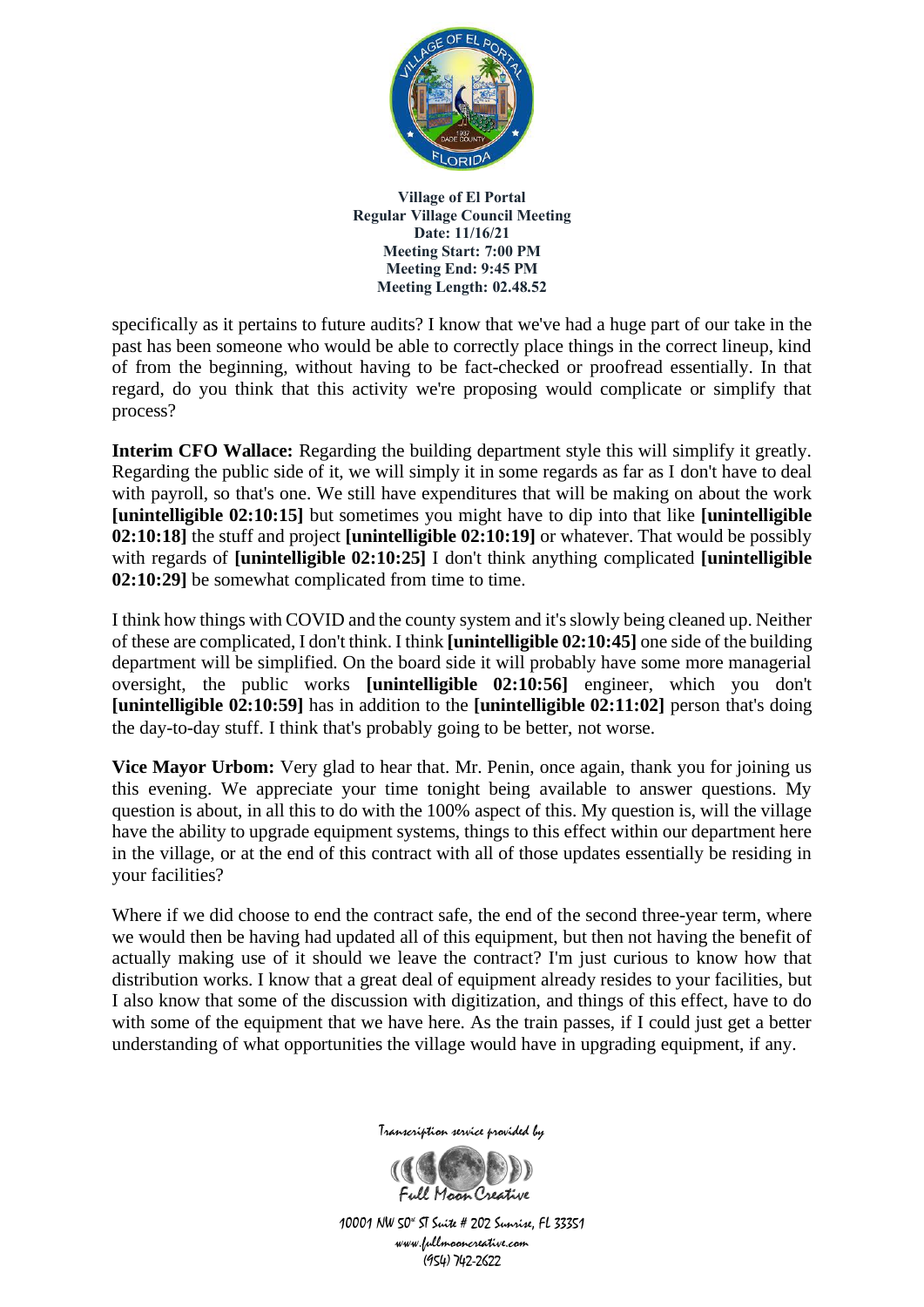

**Carlos A. Penin:** Thank you for the question, Mr. Vice Mayor. The services that's provided is what's called the software as to service, or service that would include the software already. For that reason, we don't charge any additional monies for software that cost a lot of money, to begin with. The second thing is, they cost a lot of money to maintain. There's constant upgrades to the software that we cover that cost by providing the village the service. We can, and have discussed, putting a computer and two monitors to do the plans review electronically.

I think that we will work with the manager to see where the space is, but again, that would be equipment that we would bring in. At some point in time down the road, these things start losing their value, but if it was something that you would want to keep at the village we can certainly talk about it. I don't know that after two or three years this equipment, that is constantly being updated by the manufacturers really has a whole lot of value. The data is what's important, and the village keeps 100% of the data, it's all yours.

We will keep it in our cloud, and there is a redundancy for you to keep it there as well, in case you have any kind of public information request. That's pretty much how it would work. Our inspectors are going to use tablets to go out and do inspections. We have those tablets. If there was a desire to keep some tablets, we could certainly accommodate that. By the time you look at that, one or two years down the road, we're going to be replacing them anyways because they keep getting better. The cameras keep getting more and more sharper, and so forth, and so on. We don't see that as a big deal. If there was a need on behalf of the village to want to keep some of that.

**Vice Mayor Urbom:** Yes. That all makes sense. Essentially, the largest part of this is the software, and if we were using your software, or using someone else's software, the cost essentially would be similar, our database is still accessible to us. That actually raises a third question I had not considered, and I don't know why I didn't consider this. Could you speak a little bit to-- I think you're probably better prepared than we would be on our own.

I think this is certainly a net positive for affirming this contract, but if you could please address a little bit of how you would be prepared against something like a cyber attack or ransomware, this type of activity. As you mentioned, the cloud, that was the very first thing I thought it was, "Okay, how susceptible are we to being held hostage by someone who would have access to that system?" Could you speak a little bit to--

**Carlos A. Penin:** Yes, I'd be happy to. Thank you for the question. A couple years back, that was never an issue. When we renewed our insurance two years ago it became-- our business



Transcription service provided by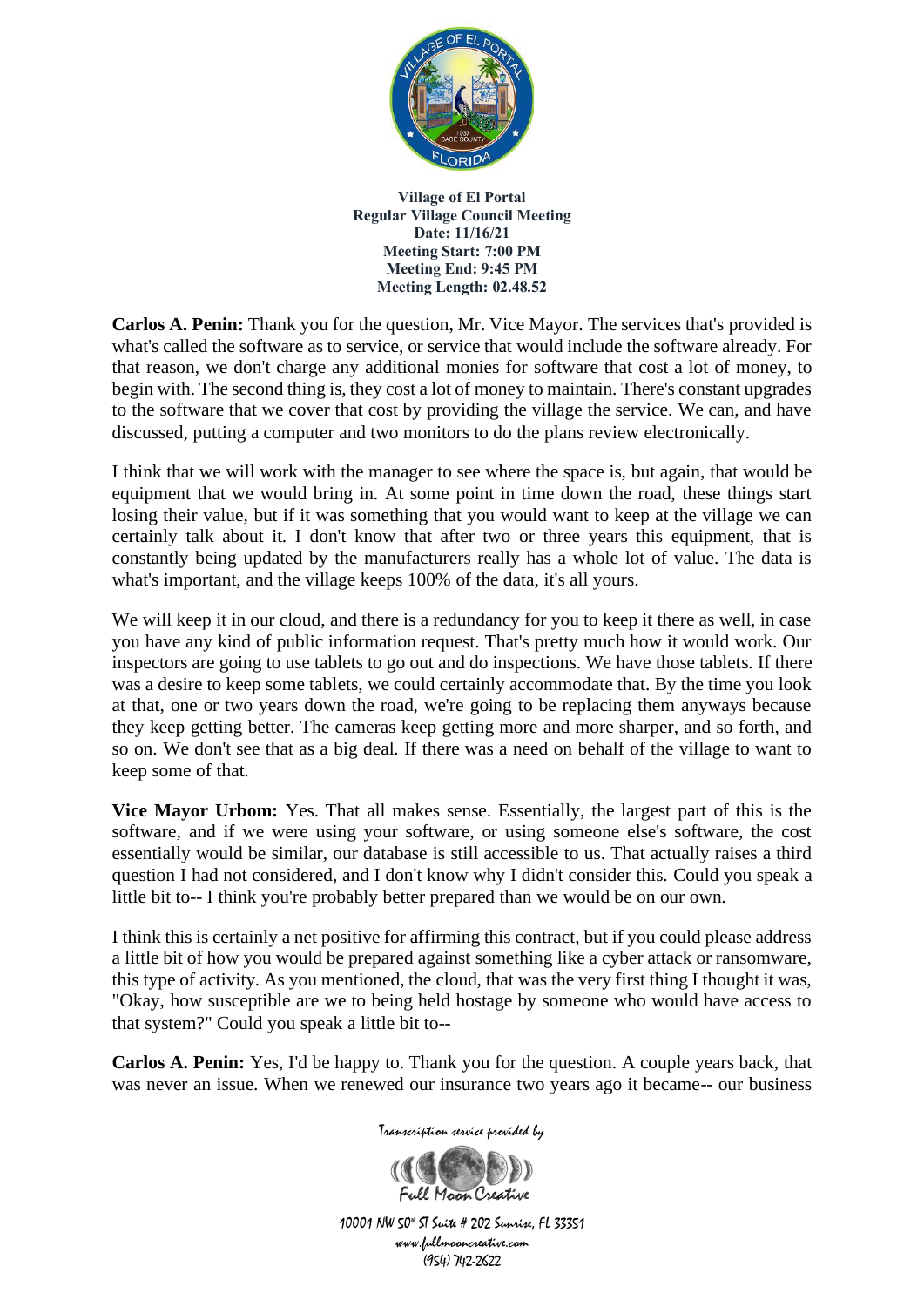

insurance if you would, it became a topic, which we bought cyber security insurance for our company that includes covering all of our clients and any of the data that we have. We have insurance for cyberattack throughout the company.

We have an IT director that works across the board in the company from one extreme to the other. We can offer his services if there was any concerns of a cyber-attack. As recent as this morning, he asked me to change my password because it was too old and-- he wasn't talking about me he was talking about my password and suggested that I go ahead and change it.

We are very vigilant of these attacks constantly. It's extremely important to- as you very well pointed out, to have the tools and to have the insurance Arizona missions. Loss of business. There's so many of these things out there that are important. We as a corporation with-- We've now hit the 230 mark as far as number of employees, are very, very concerned, but also very confident that we are vigilant on it. Will it ever happen? We pray not, and we try to do our best to prepare ourselves for that too.

**Vice Mayor Urbom:** Very good. It's certainly reassuring. On that, if I think about the cyber aspect of this, I believe that the redundancy that you're talking about in terms of us having the data here on-site as well. I think an effective redundancy actually negates the threat because they can hold one system hostage, but if you've got everything duplicated then they can have that and keep it for all we care, and we can move on with the rest of the backup.

**Carlos A. Penin:** That's correct.

**Vice Mayor Urbom:** How often would we be backing this data up to our site here?

**Carlos A. Penin:** It's up to you. There's some municipalities that want to backup every day, and they do, and there's some that wish to back up once a month, and they do. It's just your level of confidence and how often you would like to do it. There's no cost on your end or on hours to do it. It could be set up as no different than you would set up a backup in your cell phone. Remind me every 30 days, if you wish, or you can do it daily if you wish as well. At seven o'clock in the morning, or at seven o'clock at night, or somewhere in between.

**Vice Mayor Urbom:** Very good. Thank you for hearing my one question **[unintelligible 02:19:15]** and again, thank you for your time, Mr. Penin.

**Mayor Nickerson:** Thank you very much [crosstalk]

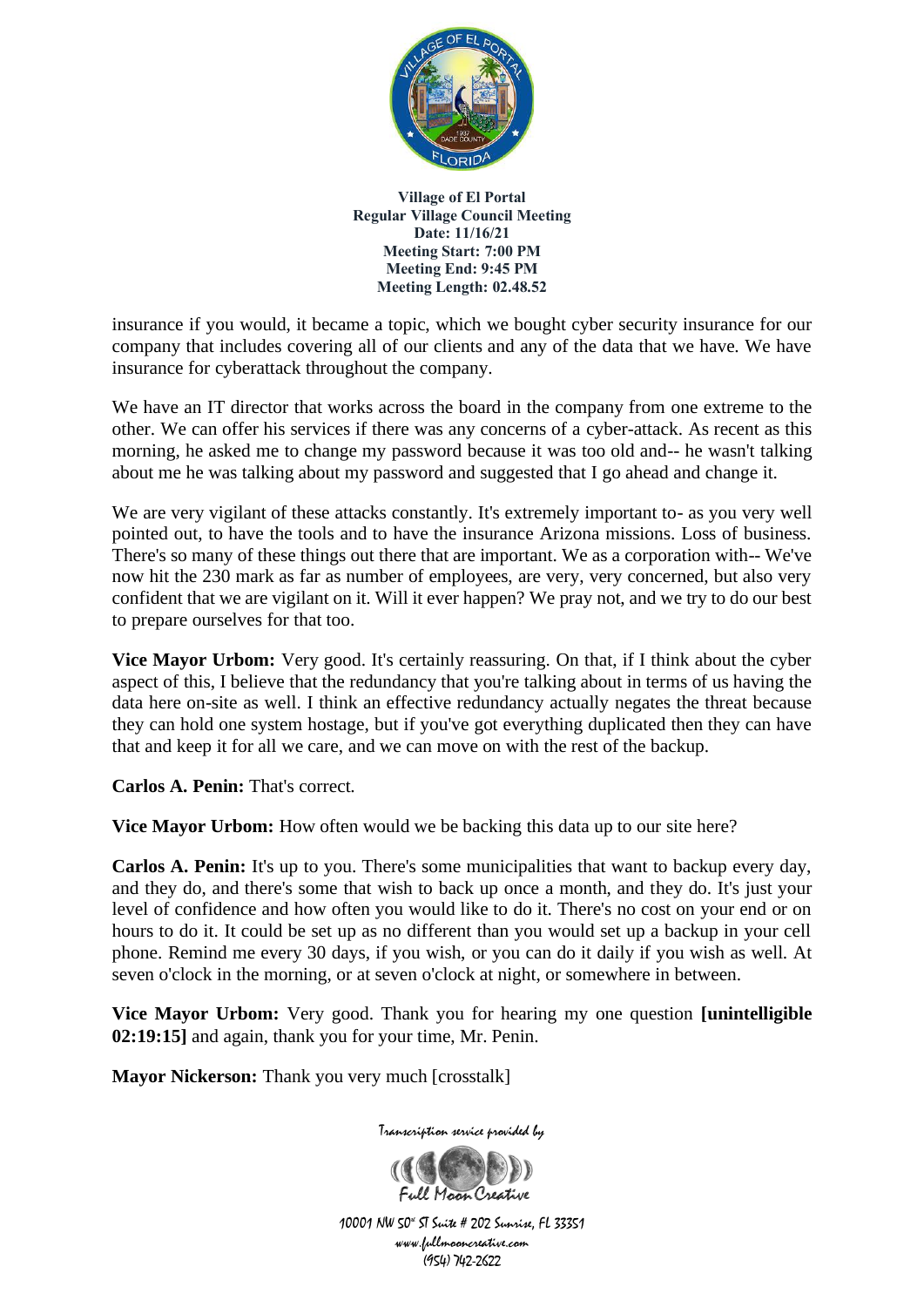

**Carlos A. Penin:** My pleasure.

**Mayor Nickerson:** Do you have any comments on this? Do we have any **[unintelligible 02:19:24]** hands up? We're good? Any last comments or questions council before I ask for a motion to be seconded? We're good? Can I have a motion to approve-- Yes, a motion to approve resolution I-1? Moved by Councilperson Lightfoot-Ward, do we have a second?

**Councilperson Pirela:** I'll second.

**Mayor Nickerson:** Second by Councilperson Pirela **[unintelligible 02:19:48]**

**Village Clerk Jacobi:** Roll call, Councilperson Martin?

**Councilperson Martin:** Yes.

**Village Clerk Jacobi:** Councilperson Lightfoot-Ward? Councilperson Pirela?

**Councilperson Pirela:** Yes.

**Village Clerk Jacobi:** Vice Mayor Urbom?

**Vice Mayor Urbom:** Yes.

**Village Clerk Jacobi:** Mayor Nickerson?

**Mayor Nickerson:** Yes.

**Village Clerk Jacobi:** Motion passes five to none.

**Mayor Nickerson:** Thank you very much, Madam. You guys did a wonderful thing today, as far as-- this is very good, you guys, as far as keeping retention, where we don't lose somebody that we don't have like right now we're going through a court report. You guys have no idea how many court report recalls I get every weekend, I'm like-- You know what I'm saying? All the time. I get court report recalls all the-- I got six this weekend. We don't have to worry about-- Just figure out what's **[unintelligible 02:20:33]** All right you guys, going on to the reports. Madam manager, your report?



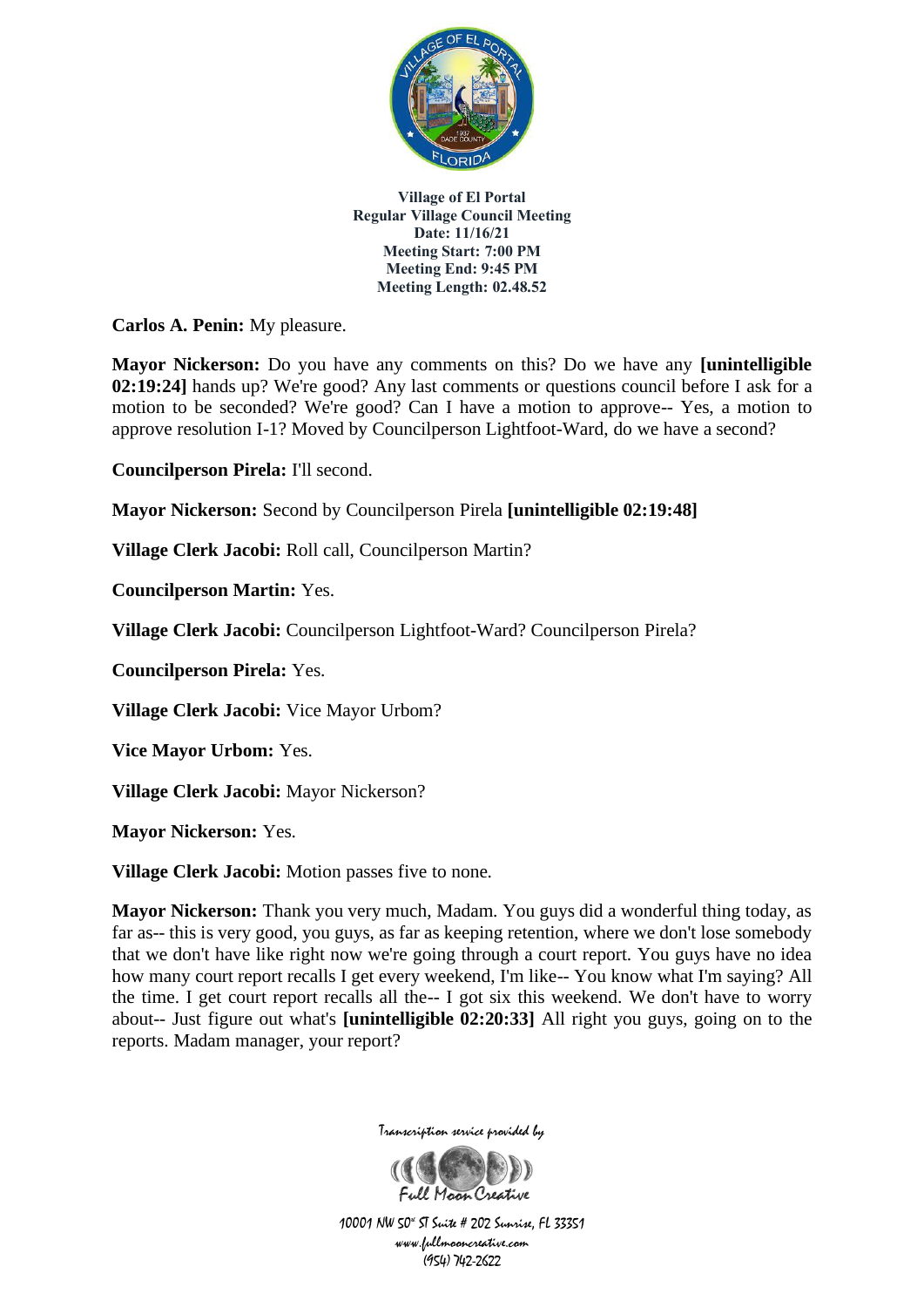

**Carlos A. Penin:** Thank you very much and good night to all of you. Thank you for this vote of confidence.

**Mayor Nickerson:** Mr. Penin, thank you very much. We appreciate you.

**Carlos A. Penin:** Look forward to serve.

**Village Manager Alou: [unintelligible 02:20:50]**

**Mayor Nickerson:** He was standing **[unintelligible 02:20:53]**

**Village Manager Alou:** Yes, **[unintelligible 02:20:55]**

**Mayor Nickerson:** We got **[unintelligible 02:20:55]** We appreciate you, man. We appreciate you. Thank you. Of course.

**Carlos A. Penin:** [laughs] Thank you.

**Mayor Nickerson:** I was talking about his suit over there. Thank you Mr. Penin, I'll see you at the next league event.

**Carlos A. Penin:** Yes, on December 2nd.

**Mayor Nickerson:** December 2nd.

**Carlos A. Penin:** Yes, sir.

**Speaker 1: [unintelligible 02:21:13]** I just wanted to go and add one more thing about security that's very important **[unintelligible 02:21:26]** just recently that a couple of weeks **[unintelligible 02:21:32]** on how to defend every employee, defend ourselves on spam, suspicious emails, phone calls, people walk into the office. I think because that's the way we get **[unintelligible 02:21:47]** The human practice is very important for not just the faculty, but **[inaudible 02:21:54]** Just wanted to add that.

**Mayor Nickerson:** Thank you very much. I feel secure already. All right. Take care, **[unintelligible 02:22:01]** Have a wonderful night. Thank you, thank you for coming. Thank you. Madam manager.



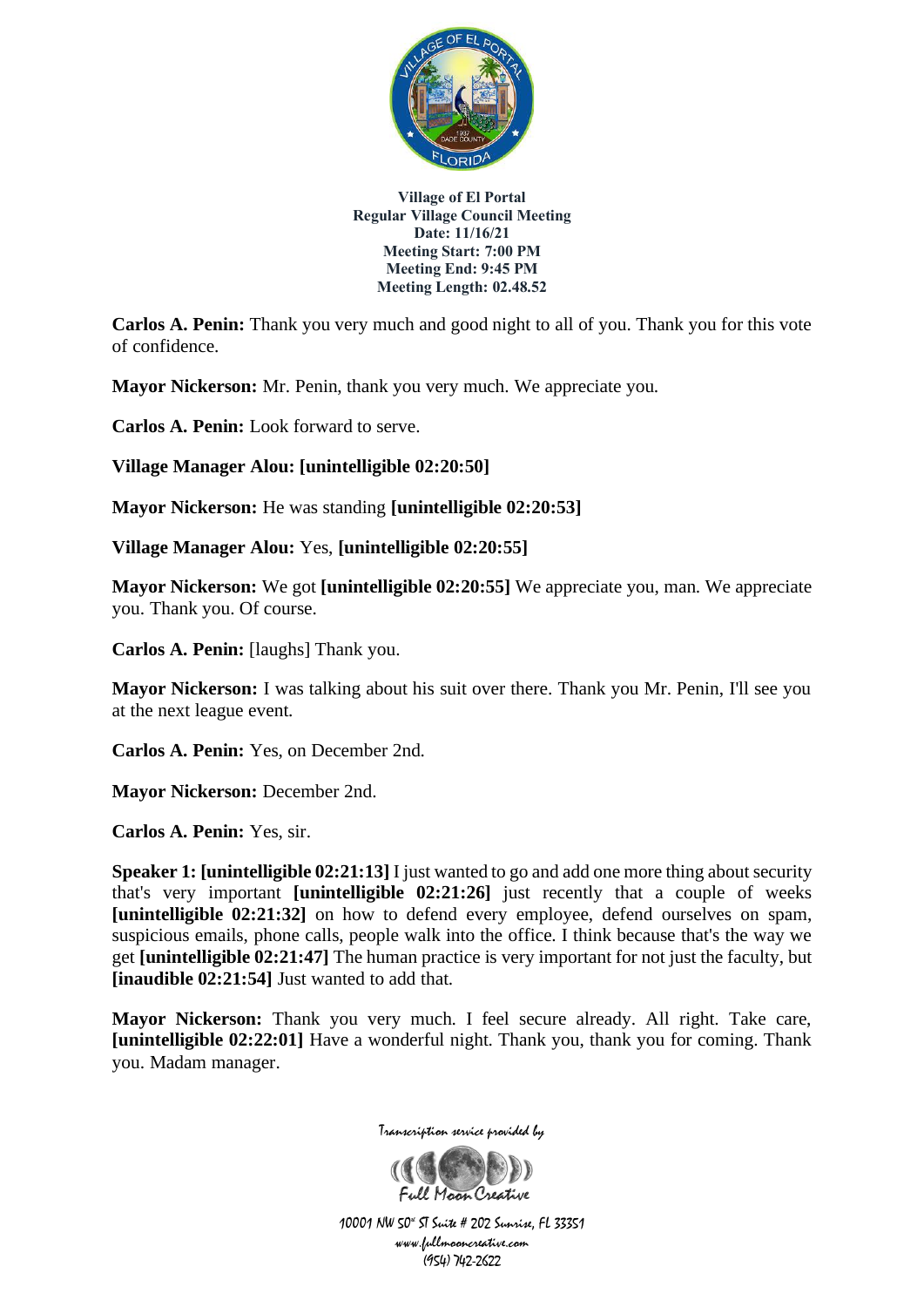

**Village Manager Alou:** I was already **[unintelligible 02:22:09]** November 16th, and we're only halfway through the month, so my report is very short for this month, or my report is very short at this moment, but it won't be short for the month. I will provide you the full report later in the month, but as you are aware **[unintelligible 02:22:26]** this month I've been mostly concerned and concerned with staffing buildings, buildings department, complaints, and concerns from residents, as well as COVID enforcement complaints and concerns to the citizens.

I am working with the staff we do have. Trying to address where we have laxed and the passage of this item is going to be so tremendous for us so that we can now work them and **[unintelligible 02:22:58]** staff the departments that are critical to the work that we do. I'm going to defer the rest of my report to a later date, but I will be providing that to you all members of the council at the end of the month. **[unintelligible 02:23:14]** my report. If you have any questions, please feel free. I appreciate that everyone has **[unintelligible 02:23:19]**

**Mayor Nickerson:** Thank you very much, madam manager, I appreciate that. Let me just say- - I want to say a couple of things to you guys. As you guys know, the last couple of meetings I haven't done my report because the meetings ran late. It's not like it's early right now, but I do want to say a couple of things and I will try to always spread my reports out amongst numerous meetings, **[unintelligible 02:23:40]** as well. I do want to say really quickly that with the past couple of days, a couple of days ago madam clerk, one of our former officers did pass away over the weekend, Mr. Romero Juarez.

He was always smiling, madam manager, whenever you would see him. He was such a nice guy. He was always smiling, and he has a baby on the way. Has a baby on the way, used to work here and he just passed away a couple of days. Just passed away a couple of days. It was interesting because I got that call late at night, and you know what they say when you get that call late at night, it's never good news. Just want to say our hearts go out to him and his family, his not even child who's not even born yet.

**Village Clerk Jacobi:** Born in December.

**Mayor Nickerson:** Born in December.

**Village Manager Alou:** Thank you. Yes, I was **[unintelligible 02:24:42]** and not looking **[unintelligible 02:24:43]** that was a hard hit for the department. Officer Juarez was a very gentle and kind officer. Very dependable. Everywhere he's so well-liked and respected. Always



Transcription service provided by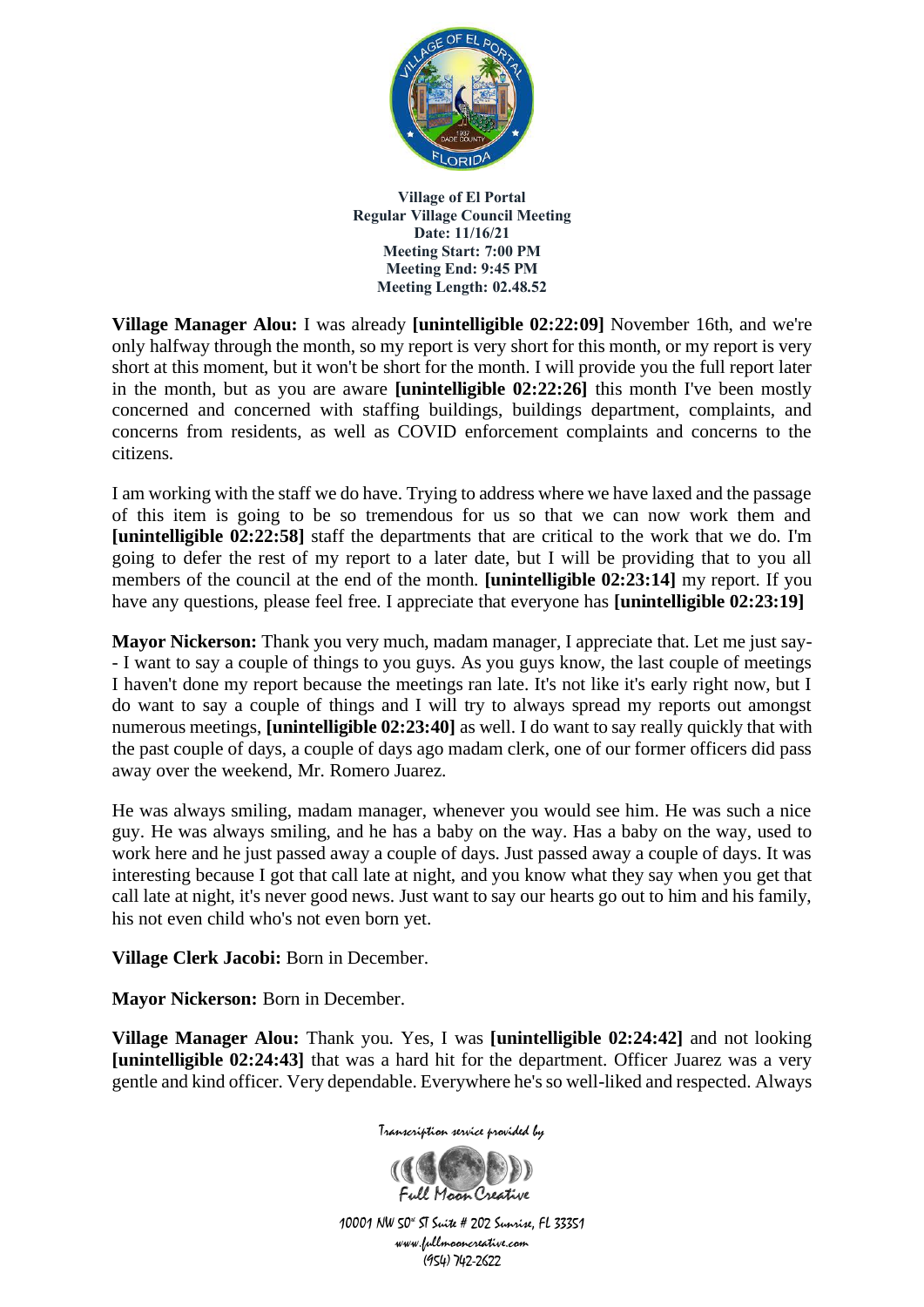

very professional and carried himself very well. I'm very sorry for his family and he's unborn child. Prayers for his family.

**Mayor Nickerson:** Madam Clerk?

**Village Clerk Jacobi:** Yes, I've been thinking-- I'm actually still in shock. I don't know. I've worked with a lot of the cops, and closely with them, and talk to them, and he was one that he always remained above the drama, above it all, respectful. He came he did his job, and he left, and he was nice to everyone. It's a big loss. It's a big loss. His family and his unborn child. I send my prayers hopefully everything goes--

**Mayor Nickerson:** Thank you Madam Clerk.

**Village Clerk Jacobi:** I'm sorry for your loss.

**Mayor Nickerson:** It's a lot that goes on. It's interesting because we were up here doing before with the Chief Magnusson and Chief Mendez, myself and the Clerk we were going back and forth police officers to other police officers. We were like, "Should we mention it? Should we not?" It's a hard decisions, you guys, you've got to-- This stuff is not easy. I do want to say that I will be talking about this more a little bit next month, but keeping the same kind of like something now. I've been going to a significant amount of funerals for El Portal residents recently.

I've been asked to go; I've been going and speaking at those funerals. I just want to say to the families out there, I'm trying to plan something a little special for them at the end of the year. I think at the year, I want to do something like just quickly recognize all of El Portal residents who have passed away over the past year. Since next meeting in December, I think that should be the meeting where I might put that together and do something like that. Just read their names off really quickly so that before the year ends, we just recognize that.

I just appreciate all the families that have been inviting me out. It's something that I don't look forward to going to, but I do appreciate the families having me there and inviting me as though their family. Thank you for that. The last thing I do want to say, you guys is, there's this thing which-- I know you guys might have heard of. I know some of you guys are probably really familiar with, but I've been a lot of meetings recently with Commissioner Gilbert [chuckles]. With Commissioner Gilbert about the RTZ, the Rapid Transit Zone.



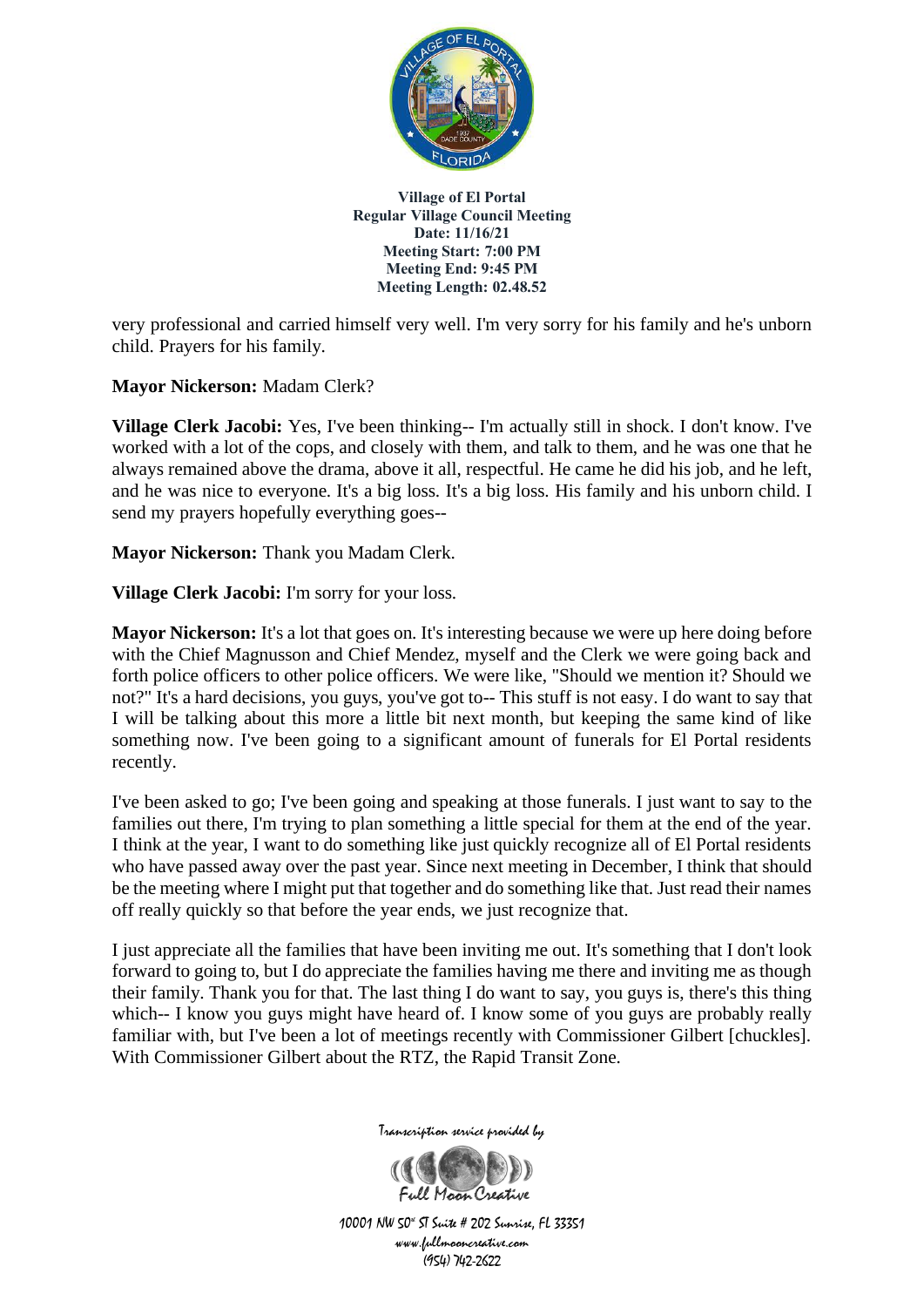

It's interesting, Commissioner Gilbert has been-- I've been like the voices of peace. It's probably no surprise like the middleman. Commissioner Gilbert asked me a lot of heated discussions about this with the other mayors of municipalities, kind of like, "Okay, you guys, let's just kind of keep the peace." I think what he's trying to say is, and I think what she's trying to say," I'm like one of those but-- Let me tell you why I'm bringing this up this is important. Commissioner Gilbert is trying to push this thing called the Rapid Transit Zone, you guys.

It's something that's been in play for a long time, but they're really kind of changing it, and updating it, and ramping it up. What that is, is-- What he's calling for, what he's trying to pass through the commission, through the county, so that its law is this. So that there's two things we have to abide by. The first thing is, we need to-- What came out of our last meeting, and it's like Commissioner Gilbert it'll be like maybe six mayors there, and we're part of the Rapid Transit Zone or whatever. What's happening is, is that they're talking about the-- Where they want to build these cities within cities at the major stops.

Like this will be-- At first it was going to be over here, but now it's going to be 79th Street for the major stop for the Brightline, the buses, the everything. What they're asking is-- Not even asking. What they're saying is that they're going to mandate-- I have to come back with for the next meeting; I have to come back with what we feel is the lowest we would go, as far as density. If I come back with what we feel like is lowest we're going to go, and me and madam manager have been talking about this, they don't have to accept it.

Let's say, for example, I say, "Okay, you know what you guys?" I say, "You know what county in our Rapid Transit Zone--" First of all, they don't even know how far they're going to go out from 79th Street. They don't know how far they're going to go west, east, north, or south for their Rapid Transit Zone. The way it's going to look is, you're talking about-- It's like a modern metropolis that's going to expand from 79th Street, and they're going to try to bring in not only the Brightline, but they're going to try to bring in little Metromovers, Busways. These rapid transit zones are going huge. What they're telling us is that it might even stretch all the way up through where our little farm area is over here. What they're telling us to do is come back with what we feel is our lowest density point. Let's say for example if I come back to them and I say, "Okay you guys, we won't go no lower than one story." They're saying they can accept it or not accept it, and they're asking that our lowest density, for all municipalities, is about five stories, so that we wouldn't be able to go lower than five stories of building in the Rapid Transit Zone.



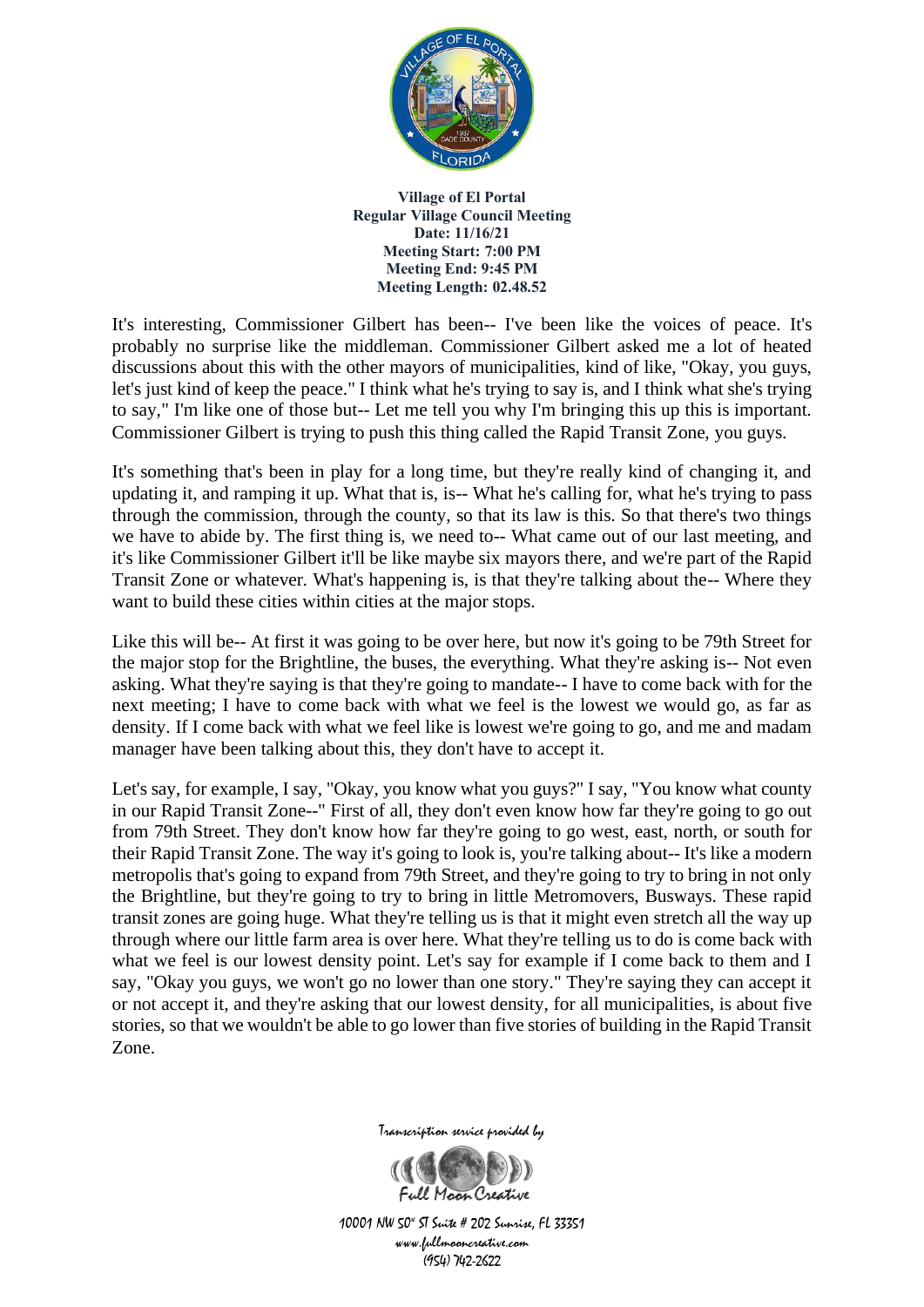

That's part one. Part two is, is they're saying once that's decided by them, that it's agreed upon between us and them, but they get the last say. Once that's decided, basically by them, then the second one is we have to pass an ordinance that what our floor density is no other commission or council could ever come back behind us and lower the density. So that once it's in place, nobody can come and make a single-family home zone or something like that.

They're talking about building 37-floor foot tall buildings, 40-foot tall buildings all up and down here for their Rapid Transit Zone. All types of hotels, and restaurants, and-- They said they're trying to make it-- All these other transit zones are going to be kind of like when you walk into like Disney World, you're like in a different world, kind of, where it's just like there's a whole metropolis city within the city. Craziness going on right now. **[unintelligible 02:31:55]** go ahead.

**Vice Mayor Urbom:** I've been talking about this for, I don't know, a little over a year because there are other large open centers around the country that are eliminating single-family housing zoning. People are like, "Oh, that's not going to ever happen in Miami," because they are talking about exactly that, right? My question is, has anybody considered what the consequences of waste is? Has anybody considering what the consequences of water usage? Has anybody considered who this is going to benefit in terms of all the outrageously large developers, and literally have everybody called into the terms of the large development they give us?

In all of this, what I would demand would that be, okay, fine so if they're going to steamroll us on the density, my demand would be that low-income housing be part of this entire project. If they don't have a contingency, or a requirement, for a certain level of low-income housing within this then that's beyond short-sighted, and so-- If I'm going to get steamrolled on density, if I'm going to get steamrolled on the waste that's going to be produced. Are these public transportation systems they're bringing in-- What's going to happen to the air quality?

Will it be electric? Even at that point, does that mean we're going to have **[unintelligible 02:33:28]** point putting more radioactivity into the bay? What are the consequences of the resources that are already limited in this swampland that we live in? If all of those things are going to be taken out of our hands, then maybe the only thing left really to fight for truly is that we just have a very desperate and genuine need for low-income housing. It has to be part of the discussion, and if it's not then Disneyland wins and we're all going to become **[unintelligible 02:34:01]**



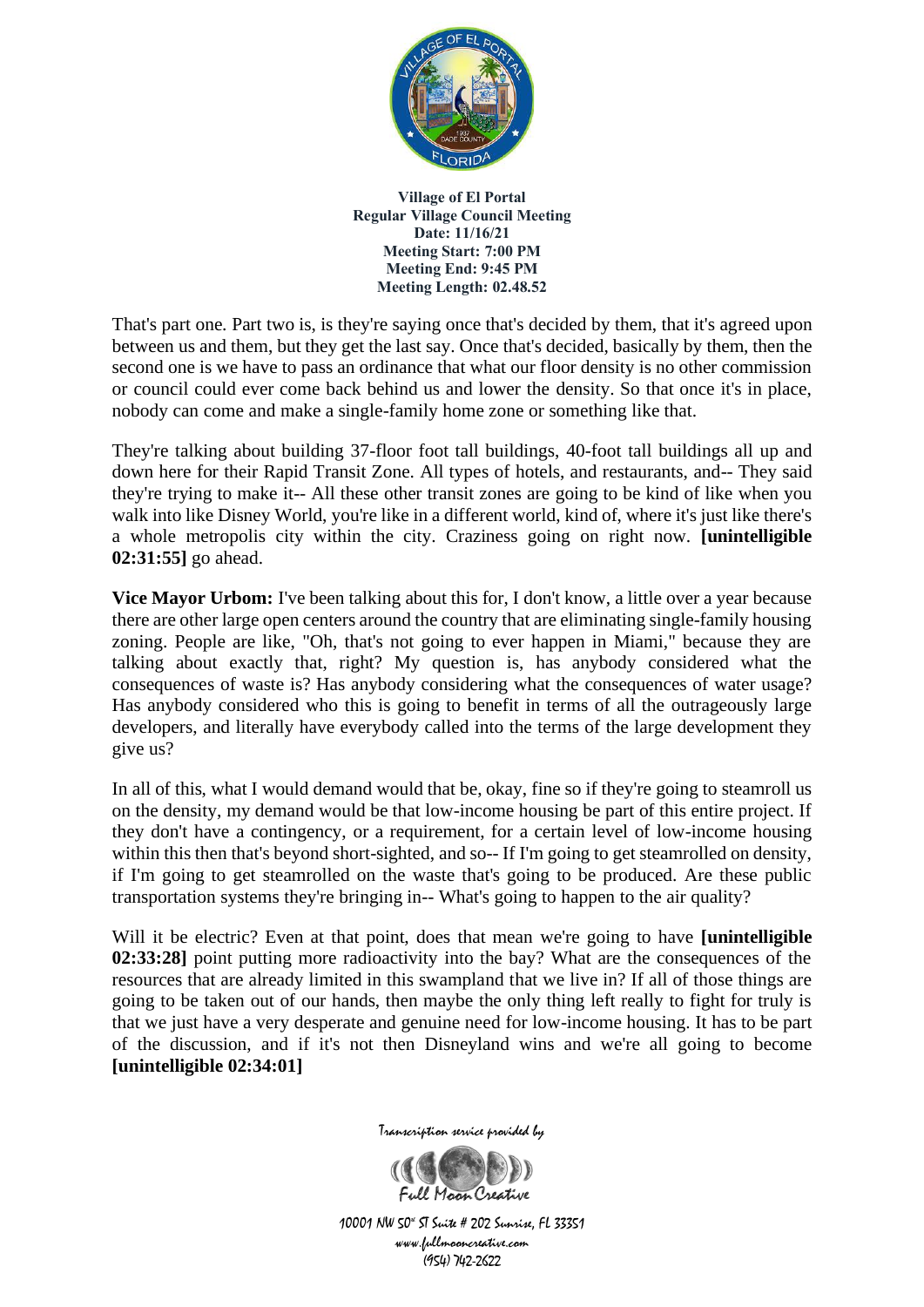

**Mayor Nickerson:** They're looking at ultra-modern apartments. They're not really looking at low-income housing. Let me just say--

**Vice Mayor Urbom: [unintelligible 02:34:12]** he knows too, it's ridiculous.

**Mayor Nickerson:** Yes, let me just say this. Once this happens, you guys, myself, and the manager, we are in discussions with-- We had so many people reach out to us about these areas and stuff like that already. We're in discussions with **[unintelligible 02:34:30]** Juan and Camilla. We'll be reaching out. We've been having a lot of meetings with the **[unintelligible 02:34:37]** entire staff, I think I mentioned before so that we could try to protect this area over here before they pass what they pass over there. We're trying to work hard to do that. Go ahead, Councilman, go ahead **[inaudible 02:34:51]**

**Councilperson Pirela: [inaudible 02:34:52]** Don't we have already a charter to **[unintelligible 02:34:59]** to the density of--

**Mayor Nickerson:** Yes. Yes, we have that.

**Councilperson Pirela:** We have that?

**Mayor Nickerson:** But it's not approved by the county. They don't care about that.

**Councilperson Pirela:** They don't care? No, I understand. I'm very [crosstalk]

**Mayor Nickerson:** No, I'm not asking you, I'm saying, "Yes, no, actually, we have that," but our charter was not accepted by like a county resolution. That part of our charter wasn't accepted. It's recognized, you know what I'm saying because it's our charter, but that part is not accepted as a separate resolution or something like that in the county so that they can't supersede. [crosstalk]

**Councilperson Pirela:** You told me that if they decide to pass that somebody **[unintelligible 02:35:35]** How can we build a high-rise then? [crosstalk]

**Mayor Nickerson:** Yes, once their zone will take precedence.

**Councilperson Pirela: [unintelligible 02:35:47]** because they actually went through in the area of **[unintelligible 02:35:51]** and--



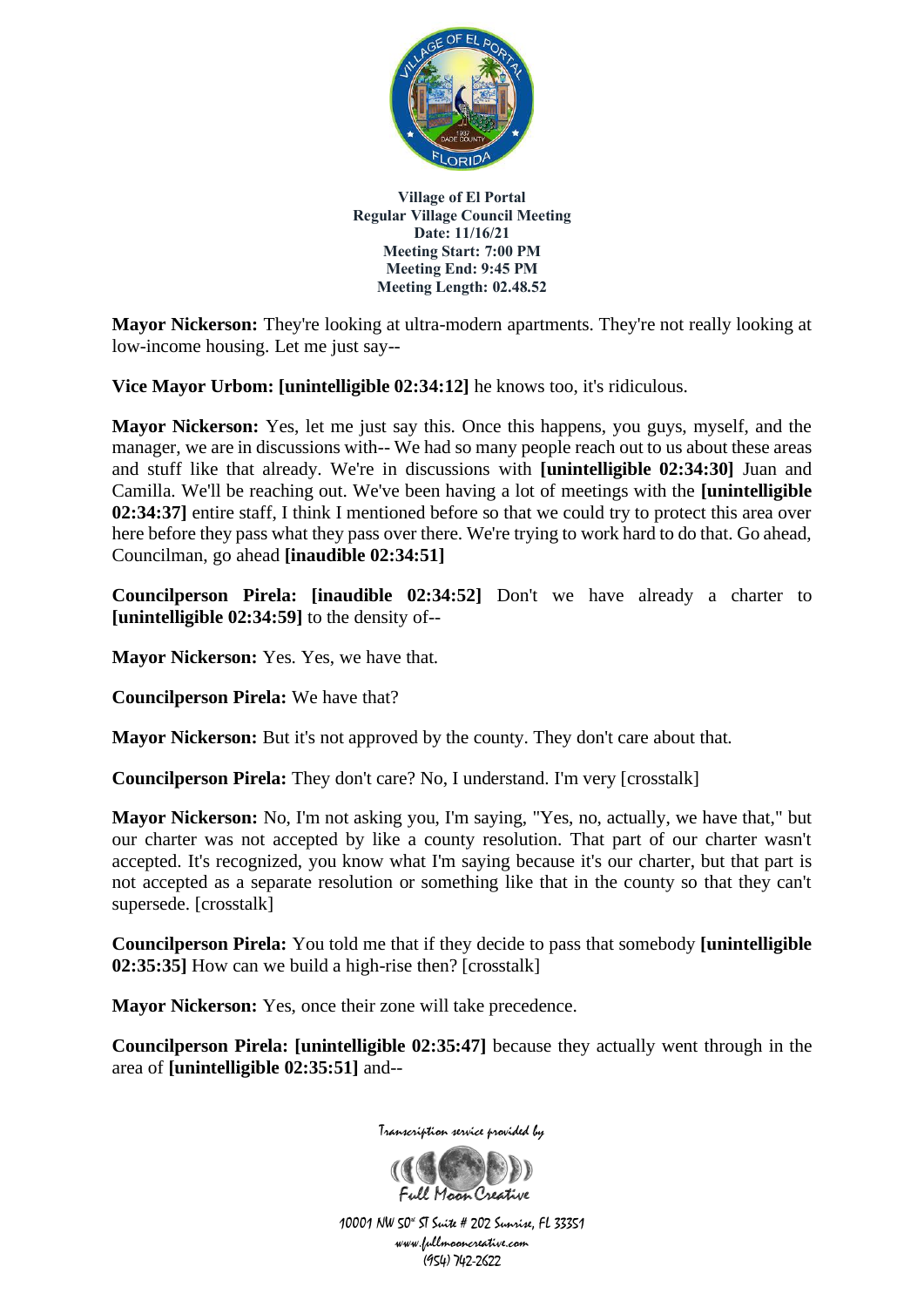

**Mayor Nickerson:** Do what they want to do?

**Councilperson Pirela:** -they got Commissioner Hilberg and Monister.

**Mayor Nickerson: [unintelligible 02:36:00]**

**Councilperson Pirela: [unintelligible 02:36:01]** also of a jury like, you know. I've been telling you **[unintelligible 02:36:05]** Commissioners, man, they don't care about. I think **[unintelligible 02:36:09]** be over-- Actually, **[unintelligible 02:36:13]** is being overpopulated. They just approved the zoning in that area, and there's more than 1,500 units going in a less than a mile **[unintelligible 02:36:25]** area, so it would just--

Streets are not wide enough. The traffic is just insane already, so **[inaudible 02:36:35]** that area of being a high-density area. It started like that. **[inaudible 02:36:42]** I wasn't at ease **[inaudible 02:36:48]** the residents, the homeowners in that area when they're prepared with statistics and everything, and they just forget.

**Vice Mayor Urbom:** Right, Miami has one of the best air quality and water quality, in the entire country is right now. However, there's already been expiration dates put on the water quality **[unintelligible 02:37:09]** County because of the usage versus the supply. Just destroyed the Everglades, so all that water is gone, literally. The Everglades was what provided us with the clean water. We killed the Everglades. They've already put an expiration date on clean water in Miami. What is it? There's a very real discussion about the-- Resources are not endless in Miami Bay County. We've already done our best to destroy what's here.

Then the water or the air quality is one of the best in the country, largely because of the ocean breeze, but also because we're not as popular as other parts because of the western boundary that-- Somehow the western boundary is becoming a proper developer, so we're going to go vertical, but vertical-- The supply chain of waste is a very real thing to consider in terms of density. Unless there's some very forward-thinking, and far-thinking, thought going into what is the impact going to be-- Density is fine. **[unintelligible 02:38:19]** density radically. If there's a plan for how to mitigate waste and responsibly preserve resources.

**Mayor Nickerson:** Thank you, Vice Mayor Urbom. You guys, I think that-- I've had a pretty good working relationship. **[unintelligible 02:38:39]** I had a great working relationship with Commissioner Diez, or Commissioner **[inaudible 02:38:44]** or Commissioner **[inaudible 02:38:45]** At the end of the day, we're here to protect our community. That's first and foremost.

Transcription service provided by

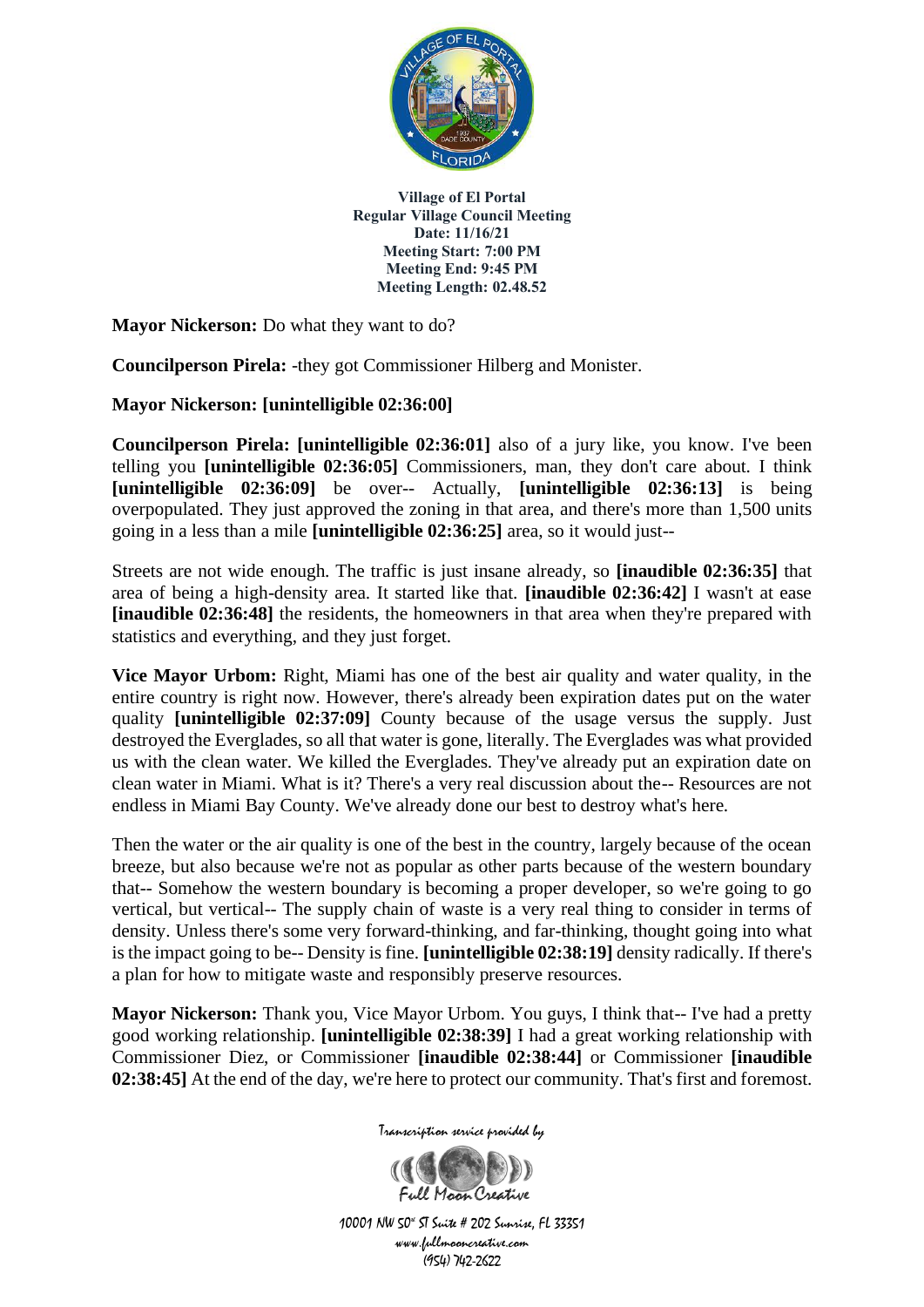

No matter how much of a relationship I have with them, no matter how much we get along, how many great conversations we have, and things like that.

**[unintelligible 02:39:00]** with them, which was going really good on our side, but at the end of the day, no matter what, we're here to fight for our community first. If I have to go against individuals who I respect, I've been **[inaudible 02:39:13]** if I have to go against them, then that's just what it is because that's what we've got to fight for El Portal first **[inaudible 02:39:20]** That's it for our-- Yes? Go ahead, Councilperson Lightfoot-Ward.

**Councilperson Lightfoot-Ward:** Is it possible we can have a presentation by the county company, ask and say what's going on as supposed to **[unintelligible 02:39:34]** I want to validate you, that's the first thing. **[inaudible 02:39:39]** I want to make sure that they understand that we understand what are we talking about? Because they're talking about rolling out something that we don't already have **[unintelligible 02:39:51]** County's property are not impacted.

They're going to impact us to put something over there. They've been trying to find a shortcut, there's a shortcut through this. I think it can do some good because like you-- Let's see how they talk. Let's see what you're talking about. Invite them to one of our-- What was that committee? Whatever committee they come on.

**Mayor Nickerson:** To the planning and zoning committee.

**Councilperson Lightfoot-Ward:** To planning the zoning **[unintelligible 02:40:16]** guys. As matter of fact, don't even let us hear, but at least let the community hear about it. They're going to come in and talk about trash about this kind of stuff? Then the whole village needs to know about it. When we have to flood the county commission, we will be right with you. We'll be a united front saying, "Listen, we're not trying to destroy El Portal. We're certainly not trying to change the atmosphere." To me, I'd rather go in with a peaceful mood than a radical disruption.

That's just the way I see it. Listen, we didn't always have a-- It used to be noisy around when the train came. You guys remember that? Used to be noised around here and someone told them, "You come here some times, **[inaudible 02:41:06]** certain time. Don't be blowing that doggone horn at **[inaudible 02:41:09]** because early in the morning **[unintelligible 02:41:12]** Early in the morning they would start blowing the darn horn four to five o'clock in the morning, with people still in the bed **[unintelligible 02:41:19]** You can make a change. Why I want the whole community to hear this.



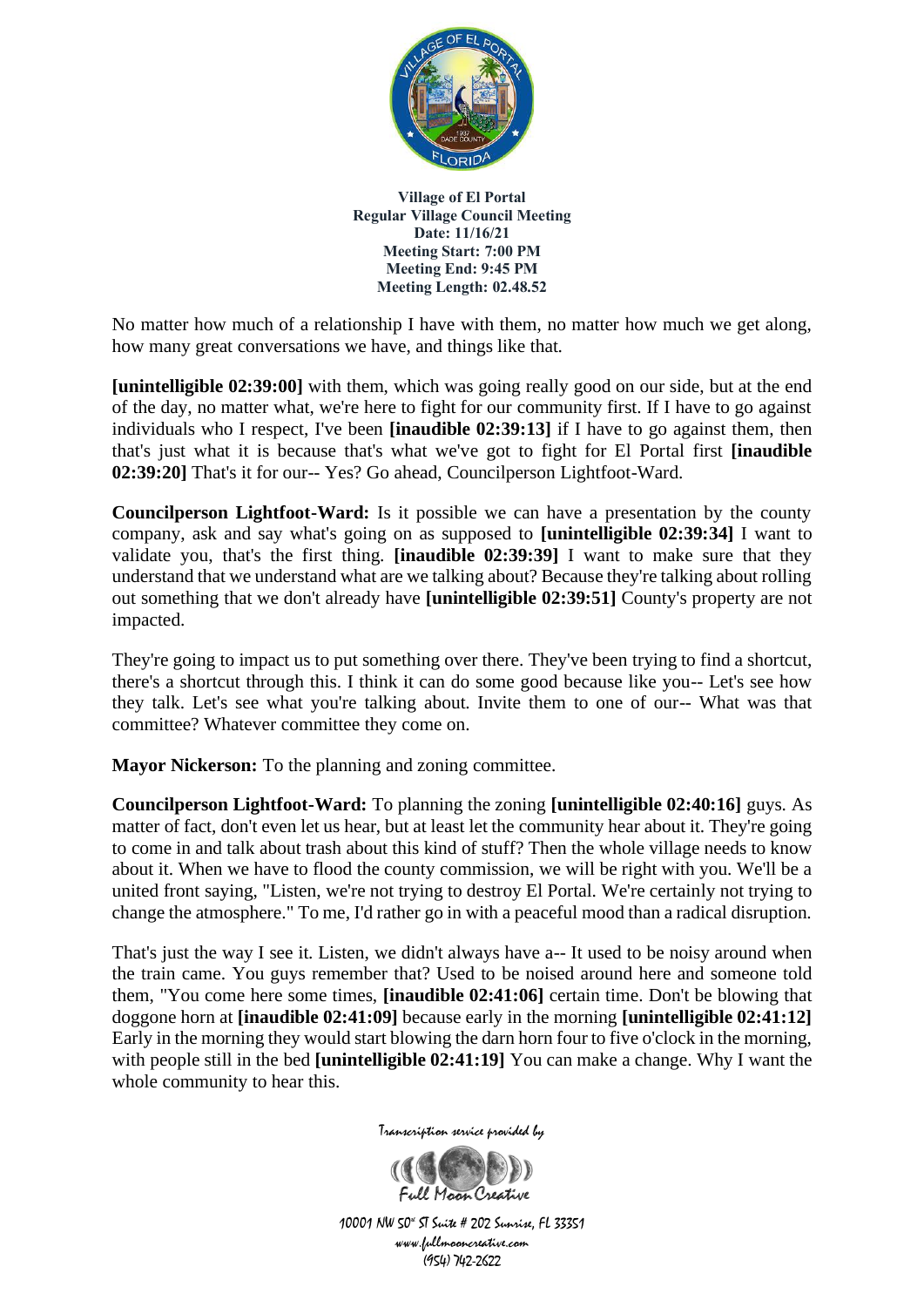

If this is going to impact us the way you say, then our community to come up to the forum and hear it **[inaudible 02:41:30]** If there's a way to **[unintelligible 02:41:34]** put a referendum on the ballet in the next election that says we don't want what we don't want, or we do want what we do want, and that's it. We're the quiet little village that people talk about. A village, a reallife honest little village, I'll appreciate the report, but I had no idea that they're going to put a railroad-- **[unintelligible 02:41:57]** Railroad ramp? Something brought us.

**Councilperson Martin:** Ramrod.

**Councilperson Lightfoot-Ward:** Ramrod. Railroad, that's what it sounds like. That ramrod.

**Mayor Nickerson:** Railroad and ramrod. They tried everything. Everything comes from **[inaudible 02:42:12]**

**Councilperson Lightfoot-Ward:** I said it, I'm not even going to be embarrassed, I said it **[inaudible 02:42:17]** wanted to say. We are real live honest little village. Not someplace that tourists would come in here and decide **[inaudible 02:42:27]** No. Then why is it? You know what? Responsibility. **[inaudible 02:42:33]** Street, ain't nothing to say about it. You on this side of **[unintelligible 02:42:37]** Street, we've got something to say about it.

**Councilperson Pirela: [inaudible 02:42:41]** instead of saying a humble housing, door-todoor housing, but is that **[inaudible 02:42:53]** housing but is that regulated by the government? They're not saying how much they're charging monthly. A teacher doesn't make \$40,000 **[unintelligible 02:43:03]** can't afford \$3,000 or \$5,000 a month for housing. **[inaudible 02:43:10]** Miami.

**Councilperson Martin: [unintelligible 02:43:12]** a presentation because to **[unintelligible 02:43:15]** so we know what's an effective way to combat it, as to **[unintelligible 02:43:21]** and whatever **[inaudible 02:43:24]**

**Councilperson Lightfoot-Ward:** We got the attorney on the line. Joe, you heard about this? I think that's him looking at it, right? **[unintelligible 02:43:35]**

**Mayor Nickerson:** Yes, I think he's looking better.

**Councilperson Martin: [inaudible 02:43:41]**

**Councilperson Lightfoot-Ward:** He may not be? It's like **[unintelligible 02:43:47]**

Transcription service provided by

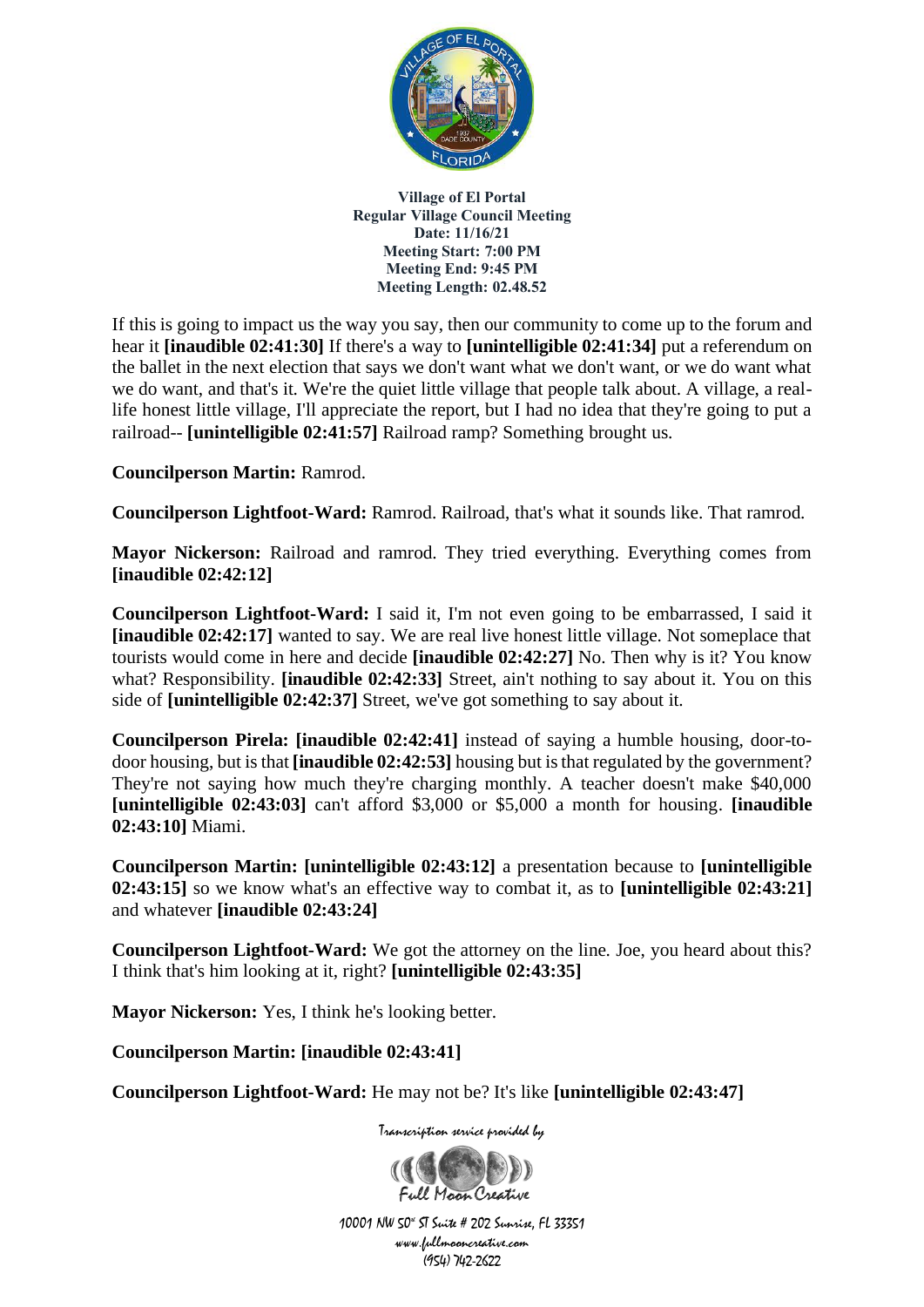

**Mayor Nickerson: [unintelligible 02:43:49]**

**Councilperson Martin:** It might be on mute.

**Mayor Nickerson:** Attorney Geller, you hear us? You're on mute.

**Councilperson Martin:** It's on mute, **[unintelligible 02:43:58]**

**Village Manager Alou:** Attorney Geller, you up?

**Councilperson Lightfoot-Ward:** No, no, no, he's good.

**Mayor Nickerson: Attorney Geller?** 

**Interim Village Attorney Geller:** Yes, I'm sorry. I was muted. Yes?

**Mayor Nickerson:** No problem.

**Interim Village Attorney Geller:** What is it, Vice Mayor?

**Mayor Nickerson:** We're discussing the Rapid Transit Zone.

**Interim Village Attorney Geller:** Vice Mayor?

**Mayor Nickerson:** No, Councilperson Lightfoot-Ward was asking, do you know about the Rapid Transit Zone? We're discussing the Rapid Transit Zone that the county commission is starting to poll on to the municipalities about. Have you heard about the Rapid Transit Zone, and what they're talking about doing? The density.

**Interim Village Attorney Geller:** Are you asking me, Mayor?

**Mayor Nickerson:** Yes, you, yes. Councilman Lightfoot-Ward was asking, have you heard about the Rapid Transit Zone, with the Miami-Dade Commission and what they're doing? With density [crosstalk]

**Interim Village Attorney Geller:** I really have not heard very much about it.



Transcription service provided by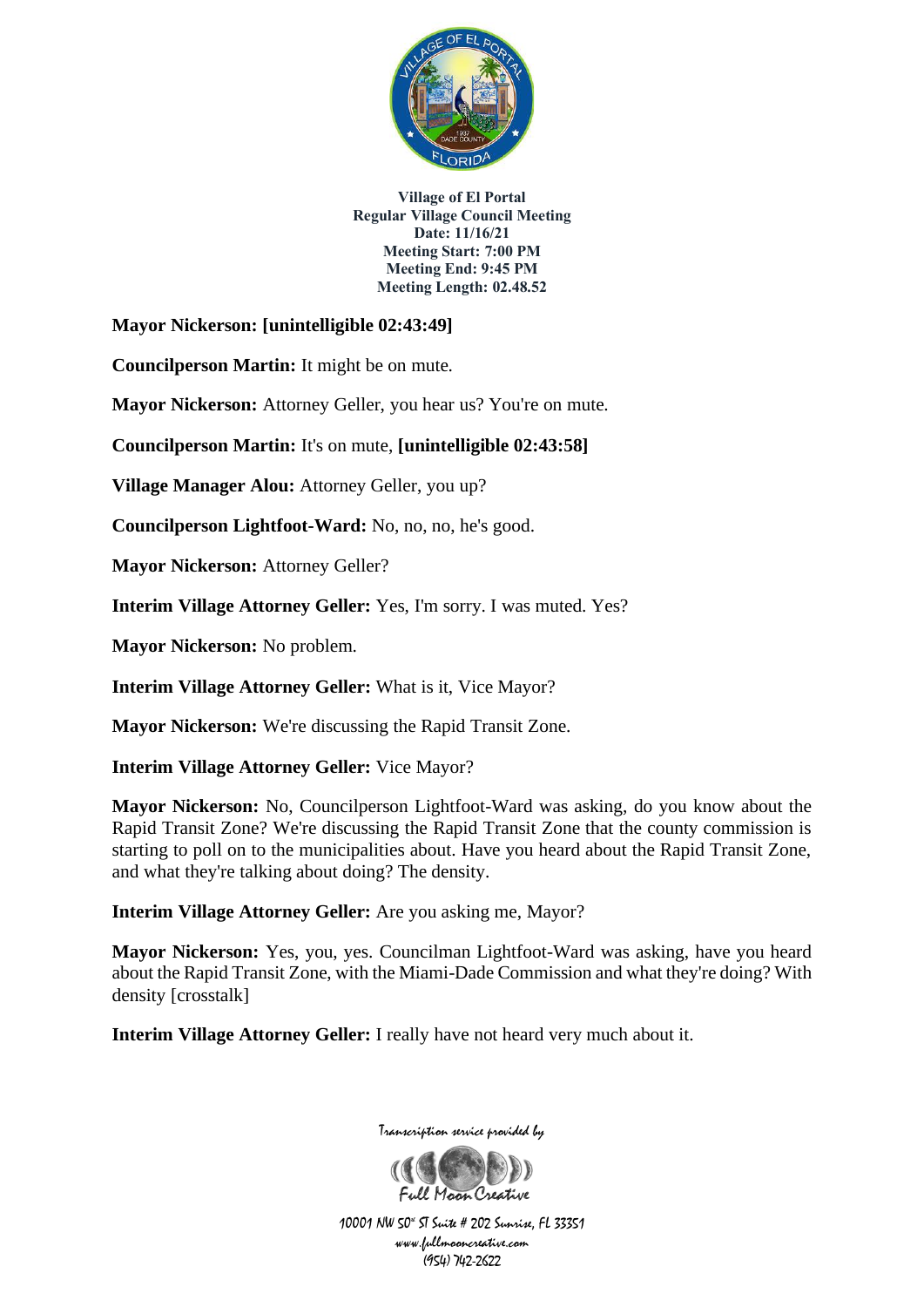

**Mayor Nickerson:** Okay. No problem. Thank you. Thank you, Attorney Geller. What I will do is I will reach out to them. I don't want to give you guys any false promises, I'll reach out to them, but if you already know-- To go to their offices to meet with them is hard enough, versus them to come out to a municipality to do a discussion. What I will do, if I can, I will push on that. Like I said in my **[unintelligible 02:45:19]** persistence. I will push on that, but what I will do though is-- this I can promise you, the next time they do have one of those meetings, I'll reach out to you all. If you're all able to make it, we could carpool, you know what I'm saying, and do the-- We just won't discuss anything that's on the agenda or anything.

#### **Interim CFO Wallace:** Caravan.

**Mayor Nickerson:** Caravan, we'll caravan. I will, I definitely will do that. I promise you guys that I will-- The next time we have one of those meetings, I'll let you guys know when it is so you guys can make it **[inaudible 02:45:54]**

Vice Mayor Urbom: Even the committee members?

**Mayor Nickerson:** Yes.

**Vice Mayor Urbom: [inaudible 02:45:58]**

**Mayor Nickerson:** Yes, I'll do that. What I'll do is, because I-- Even though for these meetings we were closed, so I'll ask them for permission for guests, for four guests, and then we'll do it like that.

**Vice Mayor Urbom:** They're put in public knowledge or--

**Mayor Nickerson:** No, these are closed-door meetings.

**Vice Mayor Urbom:** Okay. It's not like they can just drop in **[inaudible 02:46:18]**

**Mayor Nickerson:** No. No, these are closed-door meetings.

**Vice Mayor Urbom:** All right then.

**Mayor Nickerson:** All right you guys, that being said, Attorney Geller, do you have any report for us?



Transcription service provided by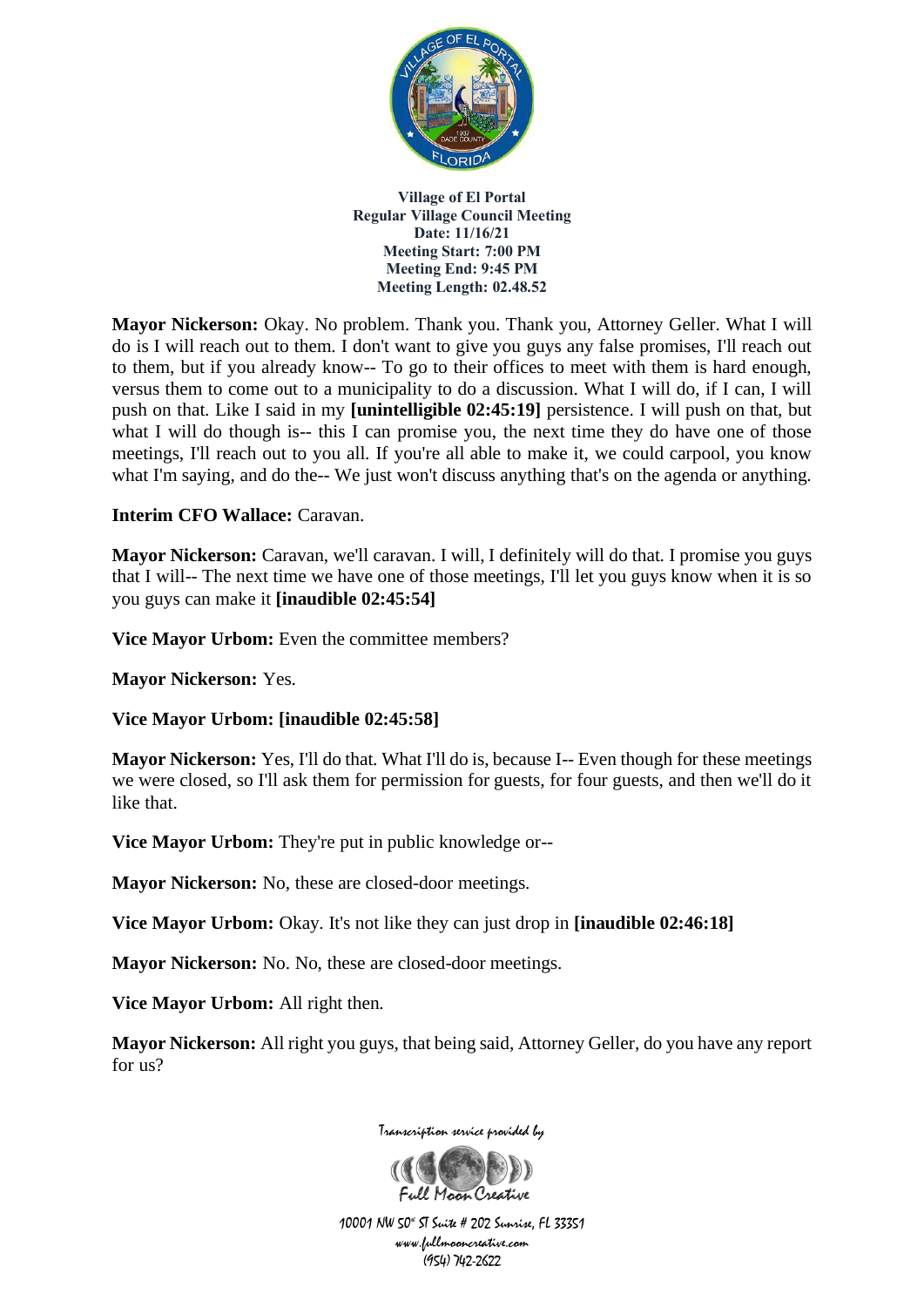

**Interim Village Attorney Geller:** Yes mayor. Very briefly the only thing to report, we received an order from **[unintelligible 02:46:37]** on the matter that was brought by the new police union, by the Fraternal Order of Police, pursuing to a hearing that was held on Zoom between myself and the other attorney. They have approved the bargaining unit, and unless there's some change, they will authorize the bargaining unit to go forward and hold an election sometime in, hopefully, by the end of the year. That's the only thing to report. I'm happy to answer any questions.

**Mayor Nickerson:** Sounds good. Any questions for the attorney? All right, hearing none, moving right along. **[unintelligible 02:47:22]** this time right now where anybody wants to come up and say anything you want to say at all? You can talk about anything at all, **[unintelligible 02:47:28]** add this for the record. Anybody on Zoom, or any thumbs up? Thumbs up? All right, hearing none, moving to adjourn. Let me just say before we adjourn, my people at Full Moon, from now on it will only be one of you here because we won't be doing the hybrid anymore, so we won't be doing the Zoom. We won't be having a second person anymore. Just want to say, it's been real. [laughs] It's been a good role.

[applause]

**Mayor Nickerson:** You guys did a wonderful job getting us through COVID, and all that type of stuff. We really appreciate all of you guys, and we'll be seeing you guys down the road. All right, thank you, guys. Do we have a motion to adjourn?

## **Councilperson Lightfoot-Ward:** We do.

**Mayor Nickerson:** Motion to adjourn by Councilperson Lightfoot-Ward. Do we have a second?

**Councilperson Martin:** Second.

**Mayor Nickerson:** Second by Councilperson Martin/Councilperson Pirela. [chuckles] It was a team for the second. The regular council meeting for Tuesday, November 16, 2021 is adjourned at 9:45 PM. [hits gavel]

**Councilperson Lightfoot-Ward:** Mayor?

**Mayor Nickerson:** Yes.